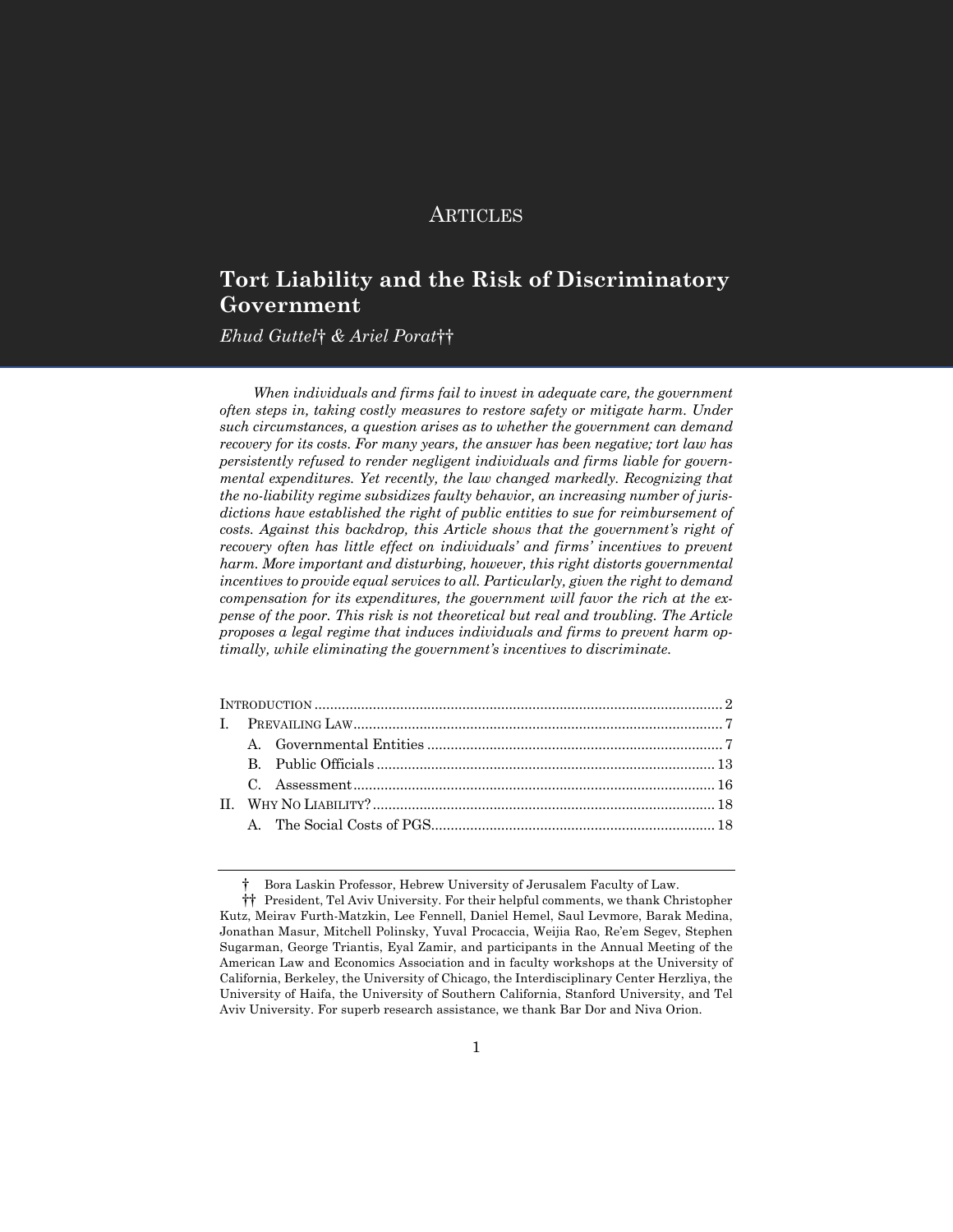|              | $\mathbf{1}$ .   |                                                                |  |
|--------------|------------------|----------------------------------------------------------------|--|
|              | $2$ .            |                                                                |  |
| $\mathbf{B}$ |                  |                                                                |  |
|              | $\mathbf{1}$ .   |                                                                |  |
|              | 2 <sup>1</sup>   | Perverse incentives under a liability regime.  30              |  |
| $C_{\cdot}$  |                  |                                                                |  |
|              | $\mathbf{1}$ .   |                                                                |  |
|              | $2$ .            |                                                                |  |
|              | 3.               |                                                                |  |
| D.           |                  |                                                                |  |
|              | $\mathbf{1}$ .   | It is hard to distinguish the rich from the poor.  38          |  |
|              | $2_{-}$          | No risk of undercompensation and availability of insurance 40  |  |
|              | 3.               | Cases in which the government cannot discriminate in providing |  |
|              | $4_{-}$          |                                                                |  |
| Е.           |                  |                                                                |  |
|              |                  |                                                                |  |
| $A_{-}$      |                  |                                                                |  |
|              | $\mathbf{1}$ .   |                                                                |  |
|              | $2$ .            |                                                                |  |
|              | 3.               | Ex ante internalization and mandatory insurance 47             |  |
|              | 4.               |                                                                |  |
| <b>B.</b>    |                  |                                                                |  |
|              | $\mathbf{1}$ .   |                                                                |  |
|              | $\overline{2}$ . |                                                                |  |
|              | 3.               |                                                                |  |
|              | $\overline{4}$ . |                                                                |  |
|              | 5.               |                                                                |  |
|              |                  |                                                                |  |
|              |                  |                                                                |  |

# INTRODUCTION

Fire departments, police forces, rangers, health authorities, environmental agencies, and emergency squads are all examples of governmental entities that take costly measures to reduce risks to individuals, to rescue them or their property when necessary, and to provide them with other services essential to their wellbeing. The circumstances and risks requiring the provision of such personal governmental services (PGS) can be the result of the behavior, faulty or not, of third parties or the recipients of the services. For example, a fire that endangers someone's property might be the result of wrongdoing by a third party (say, a negligent neighbor), the faulty behavior of the property owner herself,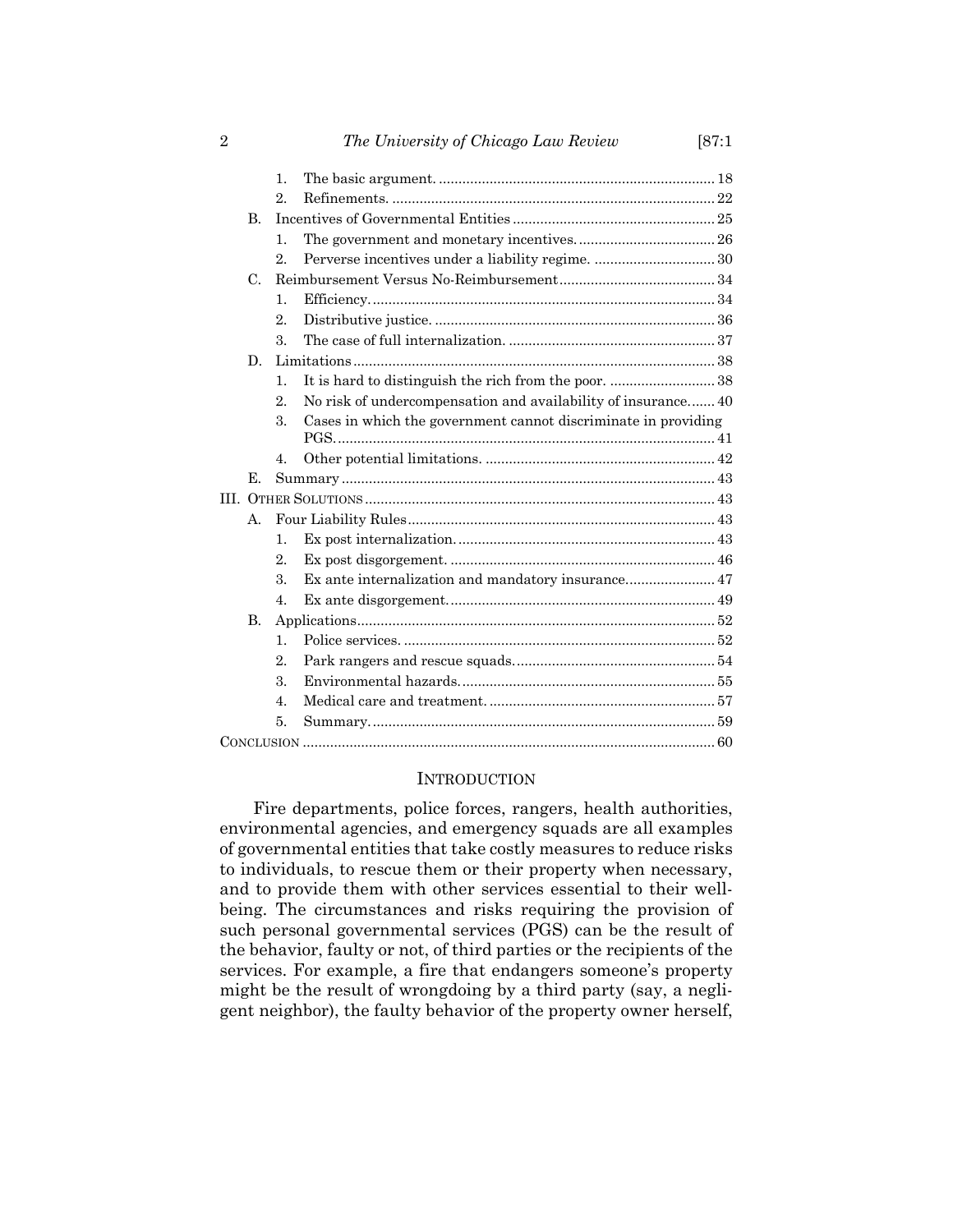or a nonwrongful cause. Is the governmental entity—the fire department in this case—that rescues the individual at risk entitled to recover its costs from the wrongdoer (if there is one) or, alternatively, the negligent rescuee? If a public official—a firefighter in our example—is injured in the course of a rescue, is she entitled to recover her losses from the wrongdoer or negligent rescuee? Traditionally, the answer to both questions has been no. The provision of PGS following faulty behavior has been considered part of the services that citizens—wrongdoers and negligent rescuees included—are entitled to receive for free or, more accurately, for the taxes that they pay to the government.

The unwillingness to allow the government to recover for PGS is not restricted to rescue operations in the strict sense. Public hospitals, which provide healthcare to tort victims, cannot recover their costs from wrongdoers.1 Similarly, costly measures taken by governmental entities to prevent harmful events before they occur are commonly nonrecoverable. Thus, if the police, military, health authorities, or agencies responsible for handling and supervising hazardous substances secure citizens' activities even negligent ones—before any harm is done, they are generally not entitled to reimbursement of their costs.2

In recent years, however, the law has been undergoing a transformation. Courts have substantially limited the rules that restrict the recovery rights of governmental entities and public officials. Similarly, more and more jurisdictions are enacting statutes allowing governmental entities and their employees to recover their costs from either wrongdoers or negligent rescuees who are responsible for the events that triggered the need for PGS. The common argument supporting this new trend is that

<sup>1</sup> See, for example, *Daughters of Charity Health Services of Waco v Linnstaedter*, 226 SW3d 409, 411 (Tex 2007) (noting that a "hospital has neither tort nor contract rights against a tortfeasor who has injured a patient"). For further discussion regarding the ability of hospitals to secure recovery for the costs of treating victims and, in particular, their ability to place a lien on recoveries patients may receive from third parties that caused the patients' injuries, see text accompanying notes 94–97. See also *Midwest Neurosurgery, P.C. v State Farm Insurance Co*, 686 NW2d 572, 578 (Neb 2004) ("Without the lien statute, the provider would be limited to bringing an action against the *patient* to recover the debt.") (emphasis added).

<sup>2</sup> See, for example, *City of Bridgeton v B.P. Oil, Inc*, 369 A2d 49, 54–55 (NJ 1976) (holding that a city could not recover the costs it incurred while taking measures to prevent possible harms following an oil spill). But see *Camden County Board of Chosen Freeholders v Beretta U.S.A. Corp*, 123 F Supp 2d 245, 261 n 10 (D NJ 2000) (noting that the New Jersey legislature's decision to repeal the "fireman's rule" by statute "may signify a willingness to depart from the common law rule with respect to personal injuries caused to governmental personnel due to the negligent or intentional torts of others"). See also Parts I.A–B.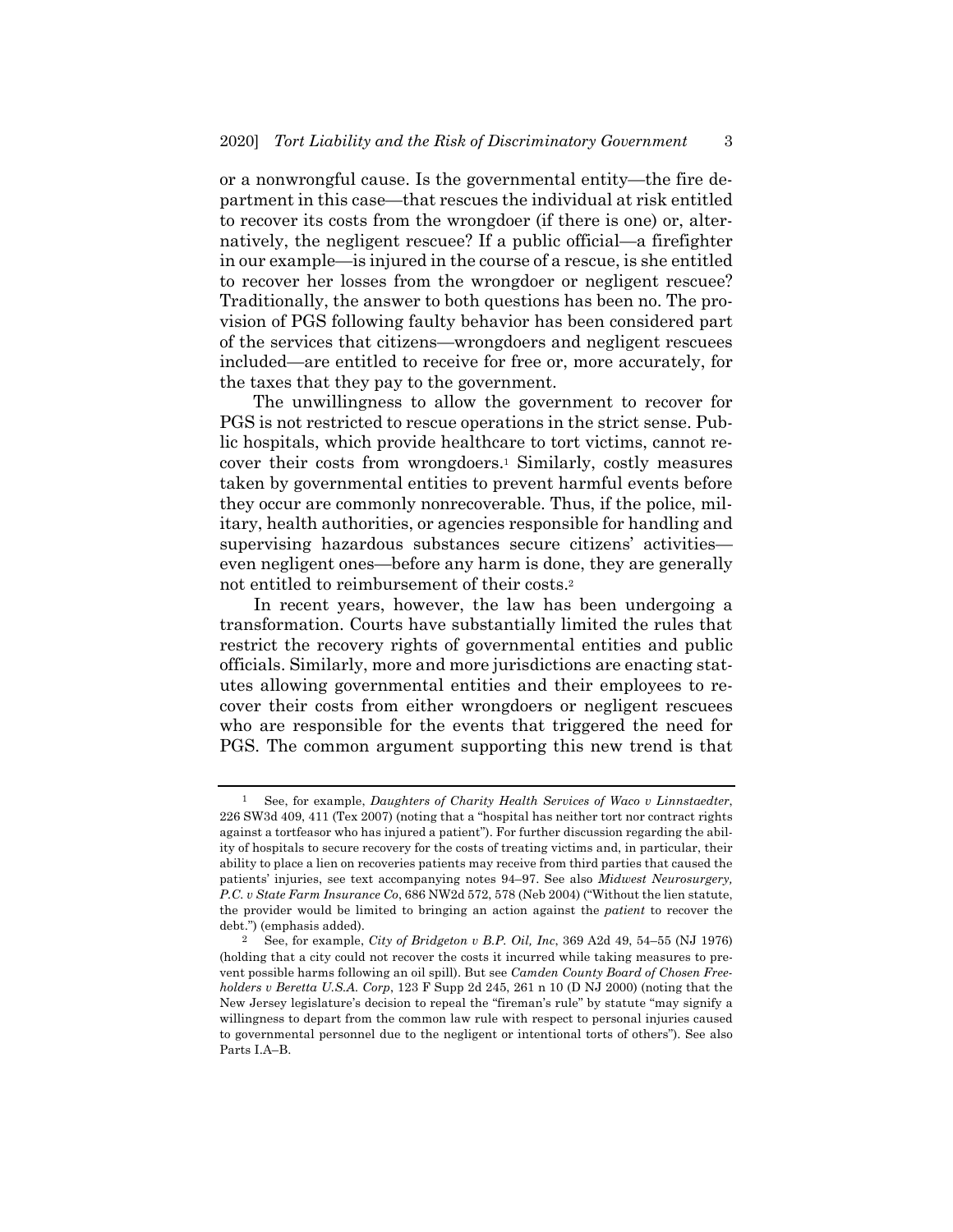such liability is essential for optimal deterrence.3 The reasoning is that a wrongdoer or a potential rescuee who bears no liability for the costs of PGS has insufficient incentives to take precautions in the first place, knowing that the costs of eliminating risks or ameliorating the harm if something goes wrong will be borne by others.

This Article makes three claims about the scope of and justification for imposing liability on negligent beneficiaries of PGS. It claims *first* that ideally, and as opposed to what is commonly assumed, a negligent beneficiary of PGS (whether a third party or rescuee) should bear liability not just for the immediate costs of providing the services but for the entire social harm caused by her faulty behavior,<sup>4</sup> which is typically much greater than the costs to the PGS provider. In many cases, this social harm includes harms to third parties who were deprived of critical PGS or received inferior PGS because of the beneficiary's failure to take care.

To illustrate the Article's first claim, consider an emergency case, such as a flood or a severe storm, in which rescue services are rendered to many beneficiaries, including those who were negligent by failing to take proper care. Given the large number of people in need, however, the governmental agency may not accommodate all affected individuals. To provide potential beneficiaries with efficient incentives to take care, the negligent beneficiaries should be liable not for the costs they inflicted on the governmental agency,5 but rather for the harm borne by the individuals whom the agency failed to accommodate because of the negligent beneficiaries' insufficient care. In other words, the negligent beneficiaries occupied rescue forces, which otherwise would have been allocated to other individuals, thereby preventing their harms.

<sup>3</sup> See, for example, Hanoch Dagan and James J. White, *Governments, Citizens, and Injurious Industries*, 75 NYU L Rev 354, 398 (2000):

Public authorities should be able to respond in an efficient manner to any threat to the public health or safety, without worrying that the provision of services would insulate those who are responsible to these threats from liability and unjustifiably shift the burden of their wrongdoing to the public purse.

<sup>4</sup> While the recent trend has been to expand the liability of *negligent* PGS beneficiaries, existing rules do not require *nonnegligent* beneficiaries to pay (beyond their taxes) for such services. See Part I.A. The bulk of the arguments developed in this Article, however, would also apply if liability were strict, namely, under a regime in which beneficiaries are liable for governmental expenditures irrespective of their fault.

<sup>5</sup> As we explain, paying the average fixed costs alongside the varying costs would not be enough to provide beneficiaries with efficient incentives. See Part II.A.2.d.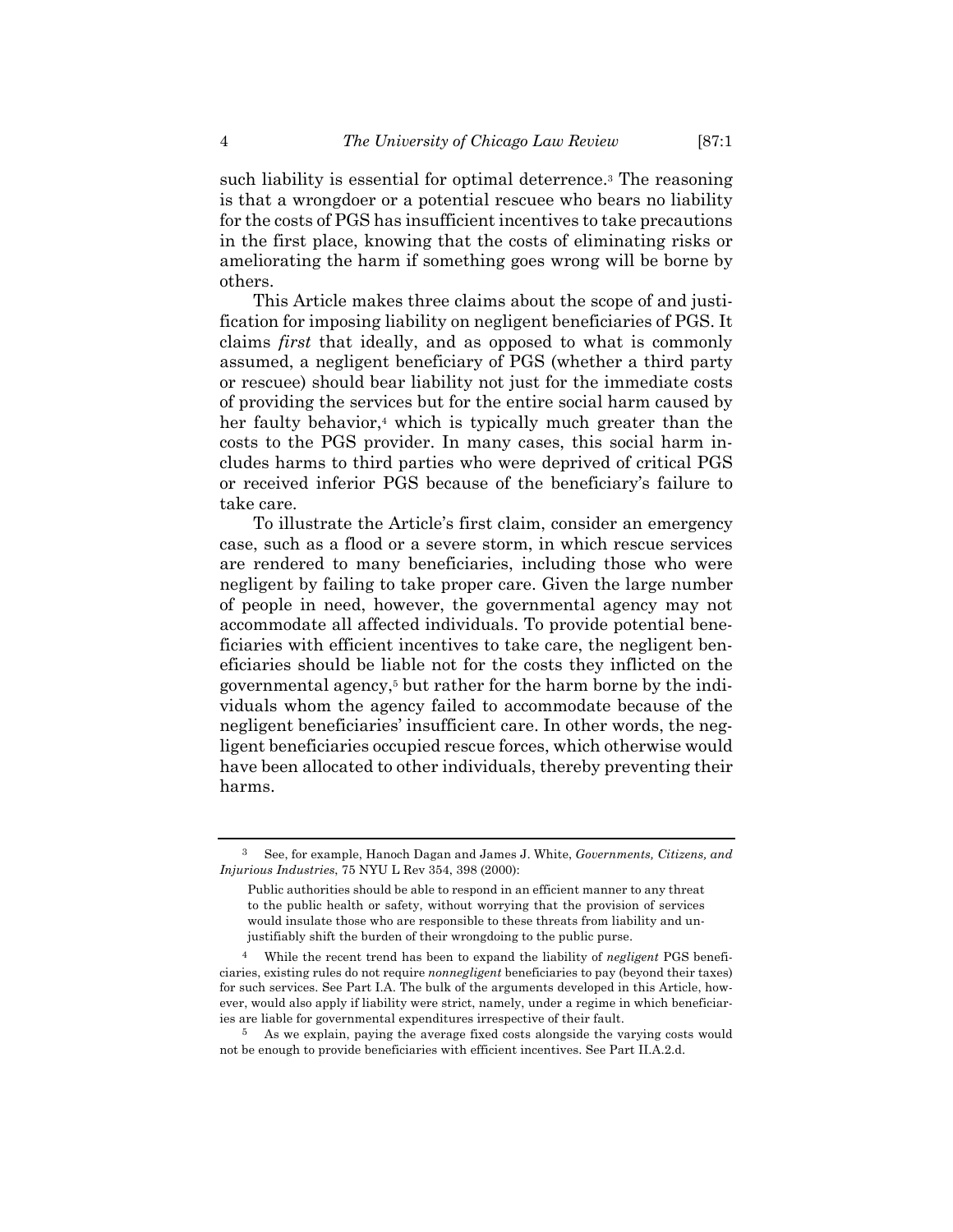This liability rule—which we will call ex post internalization—could be hard to apply for both practical and legal reasons. But we emphasize one important concern, which motivates the Article's *second* claim: any extensive ex post liability, be it reimbursement of costs or ex post internalization, will distort the PGS providers' incentives in providing the services. Specifically, governmental entities will be induced to provide more PGS or better quality PGS to the rich than what is provided to the poor, since the chances of successfully collecting compensation from the former are greater than from the latter. We show these concerns to be not just theoretical but very real and troubling. The perverse incentives of PGS providers would not only lead to injustice, but also distort the incentives of the rich to take care, even when efficiency requires them to do so. Furthermore, if it is possible for the government to know in advance whether the beneficiary of the services was negligent, it might prefer to provide more and higher-quality services to negligent beneficiaries than to beneficiaries who took adequate care, since compensation can be collected only from the former. Such governmental bias would also lead to injustice and inefficiency. The straightforward solution to these concerns is to eliminate any ex post liability for PGS.

To illustrate our second claim, and in particular the concern that the poor would be discriminated against by the government, consider a fire station that serves two neighborhoods: one rich and one poor. With reimbursement of costs imposed on beneficiaries, the fire station would be incentivized to post more fire trucks to the rich neighborhood. Its motivation to do so would be not only the result of a calculation of the expected harm in each neighborhood,<sup>6</sup> but mainly its understanding that collecting compensation from the rich would be much easier than from the poor. Apart from being unjust, this preference of the fire station to better protect the rich would undermine the latter's incentives to take optimal care. In particular, residents of the rich neighborhood might refrain from taking care, relying instead on the fire station to assist them when necessary. Indeed, under a reimbursement rule, the residents would be required to compensate the fire station. However, because this compensation would often be limited in scope (for reasons we explain in more detail below<sup>7</sup>), it would be

Which arguably (although it would be objected to by many) could justify the posting of more trucks to the rich neighborhood, because expected property harm might be higher in that neighborhood.

<sup>7</sup> For an explanation of why implementing full ex post cost internalization would not be feasible, see Part II.A.2.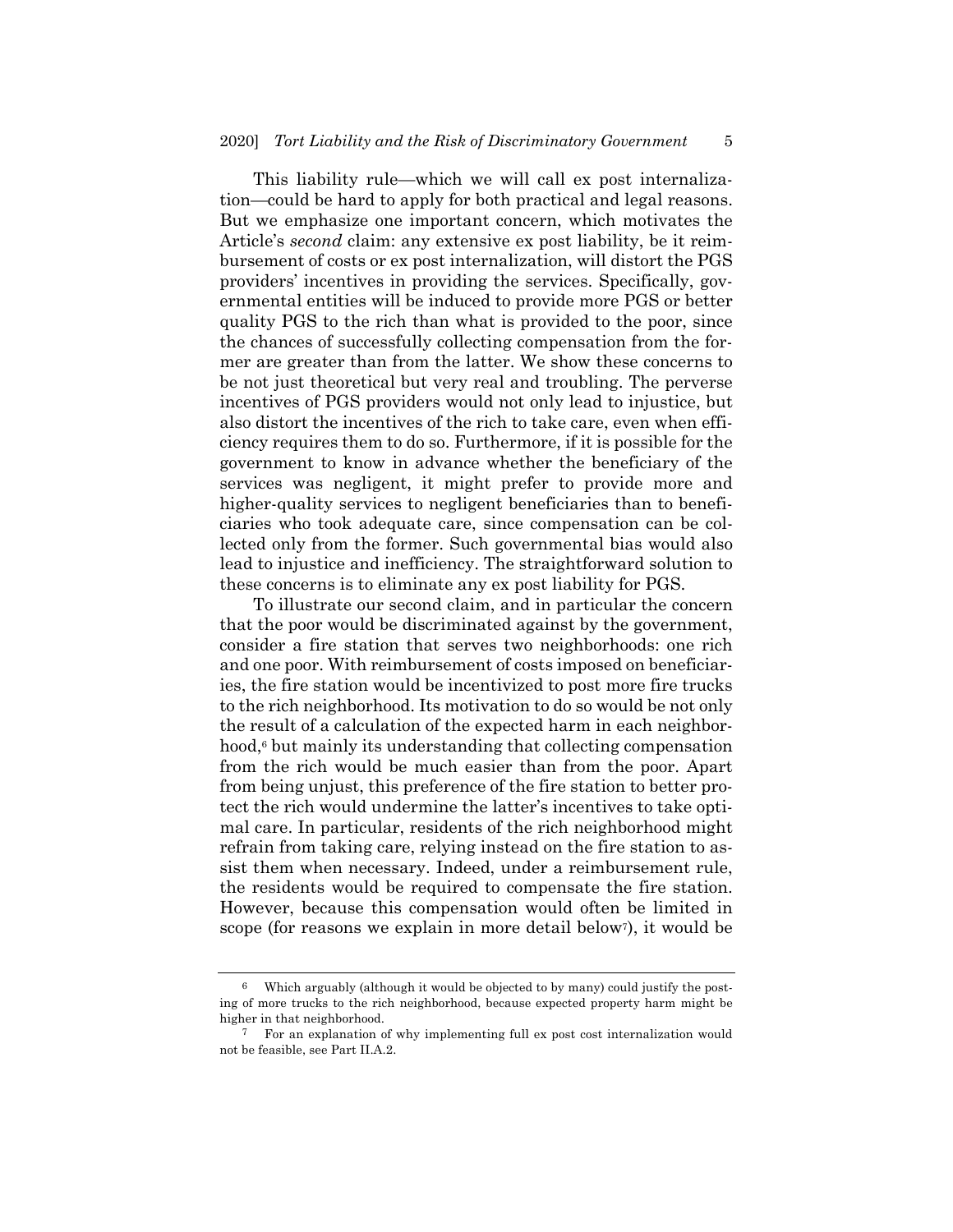cheaper for rich residents to take no precautions even when doing so is efficient and reimburse the fire station for its costs when it rescues them. We show that the same argument applies to other providers of PGS as well. By contrast, the no-liability rule would eliminate the incentives of PGS providers to invest excessively in protecting the rich, thereby avoiding the troubling consequences that follow.

The no-liability rule, however, is not cost free. As we have already pointed out, with no liability, beneficiaries of PGS do not internalize many of the costs of their careless behavior, and their incentives to take care are deficient. Although this concern is not as troubling as the government providing discriminatory services, it should not be ignored. This brings us to the Article's *third* and last claim: both concerns can be mitigated by applying ex ante (rather than ex post) liability rules. In particular, ex ante liability of negligent beneficiaries would provide them with efficient incentives to take care, and since the government would not expect to recover any compensation *after* providing its services, it would have no reason to discriminate against the poor (or against nonnegligent beneficiaries).

The Article proceeds as follows. Part I presents the prevailing law on the liability of PGS beneficiaries toward governmental entities and toward officials injured in the course of providing these services. It points to the emerging tendency to impose a reimbursement duty on PGS beneficiaries and explores the justifications raised by courts and scholars for and against such a liability regime.

Part II lays out the Article's two central claims. First, it argues that making PGS beneficiaries liable for governmental entities' costs (reimbursement of costs) does not efficiently incentivize them to take optimal care. Rather, to incentivize them to take proper care, the government should hold beneficiaries liable for the entire harm they caused (ex post internalization). This Part then argues that both a reimbursement of costs rule and an ex post internalization rule could skew governmental entities' incentives in providing PGS and thereby also distort beneficiaries' incentives to prevent harm. It explores the limits of this argument and acknowledges a few exceptions in which either of the two rules might work well.

Part III elaborates on how liability can be designed to incentivize not only potential beneficiaries to take optimal care, but also governmental entities to provide their services nondiscriminatorily. It proposes liability rules—mostly ex ante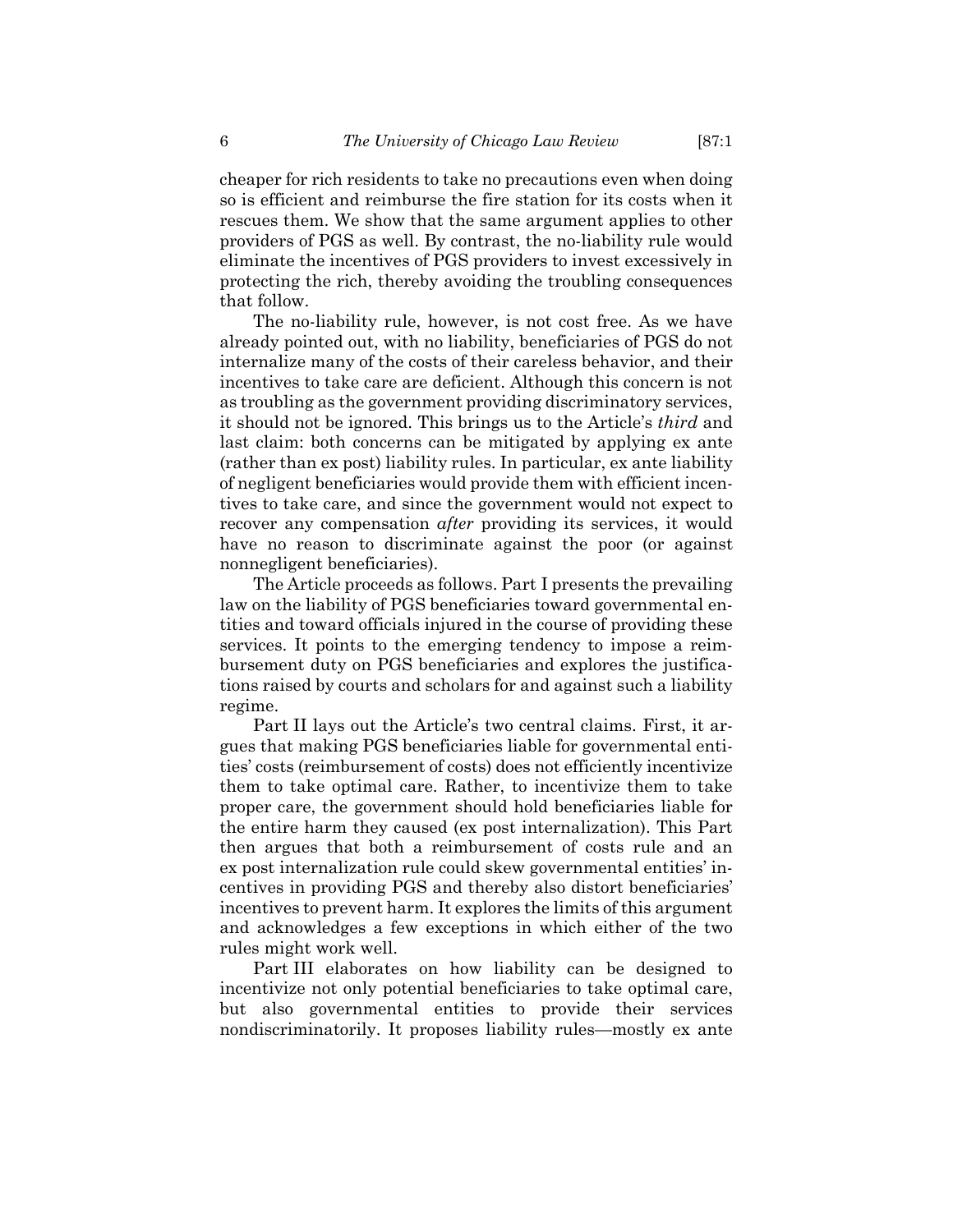ones, including mandatory insurance—and suggests how they could be applied to some notable categories of PGS. The Article concludes with a summary of its arguments and recommendations, and briefly discusses further applications of the analysis.

## I. PREVAILING LAW

Courts have traditionally restricted the liability of PGS beneficiaries for the costs of public services that have been required due to their faulty behavior. This has applied to cases in which the services were provided following a self-inflicted risk (for example, putting out a fire in the beneficiary's home that was caused by his negligence) and to beneficiaries whose negligence put others at risk (for example, putting out a fire that spreads to a neighbor's home).8 The conventional legal regime restricting beneficiary liability is two pronged. First, unless otherwise explicitly authorized in legislation, governmental entities have been precluded from claiming compensation for their costs in taking measures to eliminate risks or ameliorate harms caused by beneficiaries' activities. Second, officials who were injured during, or in relation to, the provision of such measures usually could not recover from those whose faulty behavior led to the injury. These limitations on beneficiary liability, however, are being relaxed, and PGS beneficiaries are increasingly being sued for compensation by both governmental entities and individual officials.

### A. Governmental Entities

In dismissing governmental entities' claims against PGS beneficiaries, courts have often referred to what is known as the "free public services doctrine."9 Under this common-law doctrine, "the

<sup>8</sup> See, for example, *Allenton Volunteer Fire Department v Soo Line Railroad Co*, 372 F Supp 422, 423–24 (ED Wis 1974) (rejecting a fire department's recovery claim for the costs of extinguishing fires involving the defendant's trains); *District of Columbia v Air Florida, Inc*, 750 F2d 1077, 1080 (DC Cir 1984) (rejecting the District of Columbia's recovery claim against an allegedly negligent airline for, among other things, the costs of cleaning up the wreckage of the defendant's crashed plane); *State v Long Island Lighting Co*, 493 NYS2d 255, 257–58 (NY Cty 1985) (rejecting the state's recovery claim against the utility company for the costs of diverting drivers from the vicinity of the defendant's fallen power lines).

<sup>9</sup> Timothy D. Lytton, *Should Government Be Allowed to Recover the Costs of Public Services from Tortfeasors?: Tort Subsidies, the Limits of Loss Spreading, and the Free Public Services Doctrine*, 76 Tulane L Rev 727, 731–41 (2002). For a comprehensive review of cases applying the free public services doctrine and a description of its origins and wide application, see David C. McIntyre, Note, *Tortfeasor Liability for Disaster Response Costs: Accounting for the True Cost of Accidents*, 55 Fordham L Rev 1001, 1007–19 (1987). In some jurisdictions, the doctrine is termed the "municipal cost recovery rule," particularly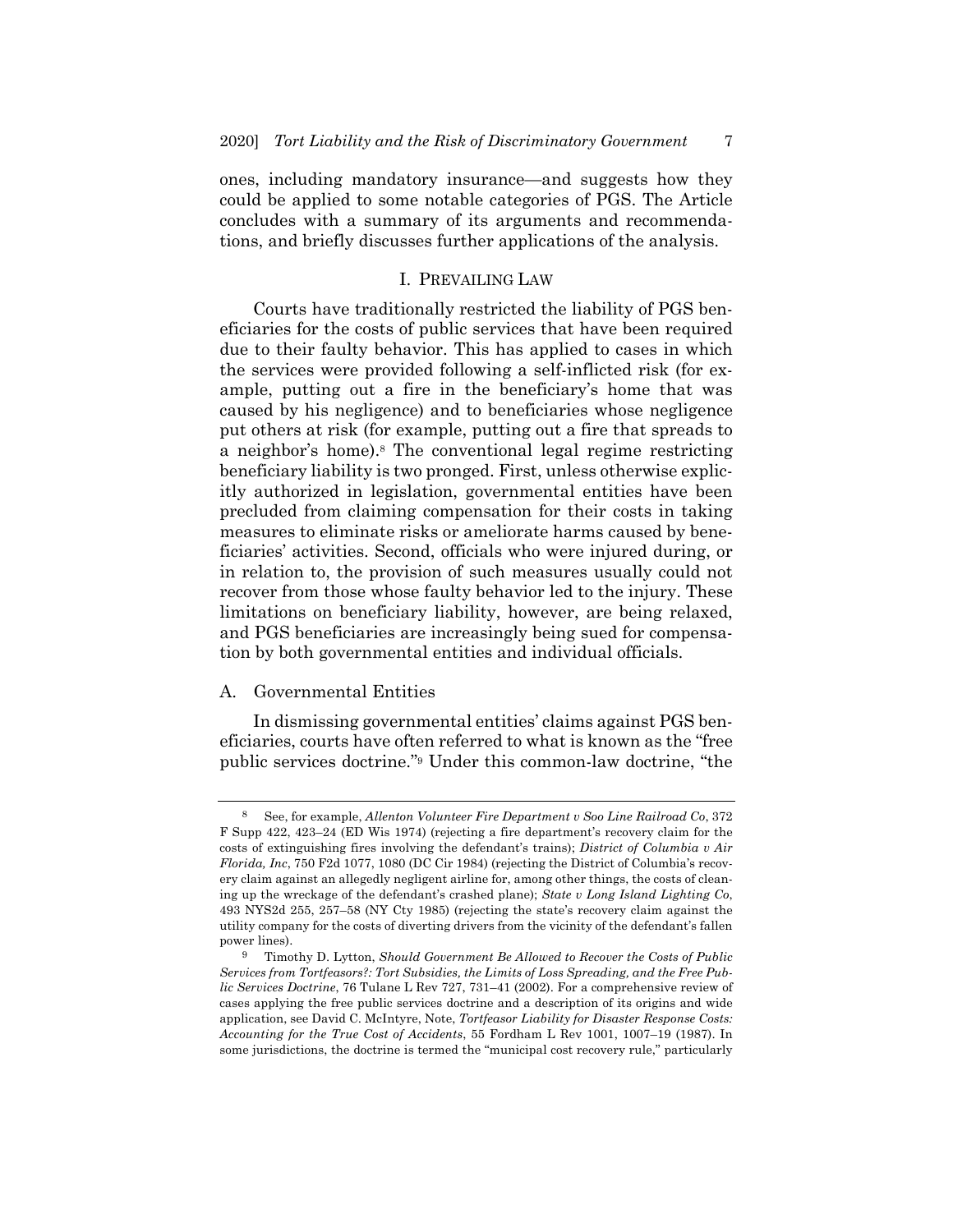cost of public services . . . is to be borne by the public as a whole, not assessed against the tortfeasor whose negligence creates the need for the service."10 The doctrine has been long espoused by federal and state courts alike in their jurisprudence.11 Courts, including the Supreme Court, have ruled that in the absence of a clear statutory provision allowing for recovery, governmental entities must bear the costs of public services rendered in response to wrongdoers' and negligent rescuees' behavior.12 Accordingly, while negligent tortfeasors have been required to compensate individual victims for their personal harms, claims filed by states, cities, and local municipalities against the same tortfeasors have been consistently dismissed.

Courts have commonly grounded their application of the doctrine in the principle that determining fiscal policy is the exclusive authority of the legislature. Because PGS beneficiaries are taxpayers, making them liable for public expenditures is a decision only the legislature can make. The default rule, courts have emphasized, is that taxes are the only payments individuals are required to make to cover the costs of benefits received from the government. Accordingly, if there is no legislation permitting a shifting of the costs of public services to wrongdoers and negligent rescuees, those costs are to be borne "by the public as a whole."13 The no-recovery rule has one exception. Courts have recognized

in the context of claims filed by cities. See Barbara J. Van Arsdale, *Construction and Application of "Municipal Cost Recovery Rule," or "Free Public Services Doctrine"*, 32 ALR6th 261, 272–84 (2008) (surveying the application of the doctrine across jurisdictions); Michael I. Krauss, *Public Services Meet Private Law*, 44 San Diego L Rev 1, 6–22 (2007) (showing that the doctrine is entrenched in tort law adjudication).

<sup>10</sup> *City of Flagstaff v Atchison, Topeka and Santa Fe Railway Co*, 719 F2d 322, 323 (9th Cir 1983) (denying a claim to recover costs incurred by the city in responding to an incident involving derailed tank cars containing a highly flammable substance).

<sup>11</sup> See McIntyre, Note, 55 Fordham L Rev at 1011–12 (cited in note 9). See also Lytton, 76 Tulane L Rev at 740–41 (cited in note 9) (discussing state and federal cases applying the doctrine and the historical origins of the doctrine). But see Krauss, 44 San Diego L Rev at 32–45 (cited in note 9) (criticizing Lytton's account and conclusions).

<sup>12</sup> In *United States v Standard Oil Co,* 332 US 301, 316–17 (1947), the Supreme Court declined to recognize the right of the federal government, in the absence of a statute, to recover costs of hospitalizing a soldier injured in a car accident caused by the defendant's negligent driver.

<sup>13</sup> *Flagstaff*, 719 F2d at 323. Justice Wiley Rutledge, writing for the majority in *Standard Oil*, explained that it is Congress, and not the Court, that is "the custodian of the national purse" and "the exclusive arbiter of federal fiscal affairs." *Standard Oil*, 332 US at 314. See also *Air Florida*, 750 F2d at 1080 ("[W]here a generally fair system for spreading the costs of accidents is already in effect—as it is here through assessing taxpayers the expense of emergency services—we do not find the argument for judicial adjustment of liabilities to be compelling.").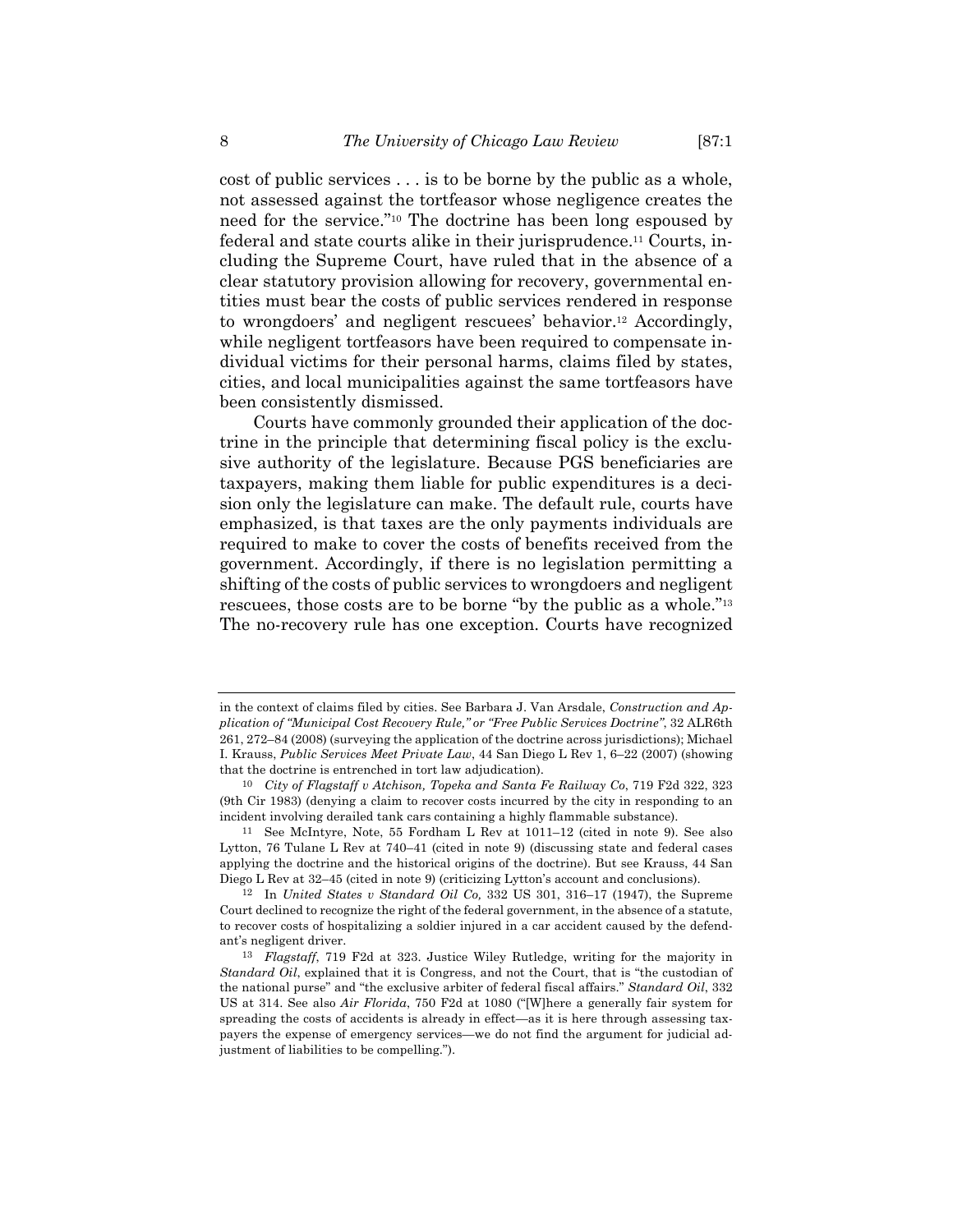the right of governmental entities to claim damages when beneficiaries' activities endangered government-owned property or created a public nuisance.14 In such cases, courts have reasoned, the governmental entities acting in response to faulty behavior are not invoking governmental powers but, rather, are akin to individual victims seeking to protect their property. The fiscal argument therefore does not apply in such cases, and thus governmental entities can claim compensation for costs incurred as result of individuals' wrongdoing. Yet this exception has been narrowly construed, with courts following "[t]he general rule [ ] that public expenditures made in the performance of governmental functions are not recoverable."15

Along with the free public services doctrine, courts have also rejected claims by governmental entities for failing to meet certain standard doctrinal requirements for establishing liability. For example, some such claims for recovery have been dismissed on the grounds that the defendants-beneficiaries owe no duty of care to the government.16 In other cases, the courts have justified the denial of recovery on the "pure economic loss" doctrine, based on the fact that the plaintiff's harm is limited to economic losses.17 Under this doctrine, tort plaintiffs cannot recover for negligent infliction of monetary losses that are not accompanied by physical harm.18 Other courts have grounded their decisions on

<sup>14</sup> See W. Keeton, et al, *Prosser & Keeton on the Law of Torts* § 2 at 7 (5th ed 1984) ("The state never can sue in tort in its political or governmental capacity, although as the owner of property it may resort to the same tort actions as any individual proprietor to recover for injuries to the property."). See also *Air Florida*, 750 F2d at 1080 ("Exceptions to this general common-law rule [of no recovery] have been made where the government incurs expenses to protect its own property.").

<sup>15</sup> *Koch v Consolidated Edison Co of New York*, 468 NE2d 1, 7–8 (NY 1984) (allowing city to recover for damage to city property, but disallowing recovery of "costs incurred for wages, salaries, overtime and other benefits").

<sup>16</sup> See, for example, *Mayor and Council of City of Morgan City v Jesse J. Fontenot, Inc*, 460 S2d 685, 687–88 (La App 1984) (rejecting the city's compensation claim for the costs of fire suppression against a factory whose negligence caused the fire on the grounds that the factory bore no duty of care toward the city); *County of San Luis Obispo v Abalone Alliance*, 178 Cal App 3d 848, 865–66 (1986) (holding that the plaintiff cannot claim compensation for costs incurred in sending police forces to deal with protesters committing intentional trespass as the defendants had no duty of care toward the plaintiff).

<sup>17</sup> See *In re TMI Litigation Governmental Entities Claims*, 544 F Supp 853, 856–58 (MD Pa 1982) (finding that the plaintiff's claim for civil defense expenses and excessive government employee's wages relates to pure economic losses, which are not compensable in the absence of personal injury or property damage), affd in part, vacd, and remd in part, *Pennsylvania v General Public Utilities Corp*, 710 F2d 117, 122–23 (3d Cir 1983).

<sup>18</sup> Dan B. Dobbs, Paul T. Hayden, and Ellen M. Bublick, *Hornbook on Torts* 1060 (West 2d ed 2016) ("Economic harms or losses are financial costs to the plaintiff that do not arise from personal injury to the plaintiff or damage to tangible property . . . . Such a claim for pure economic loss will often be rejected."). See also Restatement (Third) of Torts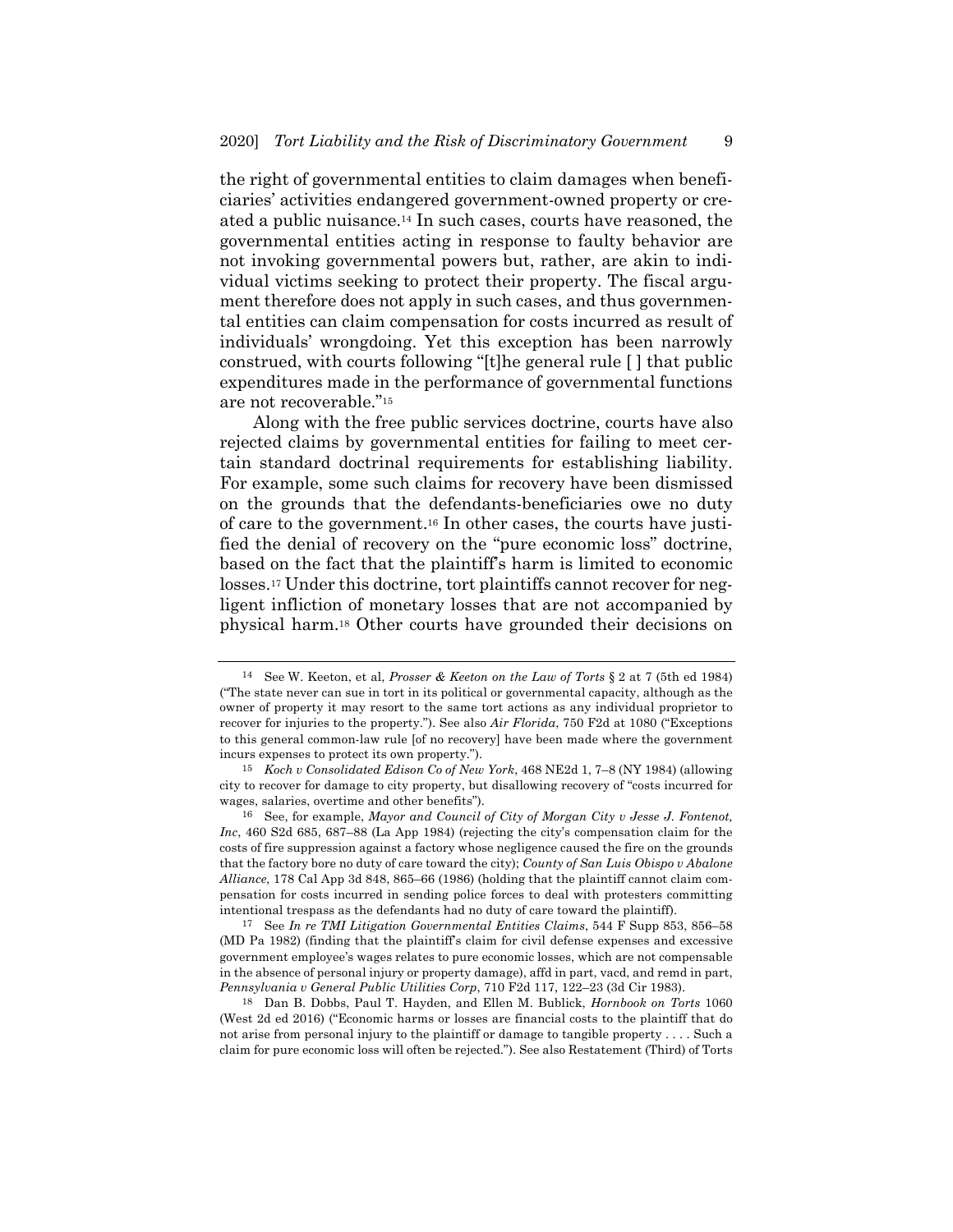the argument that the plaintiffs failed to show they were adversely affected by the defendants' misconduct. Because responding to risks (including those created by negligent individuals) is the preexisting duty of the governmental plaintiffs, the costs associated with governmental actions to perform this duty should not be considered "harm."19

However, acknowledging that the no-recovery rule substantially subsidizes tortious activities and shifts the cost of harm from those engaging in risky activities to the taxpayers, courts have gradually limited its application. One approach has been to carve out additional exceptions to the free public services doctrine. Some courts, for example, have ruled that the doctrine precludes compensation claims by governmental entities only so long as the defendant's fault was a lone occurrence rather than recurring behavior.20 Other courts have held that the doctrine cannot apply when the defendants-beneficiaries and the governmental entity were in contractual relations (explicit or implied).<sup>21</sup> A second approach has been to broaden the scope of the doctrine's standard exception regarding government-owned property. By interpreting this term broadly, courts have limited the scope of the no-recovery rule and enabled governmental entities to claim compensation in a variety of circumstances. For example, some courts have allowed the government to recover the costs of eliminating hazards that threaten to harm not only the property of individuals, but also public property.22 Courts have treated similarly the doctrinal objections of duty of care, pure economic loss, and preexisting duty to act, holding that just as they were rejected when

<sup>§</sup> 29, cmt c (2010) ("Generally, no- or limited-duty rules have been employed to limit liability for other harms, such as economic loss, for which tort law has historically provided less protection.").

<sup>19</sup> See, for example, *Long Island Lighting Co*, 493 NYS2d at 257 (denying the state recovery of the costs of diverting traffic from the vicinity of fallen power lines and ruling that "[t]he plaintiff may not recover damages for undertaking its duty to ensure the safety of the travelling public").

<sup>20</sup> See *City of Boston v Smith & Wesson Corp*, 12 Mass L Rptr 225, 231, 2000 WL 1473568, \*8 (Mass Super) (holding that the no-recovery rule does not apply when public expenditures are made following "a repeated course of conduct causing recurring costs to the municipality").

<sup>21</sup> See Lytton, 76 Tulane L Rev at 741–42 (cited in note 9) (providing an example of a case in which a court allowed recovery for public services on the basis of an explicit contractual relation). See also McIntyre, Note, 55 Fordham L Rev at 1032–34 (cited in note 9) (discussing cases involving quasi-contractual relations).

<sup>22</sup> See, for example, *State v Black Hills Power, Inc*, 354 P3d 83, 88–89 (Wyo 2015) (holding that the government is entitled to recover the costs of eliminating risks created by the defendant's negligence if its own property was at peril).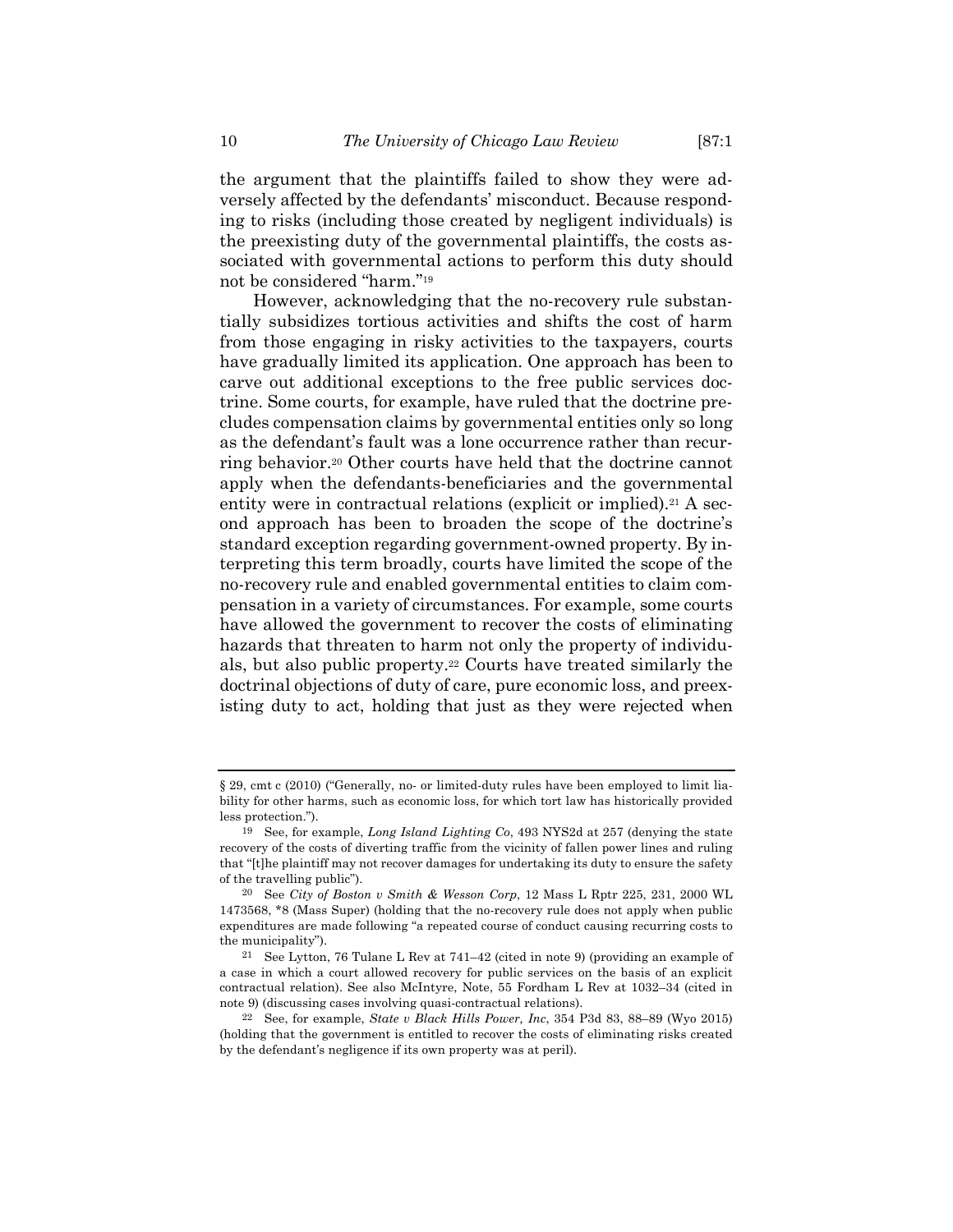raised by defendants in analogous tort litigation, they should be rejected when raised by PGS beneficiaries against the government.23

The expansion of governmental entities' right to claim compensation has not been limited to the case law. Legislative reforms at both the federal and state levels have broadened the scope of this right as well, in two respects. First, statutes have been passed providing for a range of expenditures for which governmental entities can claim recovery from beneficiaries. These statutes authorize governmental entities to collect compensation for services such as fire suppression, $24$  elimination and mitigation of environmental hazards,25 response to traffic-related accidents and risks,<sup>26</sup> law enforcement efforts,<sup>27</sup> medical treatment of victims,28 and provision of assistance to individuals in distress in various situations.29 Second, subsequent legislation increased the

 $25$  33 USC § 1321(b)(10) ("Any costs of removal incurred in connection with a discharge [of a prohibited substance] . . . shall be recoverable from the owner or operator of the source of the discharge.").

26 Cal Gov Code § 53150:

Any person who is under the influence of an alcoholic beverage or any drug... whose negligent operation of a motor vehicle caused by that influence proximately causes any incident resulting in an appropriate emergency response . . . is liable for the expense of an emergency response by a public agency to the incident.

27 Idaho Code § 37-2732(k) ("[T]he court may order restitution for costs incurred by law enforcement agencies in investigating the violation.").

28 Cal Gov Code § 53159:

(a)(1) "Expenses of an emergency response" . . . include the cost of providing . . . emergency medical services at the scene of an incident . . . .

(b) Any person who intentionally, knowingly, and willfully enters into any area that is closed or has been closed to the public . . . is liable for the expenses of an emergency response required to search for or rescue that person . . . .

29 NH Rev Stat § 153-A:24 ("A person shall be liable for response expenses if, in the judgment of the court, such person . . . [r]ecklessly or intentionally creates a situation requiring an emergency response."); Or Rev Stat  $\S$  404.270(1) ("A public body that has authority to conduct search and rescue activities may collect an amount specified in this section as reimbursement for the cost of search and rescue activities . . . for the benefit of hikers, climbers, hunters and other users of wilderness areas."); Va Code Ann § 44- 146.18:1(3) ("[The state] shall promptly seek reimbursement from any person causing or

<sup>23</sup> See, for example, *City of St Louis v Lead Industries Association, Inc*, 2002 WL 34395189, \*65–72, 84 (Mo Cir) (upholding the city's right to recover from manufacturers of lead-based paint while rejecting both the argument that the manufacturers had no duty of care and the argument that the claim should be dismissed under the pure economic loss doctrine); *Smith & Wesson Corp*, 12 Mass L Rptr at 232–35 (allowing the city to claim reimbursement for expenditures made in response to the defendant's manufacturing and distribution of firearms even though these expenditures constitute only economic harm).

<sup>24</sup> Cal Health & Safety Code § 13009 ("Any person [ ] who negligently . . . sets a fire . . . is liable for the fire suppression costs incurred in fighting the fire and for the cost of providing rescue or emergency medical services, and those costs shall be a charge against that person.").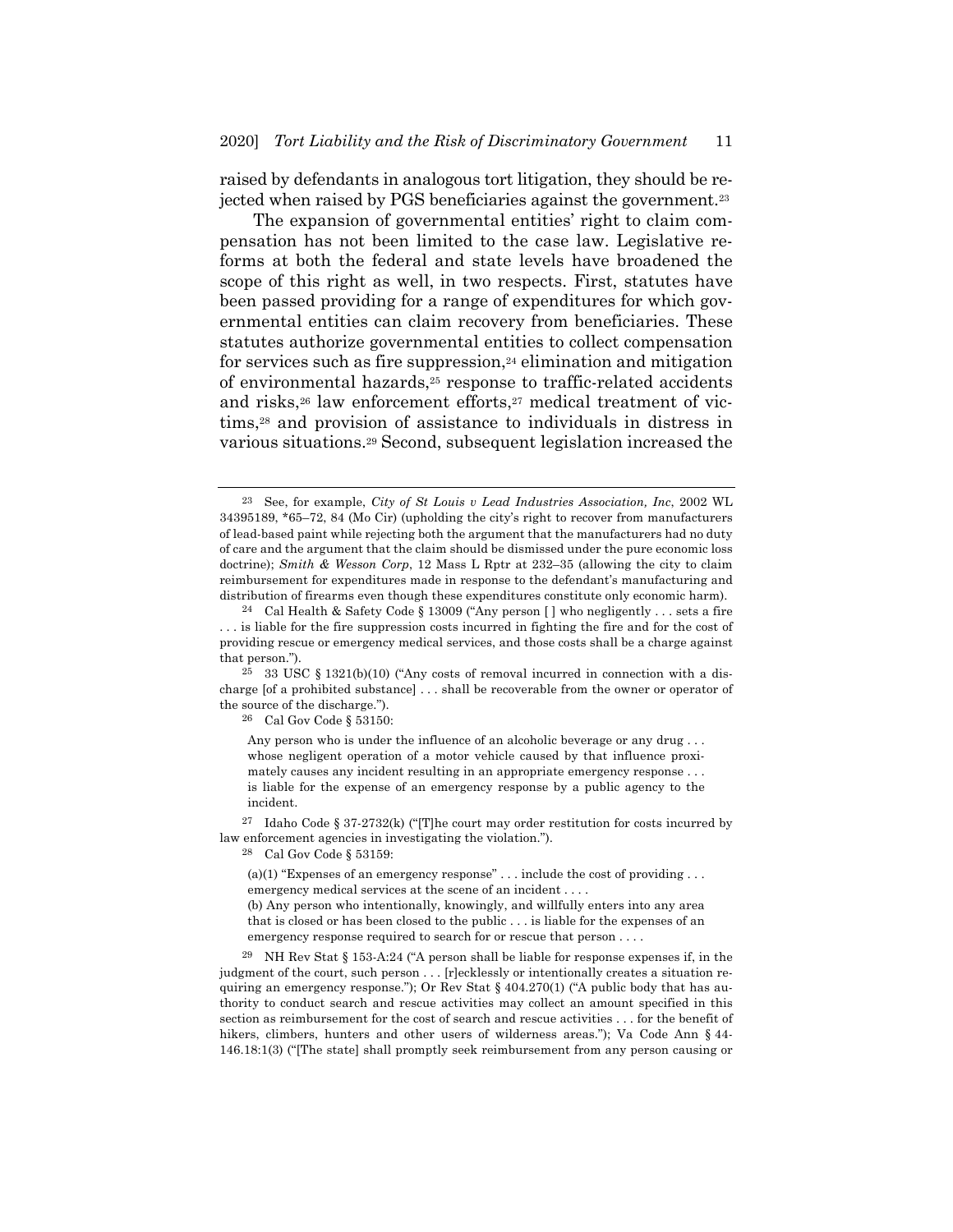number of categories of potential liable beneficiaries. While the initial legislation permitted governmental entities to file compensation claims against a limited set of beneficiaries, the more recent regulation removed these limitations, enabling lawsuits to be brought against broad categories of beneficiaries.<sup>30</sup>

In recent years, there has been a growing trend toward restricting the no-recovery rule even further. An increasing number of cities and municipalities have passed regulations that impose broad reimbursement duties.31 These regulations require PGS beneficiaries to pay the costs (often described as "response costs") incurred by local authorities such as the police and fire departments, emergency services units, and environmental protection squads when their action was necessitated by the beneficiaries' faulty behavior. The wide scope of these new rules, as well as their rising popularity among local governments, has led to public criticism and to state-government efforts aimed at repealing them.32 These efforts have been somewhat successful; between 2008 and 2011, twelve states enacted laws setting limitations on governmental entities' right to claim compensation for expenditures caused by beneficiaries' negligence.33 The limitations set by these statutes vary among the jurisdictions, with some states opting for

31 See, for example, Christopher Jensen, *A Crash. A Call for Help. Then, a Bill.* (NY Times, Sept 3, 2010), archived at https://perma.cc/TX9U-X4FD (describing the rise in recovery claims brought by governmental entities, and noting that in at least twenty-six states, cities and municipalities now charge injurers, and sometimes victims, for services provided by local fire and police departments).

contributing to an emergency or disaster for [ ] . . . sums [incurred for] protection, relief and recovery from loss or damage caused by such person.").

<sup>30</sup> Under the Comprehensive Environmental Response, Compensation, and Liability Act of 1980 (CERCLA) and similar state legislation, for example, governmental entities can now demand recovery for their clean-up costs from a number of parties (beyond the polluter itself). 42 USC § 9601 et seq. See also note 144 and accompanying text. For a general discussion of CERCLA's extended liability regime, see Melissa A. McGonigal, Comment, *Extended Liability Under CERCLA: Easement Holders and the Scope of Control*, 87 Nw U L Rev 992, 996–1020 (1993).

<sup>32</sup> See id.

<sup>33</sup> See Act of April 29, 2010, 2010 Ala Acts 1691, codified at Ala Code § 32-10-13; Act of April 13, 2011, 2011 Ariz Sess Laws 544, codified at Ariz Rev Stat Ann § 28-677; Act of April 6, 2009, 2009 Ark Acts 5143, codified at Ark Code Ann § 27-53-307; Act of June 16, 2009, 2009 Fla Laws 1914, codified at Fla Stat Ann §§ 125.01045, 166.0447; Act of May 12, 2008, 2008 Ga Laws 490, codified at Ga Code Ann § 33-8-8.2; Act of March 19, 2008, 2008 Ind Acts 146, codified at Ind Code Ann § 9-29-11.5, repealed by 2016 Ind Acts 198; Act of May 12, 2011, 2011 Kan Sess Laws 939, codified at Kan Stat Ann § 12-16,129; Act of July 13, 2007, 2007 Mo Laws 830, codified at Mo Ann Stat § 374.055; Act of May 27, 2009, 2009 Okla Sess Laws 1813, codified at 47 Okla Stat Ann § 10-118; Act of December 18, 2007, 2007 Pa Laws 461, codified at 53 Pa Cons Stat Ann § 1392; Act of March 27, 2008, 2008 Tenn Pub Acts 1, codified at Tenn Code Ann § 55-10-108; Act of March 22, 2011, 2011 Utah Laws 978, codified at Utah Code Ann § 10-8-55.5.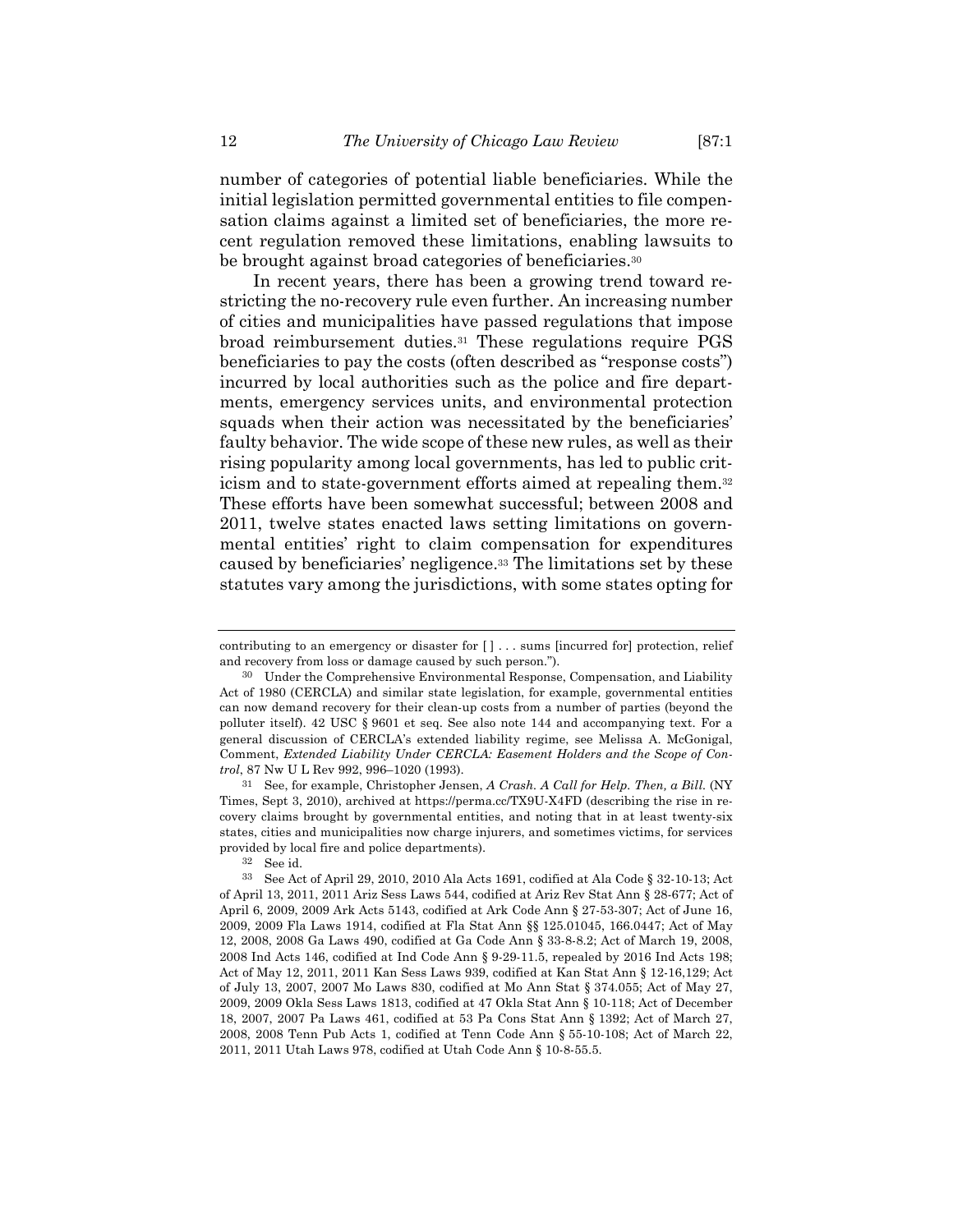only light restrictions and others adopting a more stringent approach.34 No state, however, has seen fit to sweepingly eliminate governmental entities' right of recovery. Furthermore, the majority of states have opted not to enact any similar legislation, thereby allowing cities and local municipalities within their jurisdiction to recover from negligent PGS beneficiaries.

This transformation of beneficiary liability for PGS costs has led governmental entities to try to extend their right to compensation to other areas.<sup>35</sup> States, cities, and local municipalities have filed precedent-setting lawsuits against major industries (such as the cigarette, gun, and lead paint industries) for the costs they incurred in dealing with harms resulting from these industries' products.36 Despite the complexity and novelty of these lawsuits, courts have shown considerable willingness to impose liability on these defendants.<sup>37</sup> Consequently, although the free public services doctrine has not been abolished, its effect has been substantially diminished.

## B. Public Officials

Public officials who suffer losses while responding to individuals' risky activities also have traditionally faced considerable obstacles to claiming compensation.38 Under the "fireman's rule,"

<sup>34</sup> Under Pennsylvania law, for example, cities and municipalities may not recover for police services rendered in response to car accidents, and may only recover policereport-related costs in all other situations. In Utah, by contrast, the police can still recover for a host of services irrespective of the reason they arrived on the scene. Compare 53 Pa Cons Stat Ann § 1392, with Utah Code Ann § 10-8-55.5.

<sup>35</sup> See Sara L. Swan, *Plaintiff Cities*, 71 Vand L Rev 1227, 1233–49 (2018) (showing the significant rise in litigation initiated by cities and municipalities to recover expenditures made in response to the faulty behavior of injurers).

<sup>36</sup> See id. See also Greg J. Carlson, *Lead Paint: Who Will Bear the Cost of Abating the Latest Public Nuisance?*, 59 Hastings L J 1553, 1560–70 (2007) (describing court rulings in lead-paint cases in various jurisdictions and referring to tobacco and gun litigation). Most recently, cities and municipalities have filed tort claims in response to the opioid epidemic, seeking reimbursement of costs from pharmaceutical companies and distributors. See, for example, *In re National Prescription Opiate Litigation*, 2018 WL 4895856, \*8–10 (ND Ohio) (rejecting a pharmaceutical company's argument that a city's claim for reimbursement of costs is barred by the "free public services" doctrine).

<sup>37</sup> For cases in which courts have acknowledged plaintiffs' right of recovery against gun manufacturers and distributors while explicitly rejecting defendants' reliance on the free public services doctrine, see *Smith & Wesson Corp*, 12 Mass L Rptr at 230–31; *City of Cincinnati v Beretta U.S.A. Corp*, 768 NE2d 1136, 1149–50 (Ohio 2002); *City of Gary v Smith & Wesson Corp*, 801 NE2d 1222, 1240–41 (Ind 2003); *James v Arms Technology, Inc*, 820 A2d 27, 47–49 (NJ Super 2003). The enactment of the Protection of Lawful Commerce in Arms Act, Pub L No 109-92, 119 Stat 2095 (2005), codified at 15 USC § 7901 et seq, however, immunized the gun industry against many such lawsuits.

<sup>38</sup> See Dan B. Dobbs, *Law of Torts* § 363 (West 2d ed 2014) (discussing the fireman's rule and injurers' "[l]imited duties [toward] professional risk-takers").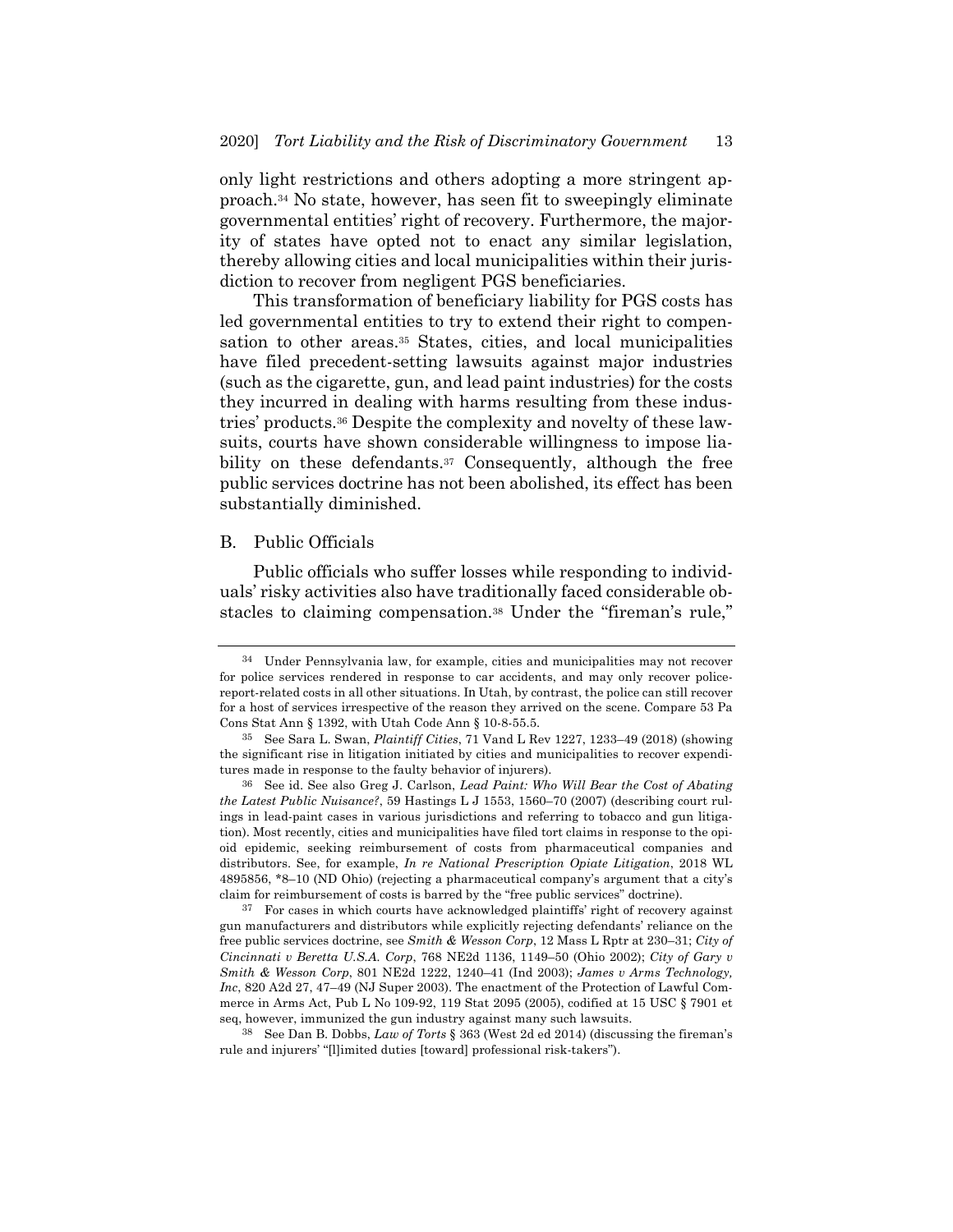courts generally reject claims filed by safety professionals injured in attending to the risks and harms that resulted from faulty behavior. The rule has been invoked in dismissing claims brought by "firefighters, police officers, ambulance drivers, emergency medical technicians, and other professional rescuers."39

Courts have offered several rationales for the fireman's rule. The first decisions to apply the rule justified it based on the formal premises liability rules.40 Since firefighters (and similar rescuers) are generally considered to be licensees, they are assumed to enter premises at their own peril, thereby waiving any future claims against the property owner. More recent cases have extended the fireman's rule to also cover claims related to harms occurring outside the defendant's land and have suggested that the rule is grounded on the special characteristics of the plaintiffs. Referring to the fireman's special training as well as the payments they receive for performing their dangerous jobs, courts have ruled that they voluntarily exposed themselves to the risk and therefore cannot claim compensation.41

Other decisions have held that the rule safeguards against excessive liability. Under this rationale, because public officials are entitled to publicly funded compensation (in the form of workers compensation or similar benefits), they cannot seek further payments from PGS beneficiaries, who have already paid compensation through their taxes.42 Some commentators shift the focus of the rationale to beneficiaries' incentives. They maintain that by eliminating the risk of liability for harm caused to rescuers, the rule incentivizes beneficiaries not to hesitate to call for

<sup>39</sup> See Robert H. Heidt, *When Plaintiffs Are Premium Planners for Their Injuries: A Fresh Look at the Fireman's Rule*, 82 Ind L J 745, 745–46 (2007) (providing examples for cases in which professional rescuers were denied recovery based on the fireman's rule).

<sup>40</sup> For a collection of cases, see Larry D. Scheafer, Annotation, *Liability of Owner or Occupant of Premises to Fireman Coming Thereon in Discharge of His Duty*, 11 ALR4th 597, 602–07 (1981); Richard C. Tinney, Annotation, *Liability of Owner or Occupant of Premises to Police Officer Coming Thereon in Discharge of Officer's Dut*y, 30 ALR4th 81, 89–98 (1981).

<sup>41</sup> See, for example, *Krauth v Geller*, 157 A2d 129, 130–31 (NJ 1960) (holding that the plaintiff-firefighter cannot claim compensation for harm caused while rendering services "for which he is trained and paid").

<sup>42</sup> See, for example, *Kiernan v Miller*, 612 A2d 1344, 1346 (NJ Super 1992):

<sup>[</sup>T]he taxpayer who pays the fire and police departments to confront the risks occasioned by his own future acts of negligence does not expect to pay again when the officer is injured while exposed to those risks. Otherwise, individual citizens would compensate police officers twice: once for risking injury, once for sustaining it.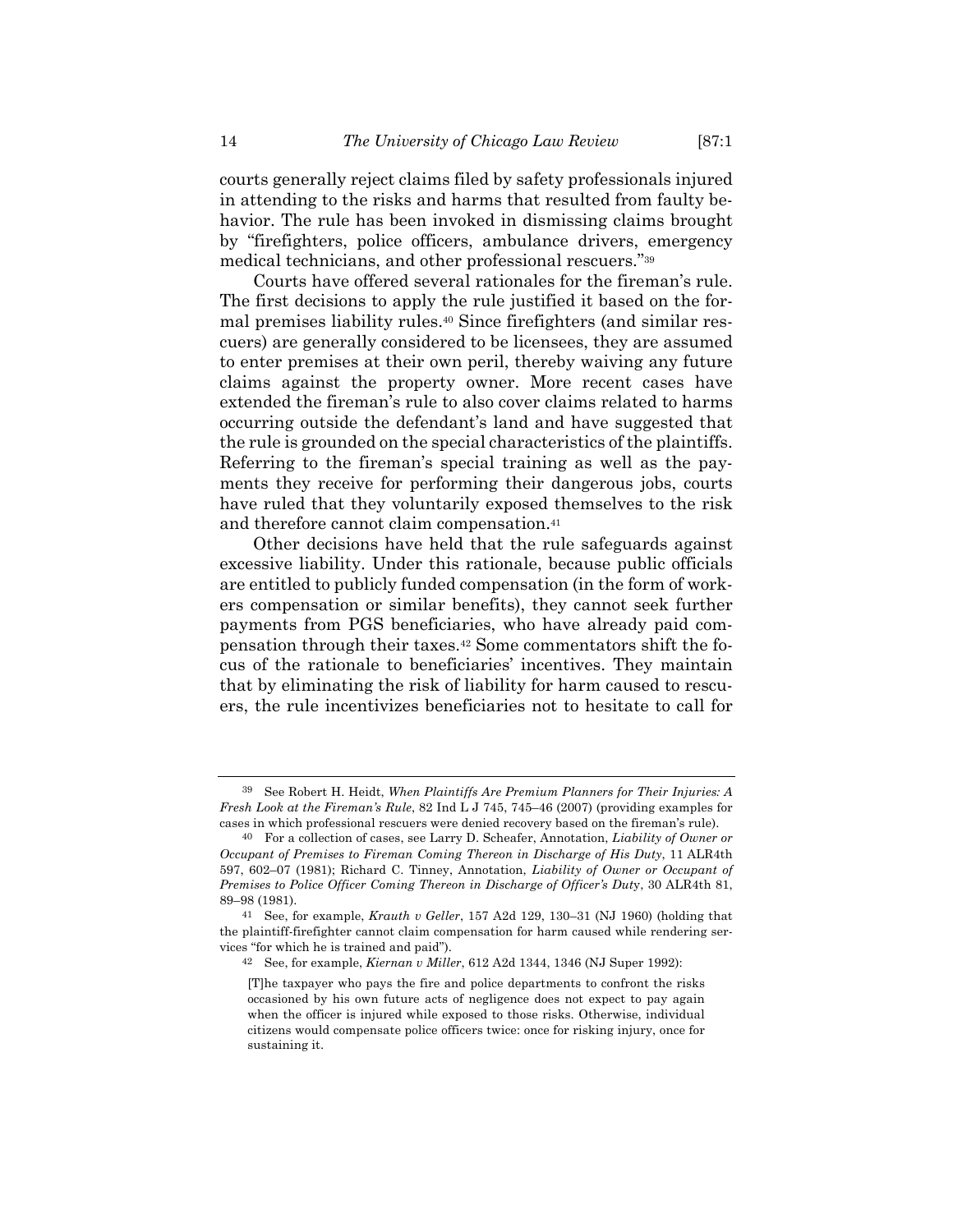assistance when loss might still be prevented or minimized by professionals.43

Similar to the free public services doctrine, the fireman's rule is facing increasing criticism for diluting beneficiaries' incentives to take proper precautions. A number of states have abolished the rule altogether or statutorily limited its scope.<sup>44</sup> In states where the rule still applies, its scope has been narrowed through substantial exceptions. One group of these exceptions relates to instances in which the defendant's behavior is found to be grossly unreasonable. For example, multiple courts have held that the fireman's rule will not preclude claims when a beneficiary's risky behavior was intentional or willful.45 Other courts have restricted the application of the rule when a beneficiary could have warned the rescuer about the risk that eventually led to the latter's injury but refrained from doing so, or when the beneficiary's behavior was in violation of an explicit safety ordinance or regulation.<sup>46</sup>

The rule's application has been restricted, moreover, even when a wrongdoer or rescuee's behavior did not manifest gross unreasonableness. Most states now allow recovery when the plaintiff-rescuer's harm resulted from a different risk than the risk that "necessitates [their] presence" in the first place.<sup>47</sup> Thus, a police officer who was injured by a negligent driver while issuing a speeding ticket to another driver can claim compensation

44 See *Minnich v Med-Waste, Inc*, 564 SE2d 98, 102–03 (SC 2002) (reviewing legislation that abrogates or significantly constrains the application of the rule in California, Florida, Minnesota, New Jersey, New York, Nevada, and Virginia). See also Heidt, 82 Ind L J 745 at 746 n 3 (cited in note 39) (reviewing a similar statute in Michigan).

<sup>43</sup> See *Prosser & Keeton* at 431 (cited in note 14) ("The argument sometimes offered[ ] [is] that tort liability might deter landowners from uttering such cries of distress [to policemen and firemen].") (citation omitted). Judges, following Prosser (who notes that the argument is "preposterous"), have been skeptical about this concern. Id. As wrongdoers seek to both protect themselves and minimize compensation to potential victims, whether they are liable for the rescuers' harm arguably should have little effect on their incentives to call for help. See, for example, *Hannah v Jensen*, 298 NW2d 52, 56 (Minn 1980) (Scott dissenting) (rejecting the argument as justification for the fireman's rule).

<sup>45</sup> See, for example, *Miller v Inglis*, 567 NW2d 253, 256 (Mich App 1997) ("[A] tortfeasor who acts wilfully and wantonly is so culpable that the fireman's rule ought not to preclude the injured officer from suing the egregiously culpable wrongdoer.").

<sup>46</sup> See, for example, *Bartholomew v Klinger*, 53 Cal App 3d 975, 978–81 (1975) (holding that the fireman's rule did not preclude liability for a police officer's injury caused by "a known concealed defect [ ] on the premises" that the "defendant failed to warn" the officer about "despite [having] the opportunity to do so"); *Mullen v Zoebe, Inc*, 654 NE2d 90, 91–92 (NY 1995) (holding that a firefighter injured while evacuating residents can recover from the building owner after showing that the owner violated safety regulations).

<sup>47</sup> See, for example, *Moody v Delta Western, Inc*, 38 P3d 1139, 1141 (Alaska 2002) ("[T]he Firefighter's Rule does not apply to negligent conduct occurring after the police officer or firefighter arrives at the scene or to misconduct other than that which necessitates the officer's presence.").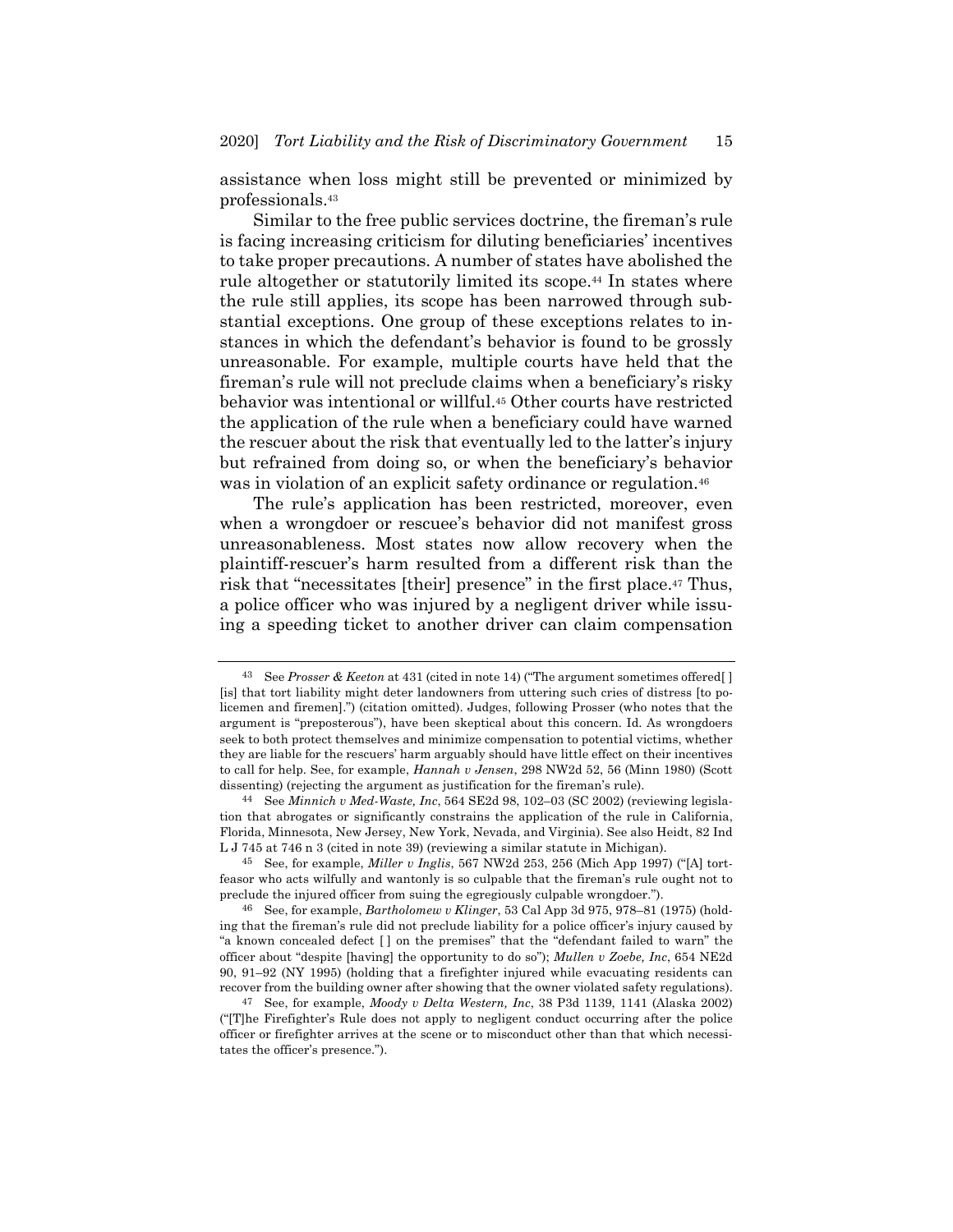from the negligent driver who hit him because the officer was present only due to the speeding driver's traffic violation.48 Similarly, a firefighter who was harmed by a homeowner's guard dog is entitled to damages because the dog was not the reason for the firefighter's presence on the premises.49

The tenuous status of the fireman's rule is perhaps most evident in how it was treated by the drafters of the new Restatement of Torts. Despite the rule's long history and its continued endorsement by some courts, the drafters noted that its primary traditional justification (identification of professional rescuers as "licensees" who assume the risk of harm) is no longer persuasive.50 Taking into account the extensive criticism of the rule as well as its many exceptions, the drafters decided to take "no position" in the debate over the desirability of the rule and its scope.51

#### C. Assessment

Presently, there is a tendency on the part of both courts and legislatures to curtail the free public services doctrine and fireman's rule. The underlying rationale for this is that PGS beneficiaries should internalize the entire cost of their faulty behavior. This internalization is just because it makes the negligent party compensate the nonnegligent party for the latter's losses. It is efficient because it forces PGS beneficiaries to take into account those potential losses in conducting their affairs.

Although counterarguments can be made in favor of maintaining the no-recovery rule, none seem particularly compelling. As noted, the main argument made in support of the free public services doctrine is that beneficiaries have already paid with their taxes for the services rendered to them by the government. This is an unconvincing justification for the rule, however, because it *presupposes* that a tax payment is intended to cover the costs incurred by the government *pursuant to the taxpayer's wrongdoing*. This is a questionable assumption: Would it not make more sense that a taxpayer whose negligence increased government expenses pay more to cover those costs than taxpayers who commit no

<sup>48</sup> See *Harris-Fields v Syze*, 600 NW2d 611, 615–16 (Mich 1999).

<sup>49</sup> See Dan B. Dobbs, Paul T. Hayden, and Ellen M. Bublick, *Torts and Compensation: Personal Accountability and Social Responsibility for Injury* 330–34 (West 6th ed 2009).

<sup>50</sup> See Restatement (Third) of Torts § 51, cmt m (2010) ("Whatever the rationale behind limiting land possessors' liability to professional rescuers injured in the course of performing their duties, the movement away from the original status-based justifications requires rethinking the firefighter rule and, if it is retained, adapting its scope to the rationale justifying its continuation.").

<sup>51</sup> Id.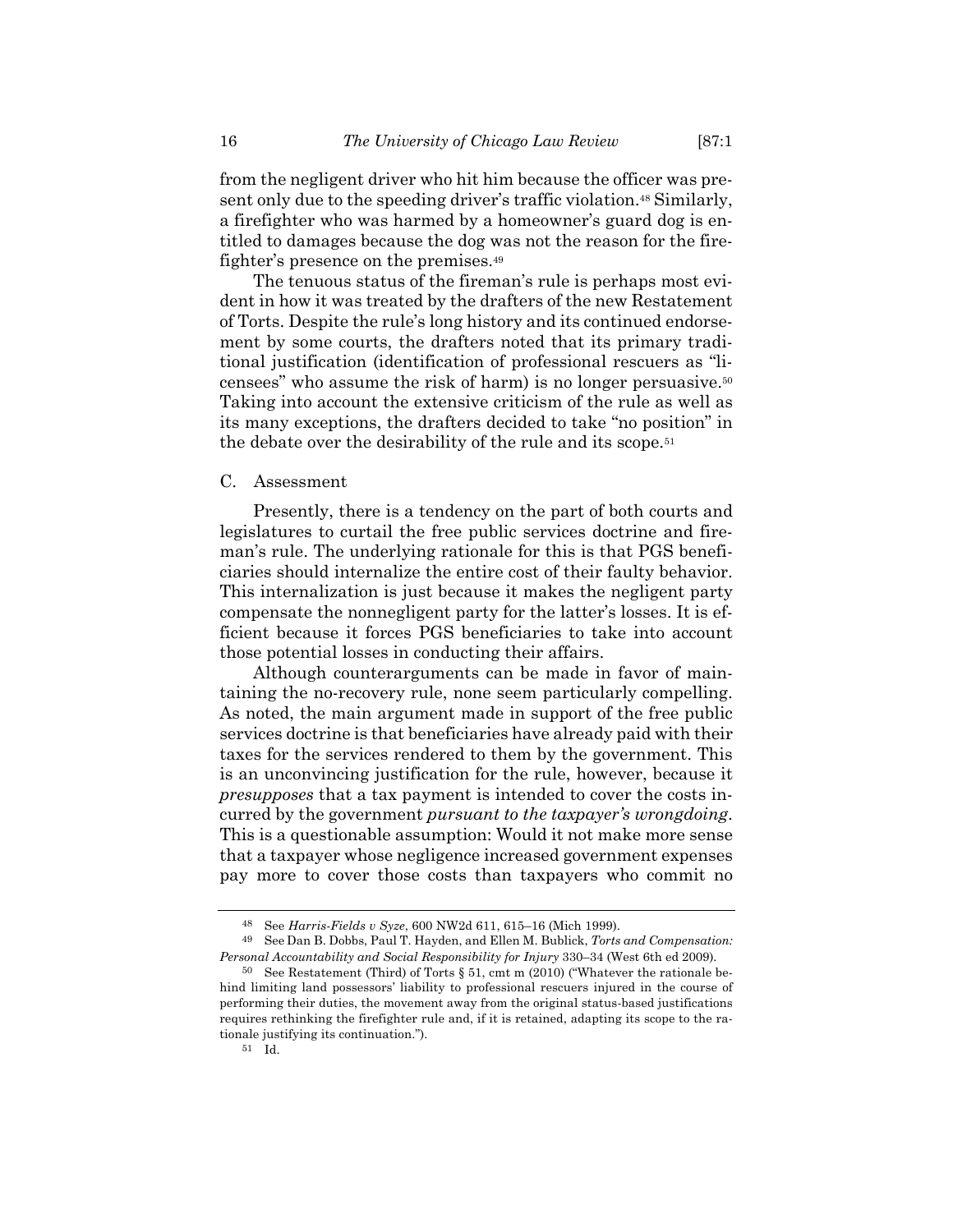wrongs? Another argument, which is applicable to both the free public services doctrine and the fireman's rule, is that beneficiaries who know they will be liable for the costs of governmental services will hesitate in requesting them in the first place; they will instead attempt to contend with the hazard themselves even if they lack the proper capacity to do so. This argument is also unpersuasive. When the governmental entity is the cheapest cost avoider, it is by definition less costly for the potential beneficiary to ask for its assistance—even if he will bear the costs of that assistance—than handling the risks himself. Certainly, there are irrational beneficiaries or beneficiaries who lack information about the risks and might refrain from calling for governmental assistance. But it is (at least) unclear whether this subset of irrational and uninformed beneficiaries would behave differently if they were not liable toward the government for its costs. It is also unclear whether this specific concern counteracts the benefits of a liability rule, which provides potential beneficiaries with efficient incentives to reduce risks *before* they materialize.

The arguments supporting the fireman's rule are even less convincing. As mentioned, a central rationale offered for the rule is that public officials willingly expose themselves to the risk of harm while being paid for their risky jobs. However, this argument makes the implicit—unfounded—assumption that public officials assume the risk of being injured *due to a wrongdoing without compensation*. We can see no good reason to endorse such an assumption. Another justification for the rule is that because public officials recover for injuries under workers' compensation schemes, they should not be allowed to recover from beneficiaries. Yet even if there is good reason not to allow public officials to sue negligent beneficiaries, there is nothing to justify not allowing the government to bring indemnification suits against these individuals. Indeed, the same reasons for not allowing the government to recover its expenses in providing services can arguably be applied in this context: there is no difference, after all, between costs incurred to compensate officials and costs incurred in providing PGS. It is doubtful, however, whether this argument suffices, for the justice and efficiency arguments supporting beneficiary liability are more appealing when bodily injuries, rather than monetary costs, are at stake.

In sum, at first glance, the arguments supporting the free public services doctrine and the fireman's rule seem much weaker than the counterarguments opposing these rules. In the next Part, we show that this impression is false.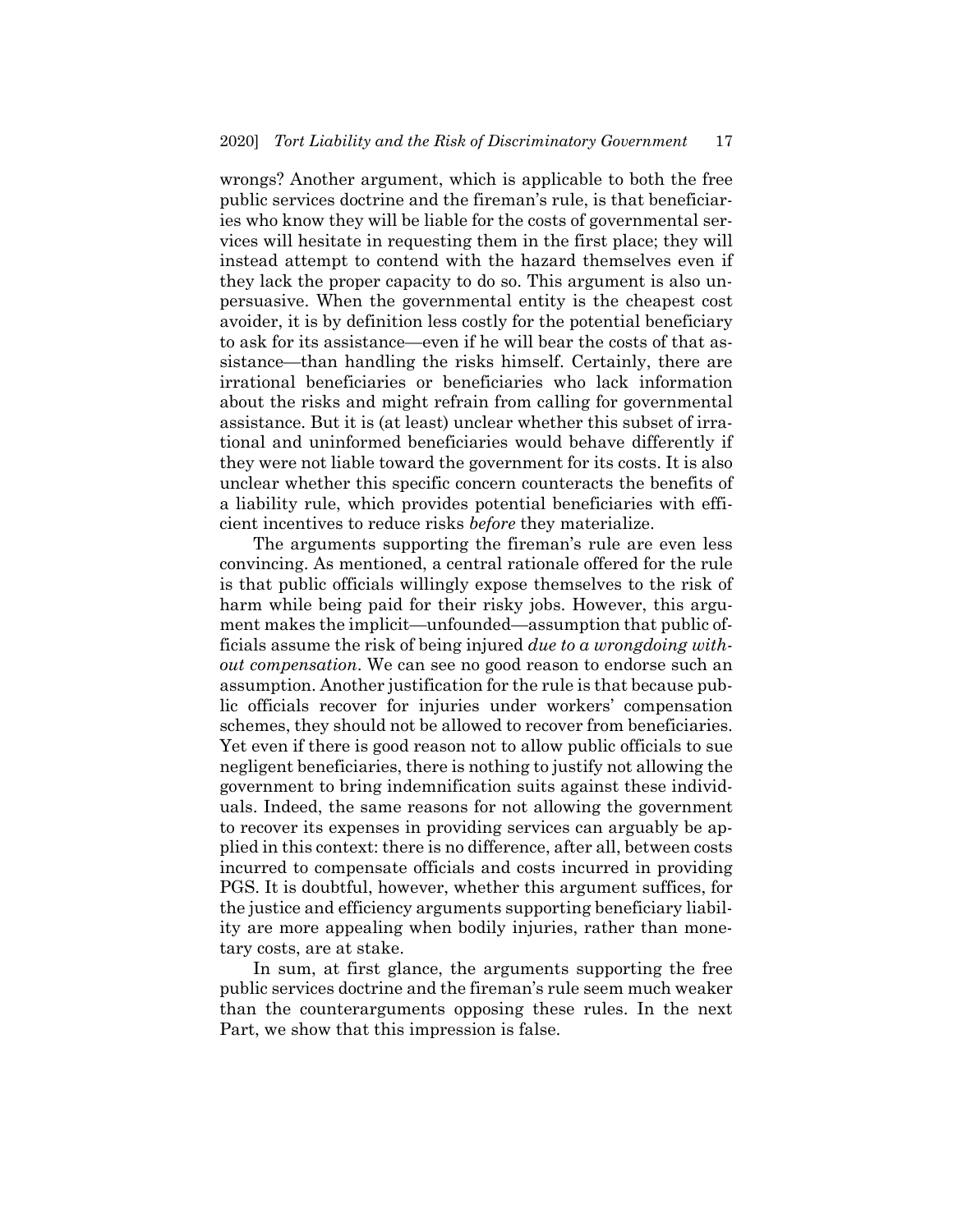## II. WHY NO LIABILITY?

In this Part, we will show that, contrary to the conventional view, making negligent PGS beneficiaries liable for the costs of services does not produce optimal care. Even when beneficiaries are required to fully reimburse governmental entities, their harm-prevention incentives are not aligned with the maximization of social welfare. The reason for this is that the reimbursement accounts for only the losses incurred by governmental entities and ignores the harm deriving from depriving others of public services. This Part, moreover, demonstrates how current analysis has disregarded the distorting effect of beneficiary liability on the incentives of governmental entities and officials, which undermines beneficiaries' incentives to efficiently prevent harm. Part II.A presents the overlooked externality costs—or harms involved in the consumption of PGS. Part II.B discusses how the imposition of liability for PGS widens the scope of cases in which beneficiaries' care incentives are distorted. Building on the analyses in the first two sections, Part II.C then assesses the social desirability of making negligent beneficiaries liable for the costs incurred by governmental entities in providing PGS. Part II.D points out some limitations of the analysis conducted in Part II.C.

# A. The Social Costs of PGS

#### 1. The basic argument.

Personal government services are a substitute for private investment in care. When the costs to governmental entities, and officials, of eliminating risks or ameliorating harms are lower than the costs to private parties to take corresponding care measures, efficient harm prevention is rendered through governmental action. Conversely, when private investment in care can reduce harm at a low cost, social welfare is maximized when there is no governmental intervention in preventing harms. When multiple precaution alternatives are available, optimal harm prevention often requires a combination of public and private investment in care.52

<sup>52</sup> As economic theory has long shown, in bilateral-care cases, when both injurers and victims can invest in harm prevention, efficiency is usually attained when both parties take care. This outcome is predicated on the diminishing marginal return on parties' investments in care. See Robert Cooter and Thomas Ulen, *Law and Economics* 205–11 (Pearson 6th ed 2012) (discussing how a negligence rule can lead to efficient precautions by both victims and injurers). Analogously, in our context, optimal harm prevention would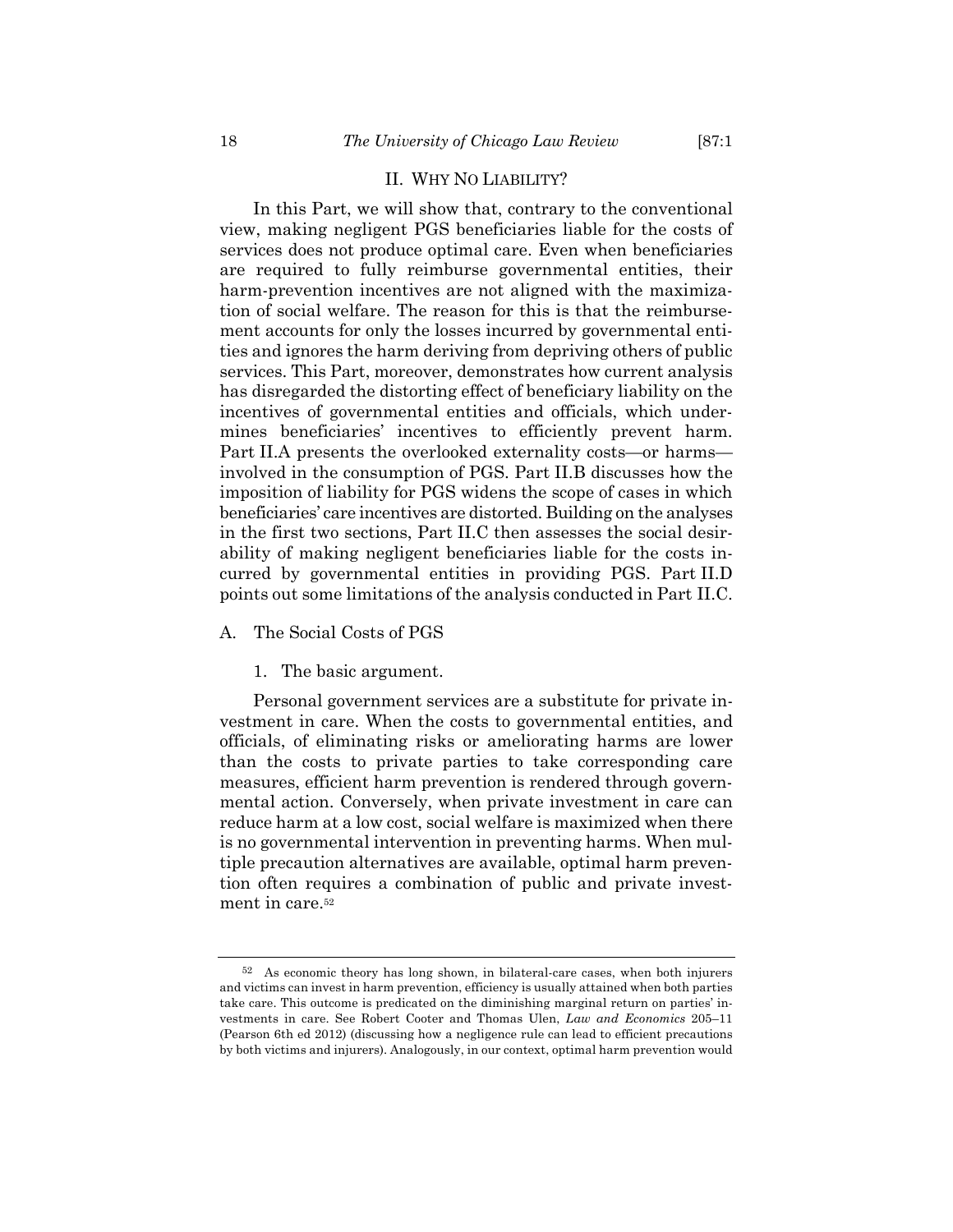The need to balance between public and private care measures suggests that optimal harm prevention entails considering differences between individuals' relative costs of care. Specifically, PGS should be provided to individuals for whom the cost of eliminating or reducing risks would exceed the cost to the government to take the same measures. By contrast, individuals who can eliminate or reduce risks at a lower cost (in other words, below the cost to the government) should be required to take precautions and not drain the public fisc.

This tradeoff between private and public investment in care is illustrated by Example 1. While Example 1 focuses on the implications of negligent beneficiaries' duty to reimburse governmental entities, it is equally applicable to the duty to compensate officials. In addition, although Example 1 relates to the provision of PGS to negligent rescuees (such as a self-inflicted injury case), it is no less applicable to the provision of PGS to wrongdoers (in other words, when a beneficiary's wrongdoing exposes others to risk). Finally, Example 1 illustrates a case of simultaneous rescue,53 but as we explain below, the analysis holds for sequential circumstances as well (that is, when the governmental entity is required to rescue only one potential beneficiary at a time).

*Example 1.* Two factories are operating in the same industrial area. There is a 10 percent annual risk that a fire will break out due to natural causes. If this happens, and no precautions have been taken, each factory will suffer a loss of 100. Factory A can spray a fire retardant at an annual cost of 7, which would save Factory A from the fire (but would not affect the probability of its occurrence). Factory B, by contrast, cannot take any efficient precautions. If a fire erupts, the local fire station can send its fire trucks to put out the fire at a cost of 20. However, the trucks' water tanks are sufficient to save only one of the factories.

From a social perspective, optimal care requires that Factory A take precautions (spray a fire retardant) and Factory B rely on public services (firefighters). Under this scenario, neither of the factories will be harmed and total social costs (Factory A's

often require that both potential beneficiaries (injurers) and governmental entities (victims) take care.

<sup>53</sup> For a description of some recent examples in which resource-constrained governmental entities were required to provide simultaneous rescues upon the occurrence of natural disasters, disease outbreaks, and terror attacks and the policy questions such rescues raise, see Sheri Fink, *Whose Lives Should Be Saved? Researchers Ask the Public* (NY Times, Aug 21, 2016), archived at https://perma.cc/ACK2-AARB. Of course, simultaneous rescues also arise in less extreme situations.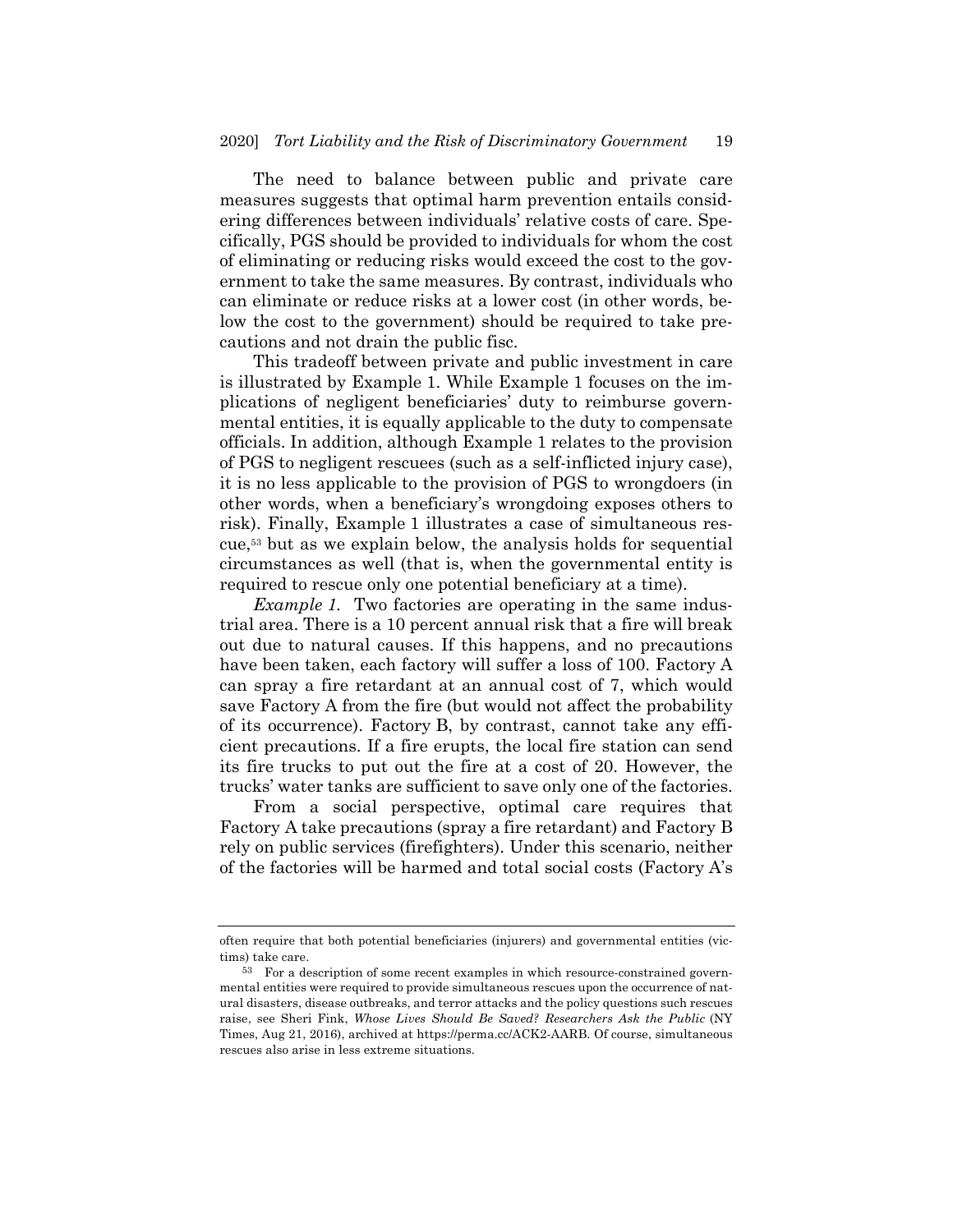costs of spraying and the local fire station's costs of care) equal 9  $(7 + (10\% \times 20))$ . This combination of private and public investment in care reflects the government's limited ability to provide its services (at a low cost) to more than one factory at a time,<sup>54</sup> as well as the difference between the prevention costs each factory would incur.

Consider now Factory A's care incentives under a no-liability regime for negligent PGS beneficiaries. If Factory A takes proper care, it eliminates the risk of harm at a cost of 7. Alternatively, if it does not take care, it faces a 10 percent risk of suffering harm of 100 (expected harm of 10). This harm, however, will not materialize if Factory A is rescued by the firefighters. Considering that in the event of a fire both factories face the same expected harm, the firefighters will randomly choose between the two. Factory A thus has a 50 percent chance of suffering no harm if a fire breaks out, making its expected overall cost equal to  $5(10\% \times 50\% \times 100)$ if it takes no care. Because this is lower than the cost of spraying a fire retardant  $(7 > 5)$ , Factory A is better off taking no care under a no-liability regime.55

Intuitively, it would seem that Factory A's suboptimal care incentives result from its ability to free ride on the public investment in fire suppression: since Factory A is not liable for the fire department's costs, it takes less than optimal care. As explained, this concern has been the central justification for expanding governmental entities' right to recover from wrongdoers.

To see why this reasoning is misguided, however, consider now a regime under which a factory benefiting from firefighting services must reimburse the government for its costs. This reimbursement would be from the factory's own resources, since property insurance policies usually cover only direct losses and exclude payments required by governmental agencies.<sup>56</sup> While this regime increases the factory's cost of refraining from spraying fire retardant, it would nevertheless still be in Factory A's

<sup>54</sup> For further discussion on the constraints of governmental entities in providing public services, see text accompanying note 57.

<sup>55</sup> Theoretically, the two factories might enter a Coasean agreement, under which Factory B pays Factory A to take precautions. In practice, however, transaction costs are likely to be prohibitively high, so that bargaining between the two factories is infeasible.

<sup>56</sup> See, for example, Robert Passmore, *Fighting Back Against the Crash Tax Trend* (CLM Magazine, June 2, 2011), archived at https://perma.cc/DLE8-MEWH ("These fees [claimed by governmental entities] generally do not fit the standard definition of either property damage or bodily injury coverage. Although ambulance services often are paid as part of medical expense coverage, police and fire services have always been funded through tax dollars.").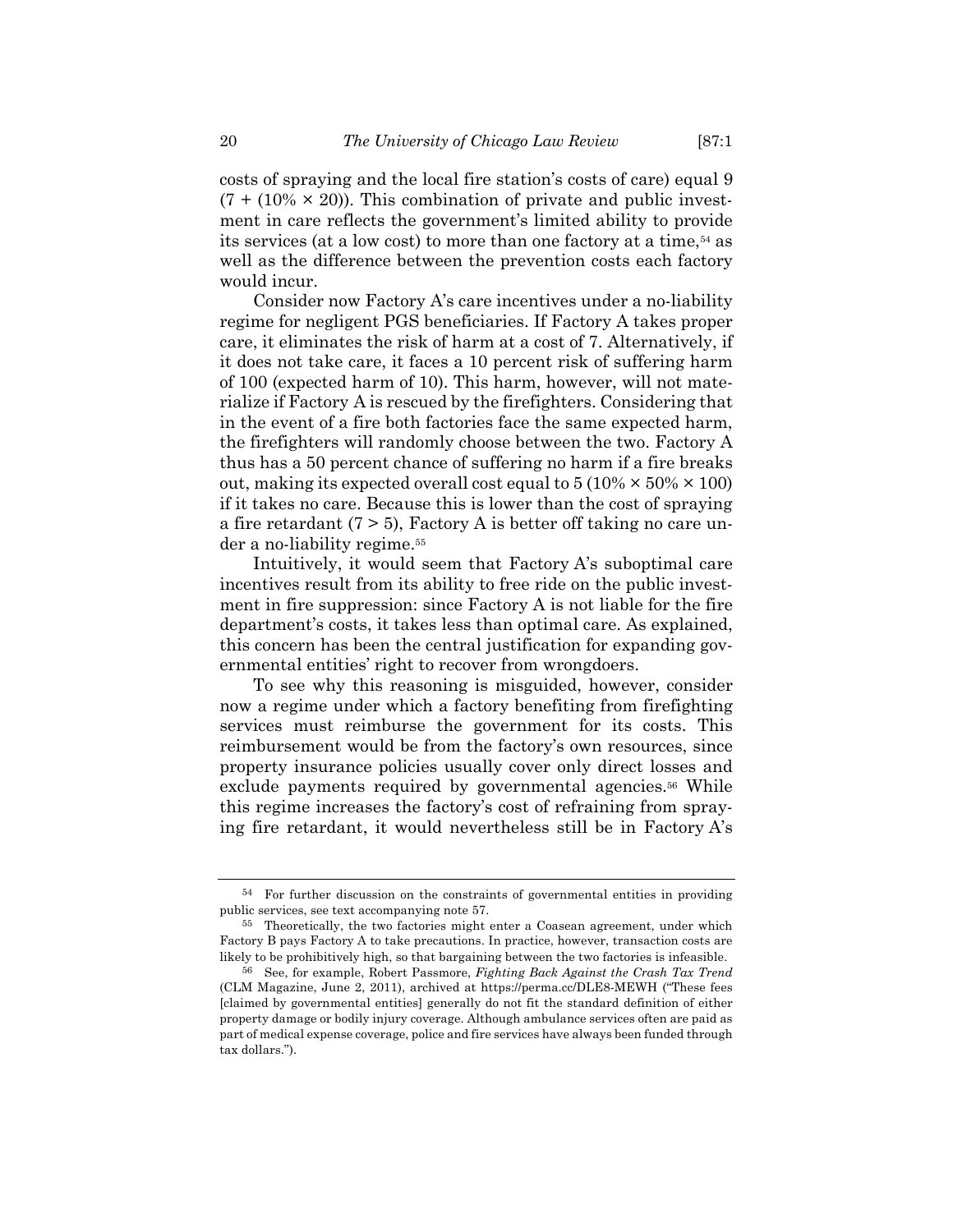best interest to take no care. Although Factory A would now have to pay 20 if it is rescued from a fire, its overall cost of taking no care would still be lower than the cost of spraying. Specifically, Factory A's cost of taking no care is comprised of the risk of suffering harm  $(10\% \times 50\% \times 100)$  and the cost of reimbursing the government (10%  $\times$  50%  $\times$  20), which amounts to an overall cost of 6. As the cost of spraying remains greater  $(7 > 6)$ , Factory A is still incentivized to take no care. Table 1 summarizes Factory A's costs as a function of its care level under both regimes, presenting its benefits from not spraying fire retardant.

| TABLE 1: FACTORY A'S COSTS |  |  |
|----------------------------|--|--|
|----------------------------|--|--|

|                 | No liability                    | Liability                                                           |  |  |
|-----------------|---------------------------------|---------------------------------------------------------------------|--|--|
| <b>Spraying</b> |                                 |                                                                     |  |  |
| No spraying     | $(10\% \times 50\% \times 100)$ | $(10\% \times 50\% \times 100) +$<br>$(10\% \times 50\% \times 20)$ |  |  |

As illustrated by Example 1, the social harm from Factory A's suboptimal level of care is not represented by the costs to the fire department in rendering its services but, rather, by the exposure of Factory B to the risk of not being rescued. By not spraying a fire retardant, Factory A saves itself 7. This, however, produces an expected harm of 10 (10%  $\times$  100), as in the event of a fire, one of the factories will be harmed. Factory A's behavior, therefore, reduces social welfare by  $3(10-7)$ .

Ideally, Factory A (like similarly situated property owners) will have efficient incentives to take optimal care if it bears liability for the harm suffered by Factory B rather than for the costs incurred by the fire department (the latter costs will arise regardless of whether Factory A takes care). Only in this way will Factory A internalize the full social costs of a failure to take optimal care, and its incentives will align with the maximization of social welfare. Under such a liability regime, if Factory A fails to take care, its expected liability will be  $5 (10\% \times 50\% \times 100)$ . Since Factory A will bear its own self-risk of  $5(10\% \times 50\% \times 100)$ , it will take care so long as the cost of spraying fire retardant is less than  $10 (5 + 5)$ , as efficiency requires.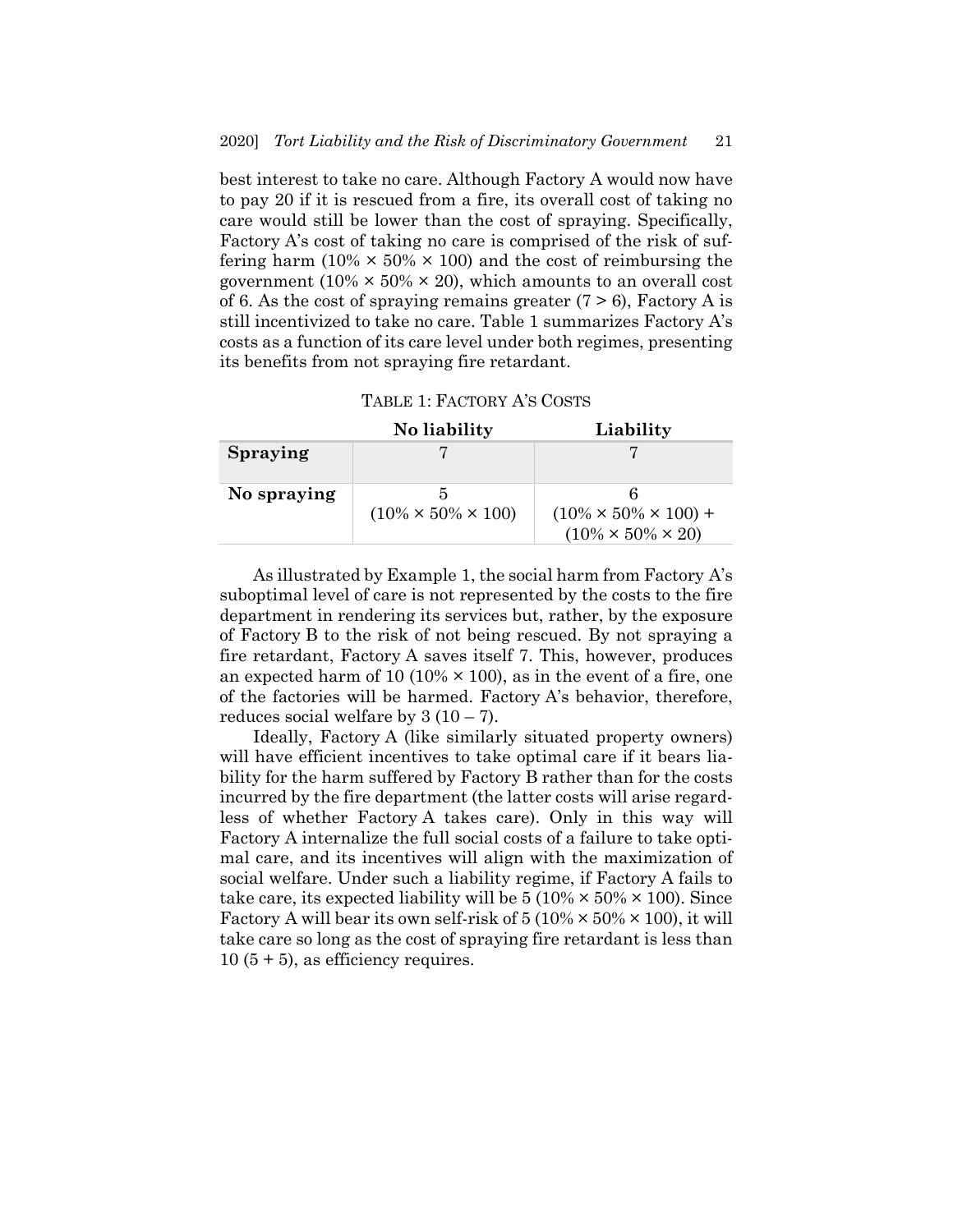2. Refinements.

*a) Strict liability.* Instead of a fault-based legal regime, one could imagine a strict liability rule, under which beneficiaries compensate the government for PGS regardless of fault. There could be various reasons against adopting such a legal rule (for example, we do not want innocent victims of crime to compensate the police for its costs in protecting them)—and in fact, no legal system has adopted such a liability regime. But more importantly, it would not cure the inefficiencies described in Part II.A.1: even under a strict liability regime, Factory A would be better off taking no precautions, given the possibility of being rescued by the fire department.

*b) Selective rescues.* Theoretically, the inefficiency described in the previous Section would be resolved if the fire department would not rescue negligent beneficiaries before it rescues beneficiaries who took proper care. We assume here—quite realistically—that typically it is impossible to implement such a strategy because it is hard to know before committing the rescue whether rescuees are negligent. Such a strategy would also not pass public—and probably judicial—scrutiny; punishing negligent beneficiaries by not rescuing them would often be a disproportionate sanction.

*c) Sequential need for services.* Our analysis of Example 1, which deals with a simultaneous need for PGS, can be similarly applied to cases of a sequential need for services. In the latter circumstances, providing PGS to negligent beneficiaries leads to a reduction in the quality or quantity of services provided to future beneficiaries. This is due to the limited ability of governmental entities to provide services to all beneficiaries in need, even if beneficiaries pay the costs of their rescue.

More specifically, because governmental services include significant fixed and infrastructure costs, governmental entities' capacity to provide their services is constrained.57 A fire station has only a certain number of trucks and crews. Thus, even if negligent beneficiaries were subject to a reimbursement duty—that is, paid the direct or marginal cost of sending a fire truck to save them—

<sup>57</sup> Fixed and infrastructure costs include investments in construction of fire stations, purchase of equipment, and training of firefighters. Marginal costs include costs such as the water used to extinguish fires. See Cooter and Ulen, *Law and Economics* at 27 (cited in note 52) (distinguishing between fixed and variable costs). In some cases, fixed costs can be the primary mandatory investment in harm prevention. See, for example, Rebecca R. Roberts, et al, *Distribution of Variable vs Fixed Costs of Hospital Care*, 7 JAMA 644, 646– 47 (1999) (arguing that the majority of costs in providing hospital services are fixed costs).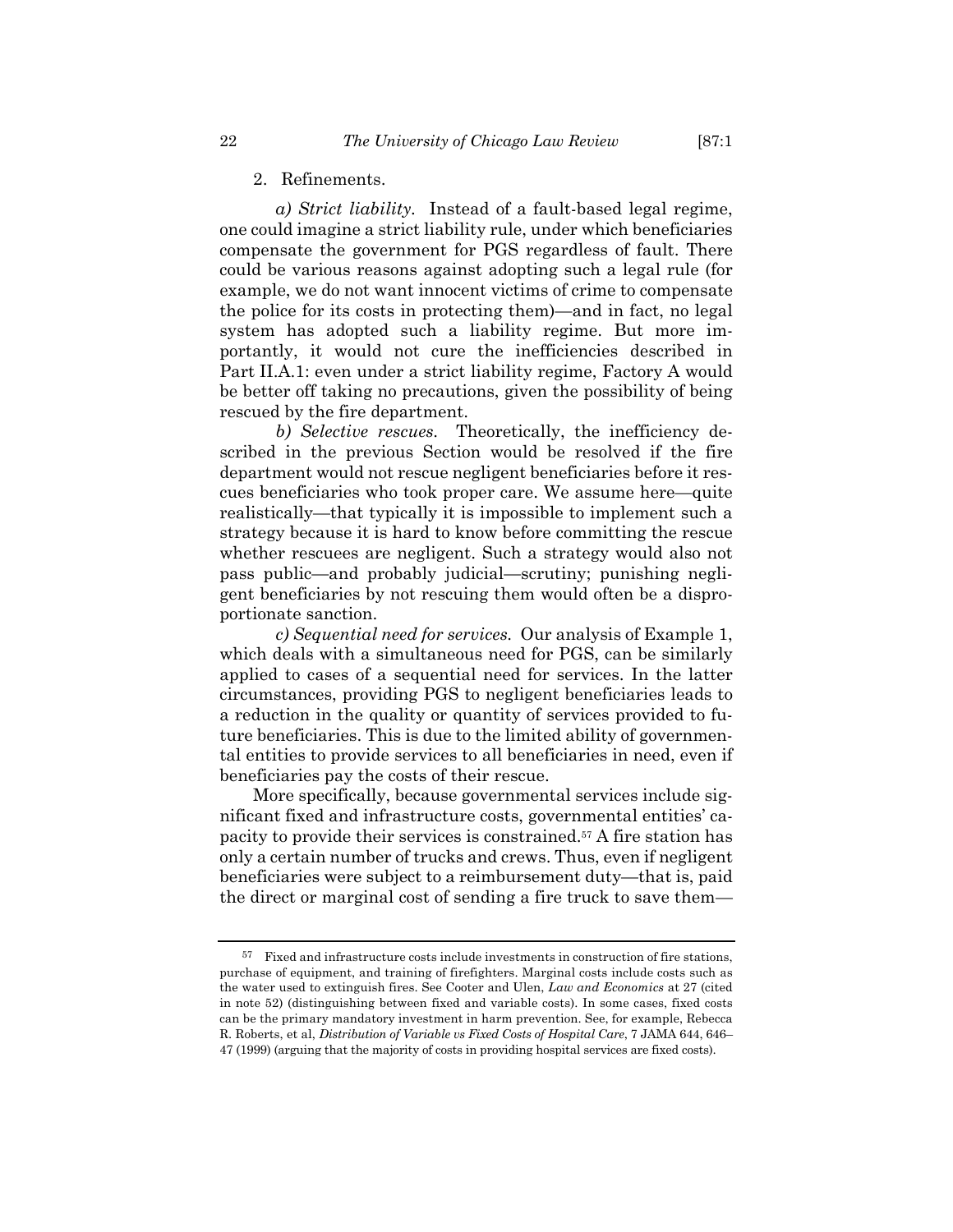the fire station would still not be able to serve an unlimited number of beneficiaries. In a similar vein, hospitals that maintain a fixed number of beds would be constrained by their ability to provide medical treatment to patients, even if the latter shouldered the marginal costs of their treatment. In response to excessive demand, fire stations, hospitals, and other governmental entities would have to lower the quality of their services (for example, send fewer trucks, hospitalize patients for shorter periods) or provide these services selectively (for example, attend to only some calls for rescue, admit fewer patients).

Furthermore, even if governmental entities could provide their services with no limitations, the cost of providing these services typically increases with the number of beneficiaries. Beneficiaries who enjoy the public service raise the cost of providing it to subsequent beneficiaries, thereby giving rise to the same externality problem we have identified in Example 1.58 To make beneficiaries internalize the full cost of the public service they consume, liability should be imposed for the full social cost of their consumption. This cost is either the harm caused to subsequent beneficiaries who received inferior services, or the increase in the cost of providing adequate services to those subsequent beneficiaries. Therefore, under a reimbursement regime that obliges beneficiaries to pay just for direct or marginal costs, potential beneficiaries also in the sequential setting would excessively rely on PGS and take suboptimal care.59

*d) Liability for average cost.* Charging negligent beneficiaries the government's *average* (rather than marginal) cost does not resolve the inefficiencies. To see this, consider a public service the government can supply at an increasing cost, such that providing it to the first and second beneficiaries entails a respective cost of 1 and 5 (for an average cost of 3). Suppose that each beneficiary can avoid consuming the public service by using her own resources. Specifically, the first beneficiary can do so at a cost

<sup>58</sup> Consider, for example, the provision of medical treatment. A surgeon can treat (sequentially) several patients a day. However, beyond a certain number of patients, the hospital must pay the surgeon for overtime (and as she gets tired, the surgeon is also more likely to harm patients). The earlier patients thus increase the cost of providing service to later patients. Under a reimbursement regime, the early patients only partly internalize the cost of their benefit.

<sup>59</sup> An extensive literature in economics and political science debates the question of "how big the government should be"—that is, the question of determining optimal government spending and optimal taxation. For a recent overview and discussion of this literature, see generally Jon Bakija, et al, *How Big Should Our Government Be?* (California 2016). As our analysis suggests, however, even with optimal governmental spending and taxation, maximization of social welfare mandates optimal PGS liability rules.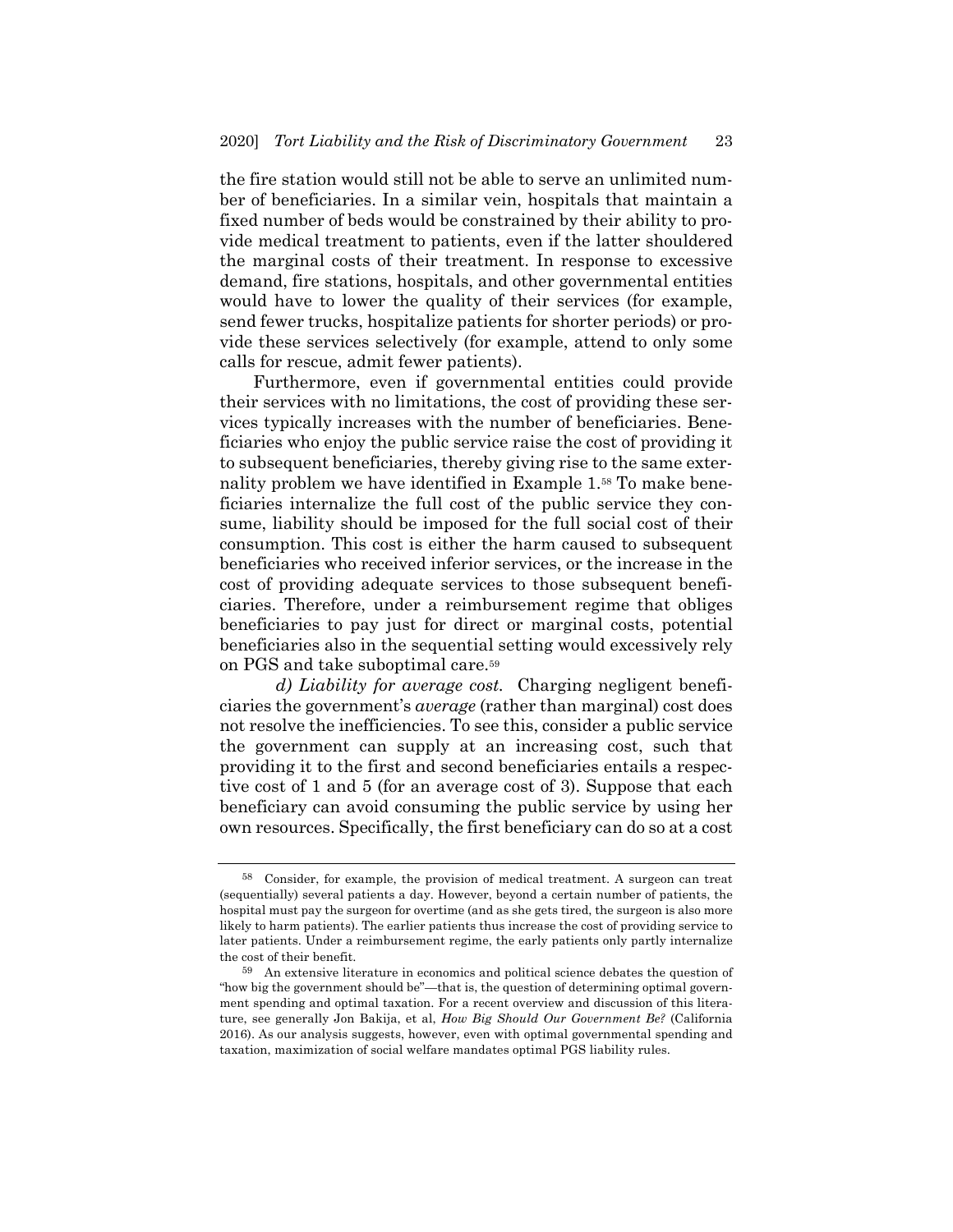of 3.5 and the second beneficiary at a cost of 4.5. Socially, it is desirable that only the second beneficiary consume the public service and that the first beneficiary use her own resources, for a total cost of  $4.5$  (1 + 3.5). However, under a regime in which beneficiaries must each pay 3 (the average cost), both would consume the public service (for a total cost of 6). Charging the first beneficiary the average cost fails to make her internalize the rise in the cost of providing the service to the second beneficiary.

*e) Implementing full ex post internalization.* Let us consider whether full internalization of social costs by a negligent beneficiary is a feasible option. The answer seems to be no, at least in most cases. In practice, it is hard to imagine a legal regime in which Factory B in Example 1 could sue Factory A for the latter's failure to take optimal precautions. One reason is that the cost of information necessary to bring such a claim would tend to be prohibitively high. In this example, there are only two factories, and under the stated circumstances, only Factory A should take precautionary measures. In reality, there are many factories involved—many different property owners—with different costs of care and different expected harms. Therefore, it is difficult to identify a specific property owner whose failure to take proper care makes her liable for the harm to another property owner. But even if this information hurdle could be resolved (or if liability had been strict), it would be a daunting task for courts to measure the externalities created by each and every negligent (or even nonnegligent) property owner and impose liability accordingly. In particular, how would a court assess the harm caused to society or any individual victim—by one specific property owner who failed to take care and thereby "consumed" scarce public resources at the expense of others? Often, the externalities are remote, indirect, and difficult to trace back to any specific beneficiary. Similar difficulties would arise in the cases where the need for services is sequential rather than simultaneous.

*f) An alternative ex post internalization rule?* Instead of imposing liability for the *actual* full social costs, liability could be imposed for the *average* full social costs. Such a rule would result in a schedule of recovery amounts that takes into account all possible parameters needed to calculate the average social costs including costs borne by third parties—emanating from a beneficiary's failure to take care. In cases represented by Example 1, parameters considered in calculating the average social costs are the day of the week and specific hour at which the fire erupted, the equipment and manpower available to the fire department at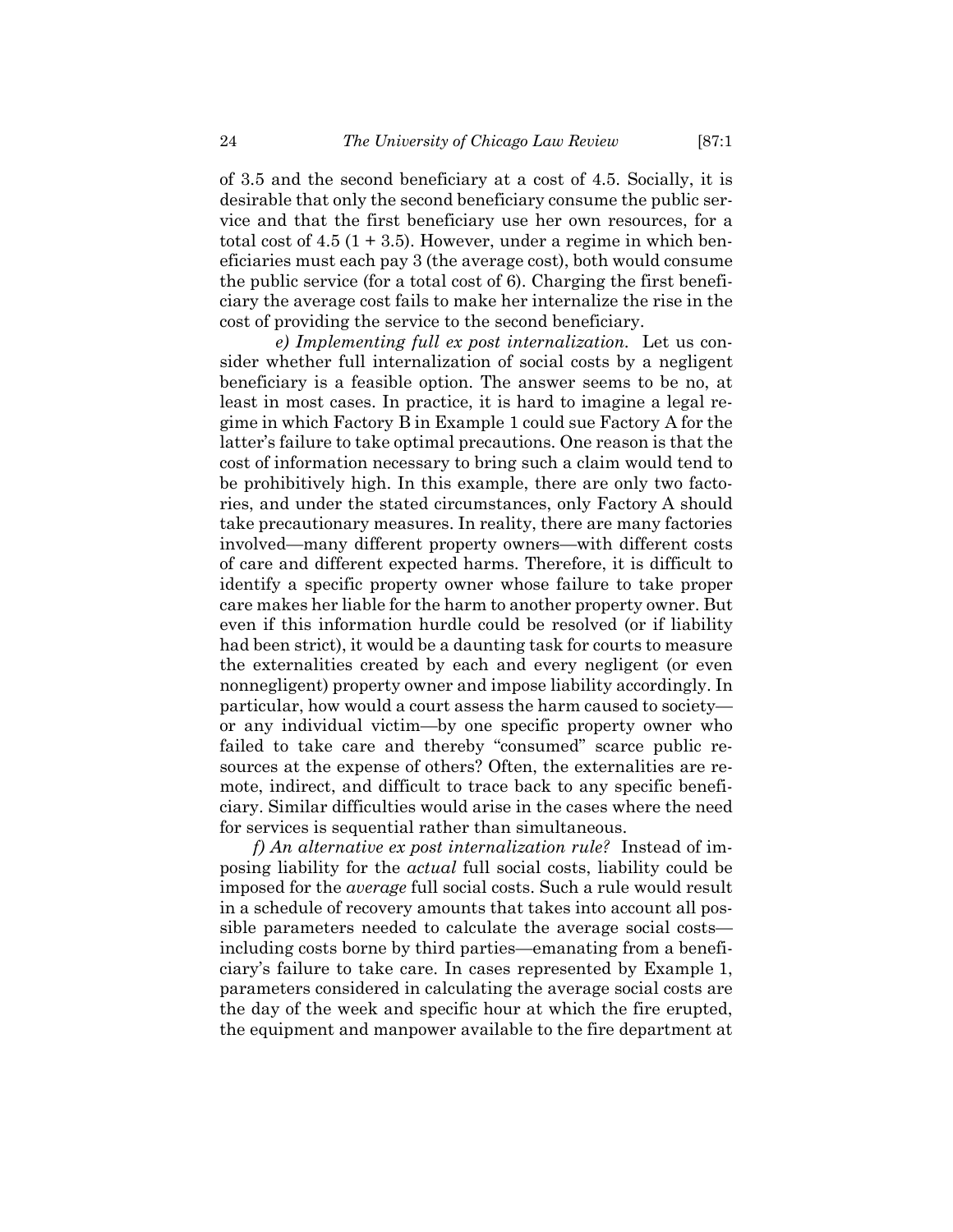the relevant times, the population density and property values in the area, and other factors. Under such a liability rule, there would be no need to prove actual harm or to establish a causal relationship between the failure to take care and any materialized harm. Producing a schedule of recovery for average social costs is not cost free; yet it may be preferable to a liability rule that is based on actual social cost, or to the rule of reimbursement of costs.

\* \* \*

In the next Section, we turn to the effect of allowing recovery for public expenditures on the incentives of governmental entities, which in turn distort beneficiaries' incentives. These effects have been completely overlooked thus far by legal writers.

## B. Incentives of Governmental Entities

As Example 1 demonstrates, allowing governmental entities to claim recovery for the costs of public services rendered to negligent beneficiaries does not eliminate the latter's incentives to take suboptimal care. To create such incentives, liability should cover all social costs, including costs to third parties. In this Section, however, we show that rendering beneficiaries ex post liable for such costs could actually *expand* the range of cases in which they benefit from careless behavior. The reason for this is that under a liability regime, governmental entities would provide PGS discriminatorily: the wealthy would receive more and better services than the poor because of their better ability to pay compensation.60 We analyze below the incentive structure of governmental entities with or without beneficiary liability for PGS and the expected responses of potential beneficiaries under each regime. First, however, we will bring support for our claim that governmental entities are in general influenced in their decisionmaking by the availability of a monetary reward. We argue that PGS providers are no exception.

<sup>60</sup> Earlier scholarship suggested a related bias in the provision of governmental services. According to some studies and reports, cities sometimes allocate their resources in a way that favors wealthier residents, and emergency-services providers tend to respond more slowly, if at all, to calls for help from poor residents. One reason is that wealthier residents have more political power and, therefore, satisfying them is more important to elected officials. See Alexandra Natapoff, *Underenforcement*, 75 Fordham L Rev 1715, 1724–27, 1729–30 (2006) (addressing lack of criminal enforcement and government services in urban areas). Our analysis shows that this bias will be stronger and very general in scope if residents are made liable for PGS.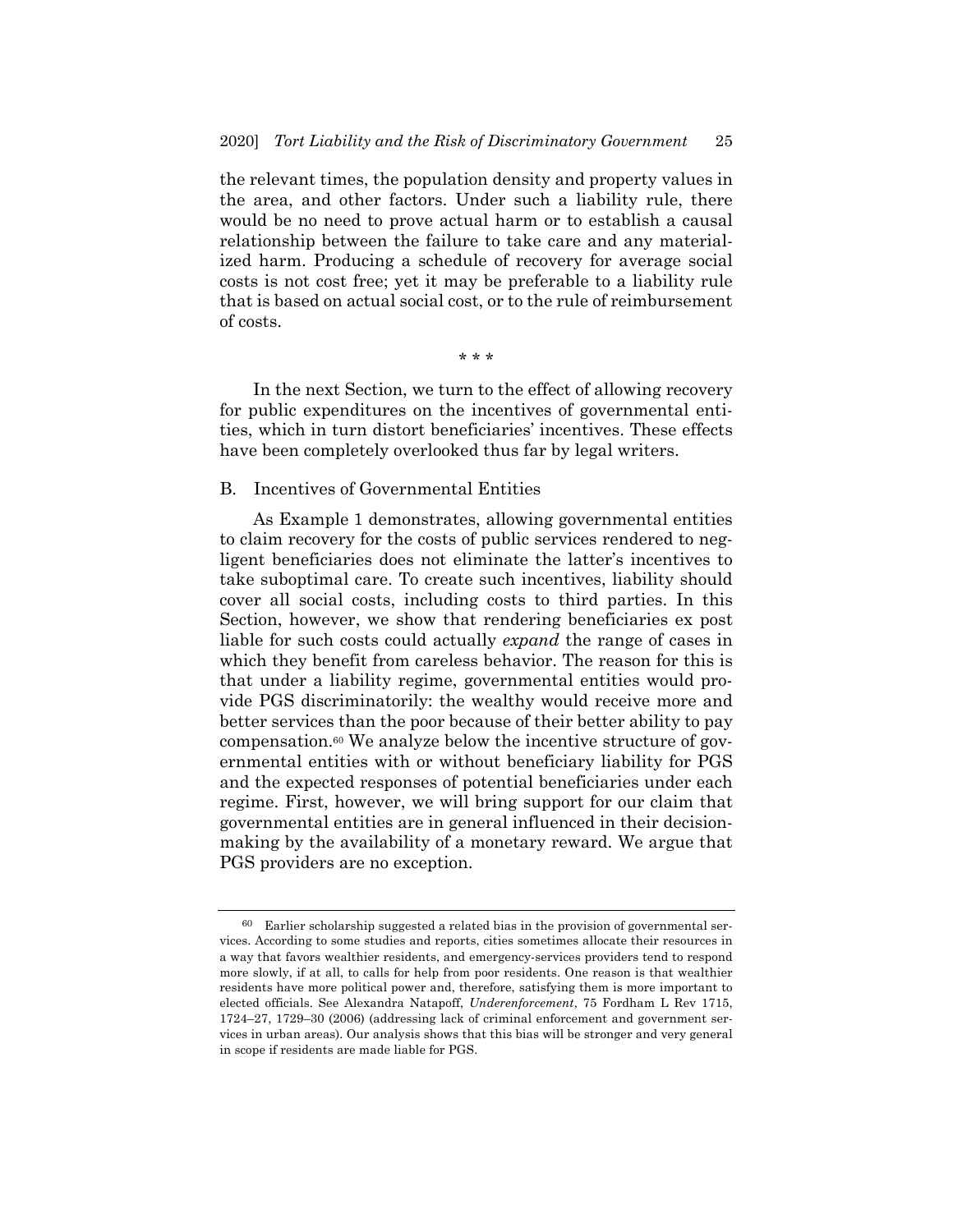Because governmental entities are not profit oriented, they are ostensibly indifferent to monetary incentives. Yet a growing body of research shows that the availability of financial rewards or existence of financial liability influences the behavior of governmental entities.

In a recent study, Professors Michael Frakes and Melissa Wasserman examined the interplay between monetary incentives and patterns of patent issuance by the Patent and Trademark Office (PTO).<sup>61</sup> The study took advantage of the research opportunity that presented itself in the funding reform the PTO underwent in the early 1990s. Prior to the reform, funding for the PTO came directly from Congress. In 1991, however, Congress switched to a funding scheme whereby the PTO was required to fund its own budget through user fees, rather than receiving direct financial support.62

Analyzing large data before and after 1991, Frakes and Wasserman investigated the effect of the funding reform on the PTO's patent decisions.63 Their findings indicate a significant change in the patterns of patent grants. After the reform, the PTO increased the rate at which patents were granted for technologies most likely to yield renewal fees—the type of fee that is most profitable for the PTO.64 At the same time, patent applications filed by large firms, which are known to renew their patents and therefore pay the fees, were being approved at substantially higher rates.65

Frakes and Wasserman's study looked at how introducing monetary incentives influenced the behavior of one particular government agency. Another recent study, conducted by Professors Margaret Lemos and Max Minzner, takes a broader look at the significance of financial incentives.66 Lemos and Minzner

<sup>61</sup> See generally Michael D. Frakes and Melissa F. Wasserman, *Does Agency Funding Affect Decisionmaking?: An Empirical Assessment of the PTO's Granting Patterns*, 66 Vand L Rev 67 (2013).

<sup>62</sup> See id at 76–80 (presenting the changes in the PTO's funding system).

<sup>63</sup> Id at 92–96.

<sup>64</sup> See id at 101–07 (discussing these findings). See also id at 88–89 (discussing the high profitability of renewal fees compared to other fee types from the PTO's standpoint).

<sup>65</sup> Frakes and Wasserman, 66 Vand L Rev at 107–09 (cited in note 61) (analyzing data before and after 1991 and showing the increase in approval of patent applications to patent applicants who are large entities).

<sup>66</sup> See Margaret H. Lemos and Max Minzner, *For-Profit Public Enforcement*, 127 Harv L Rev 853, 895–912 (2014).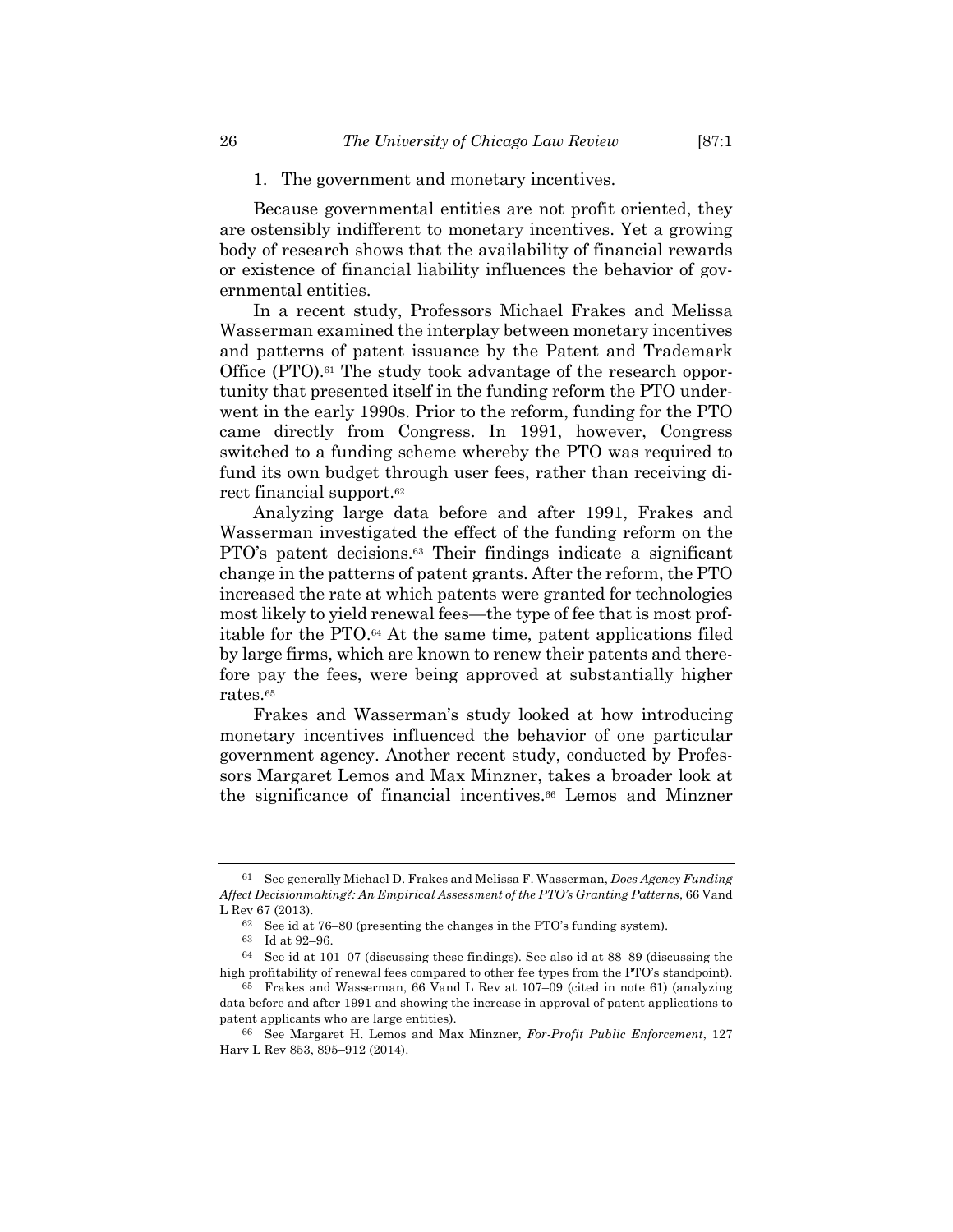demonstrated the reliance of an array of federal and state agencies on enforcement measures imposing monetary sanctions.67 Agencies at both the federal and state levels show a great appetite for monetary sanctions, although evidence suggests that the effectiveness of such sanctions might well be lower than nonmonetary sanctions.68 Like Frakes and Wasserman, Lemos and Minzner attribute this phenomenon to public enforcers' need to supplement perpetually shrinking funding.69 However, one of Lemos and Minzner's key findings was that even if public enforcers cannot "eat what they kill" and must hand over all their collected funds to the general treasury, their use of monetary sanctions remains extensive. Lemos and Minzner show that these public enforcers derive two benefits from devoting enforcement resources to imposing monetary sanctions. First, dollars are quantifiable. A governmental agency seeking to influence public perception can present its achievements straightforwardly by pointing to the large amounts it has collected.70 Second, and even more critically, agencies use the money raised through sanctions as an important bargaining chip when negotiating their budgets with the executive branch.<sup>71</sup>

The studies conducted by Frakes and Wasserman, and Lemos and Minzner, may appear to be of limited applicability in one important respect: they focus on governmental entities whose responsibilities do not concern the provision of vital services. Indeed, it can be argued that when human lives are at stake, governmental entities consider how to best perform their public duties and disregard private gains. Yet studies comparing public hospitals' treatment of insured and noninsured patients, including patients in critical condition, have shown that financial incentives play an important role in the hospitals' treatment decisions.

Specifically, in a number of studies, researchers found that public hospitals are more reluctant to admit uninsured patients who are unable to cover the costs of their medical treatment; moreover, they tend to hospitalize such patients for shorter periods of time and provide them with fewer and lower-quality

<sup>67</sup> See id at 863–86 (providing numerous examples of the imposition of monetary sanctions by public enforcers).

<sup>68</sup> See id at 895.

<sup>69</sup> See id at 871–72 (demonstrating the dependence of resource-constrained public enforcers on the proceeds obtained through imposition of monetary sanctions).

<sup>70</sup> See Lemos and Minzner, 127 Harv L Rev at 875–86 (cited in note 66) (elaborating on public enforcers' reputational incentives).

<sup>71</sup> See id at 873–75 (showing the efforts of public enforcers to publicize their ability to self-finance their activities as a bargaining strategy).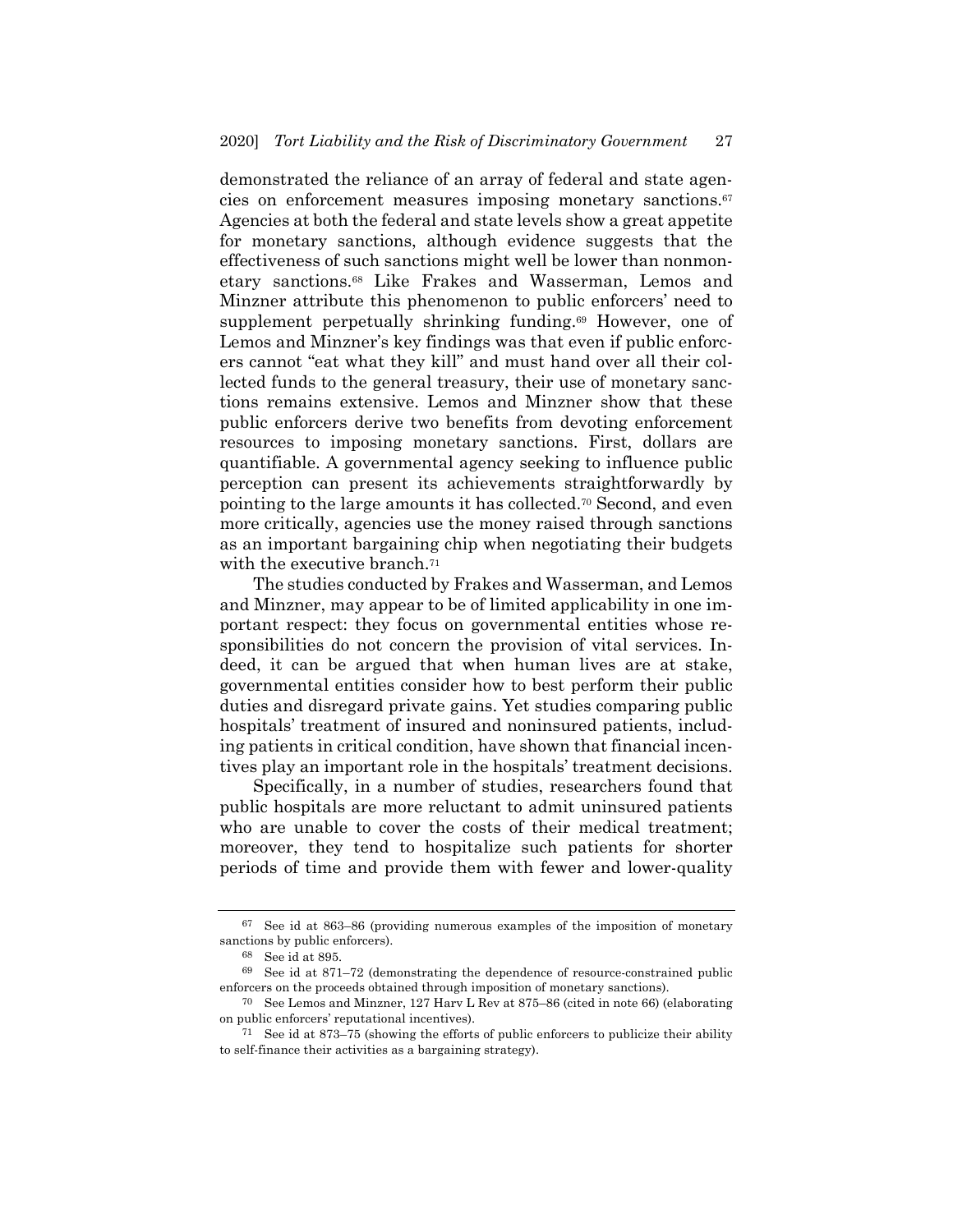treatments than insured patients.72 This bias against uninsured patients translates into reduced chances of recovery and higher mortality rates. One influential study, for example, found that the average hospital stay of uninsured patients is significantly shorter (by 12 to 38 percent) than insured patients' stays in cases in which the attending doctors have high discretion regarding the optimal treatment.73 In addition, controlling for various variables, this same study found that hospitals' bias against uninsured patients increases the latter's risk for in-hospital death, for many demographics, by 20 to 220 percent.74

Police and incarceration practices are similarly shaped by financial incentives. An illuminating example is Professor Aurélie Ouss's recent investigation of the implications of the California legislature's decision to raise the fees paid by local counties for imprisoning juvenile offenders in the state incarceration system.75 Although this reform made no changes to the substantive law of juvenile criminal liability, it did, nonetheless, lead to a significant drop in the rate of incarceration of young offenders and a corresponding rise in the resort to probation.<sup>76</sup> Other scholars have similarly shown that police departments facing budget cuts often respond by increasing the enforcement of offences that offer particularly high returns on the enforcement investments.77 Financially challenged police departments, for instance, have been found to increase the ticketing of drivers for speeding, because low enforcement costs yield high proceeds.<sup>78</sup>

<sup>72</sup> For reviews of the literature, see Bryan A. Liang, *Access to Health Care in the United States: A Symposium Overview and Commentary*, 22 J Legal Med 211, 212–13 (2001) (listing studies showing that hospitals tend to give better care to insured patients); Barak D. Richman, *Behavioral Economics and Health Policy: Understanding Medicaid's Failure*, 90 Cornell L Rev 705, 715–16 (2005) (same).

<sup>73</sup> Jack Hadley, Earl P. Steinberg, and Judith Feder, *Comparison of Uninsured and Privately Insured Hospital Patients: Condition on Admission, Resource Use, and Outcome*, 265 JAMA 374, 377 (1991).

<sup>74</sup> Id at 378.

<sup>75</sup> Aurélie Ouss, *Incentive Structures and Criminal Justice* § 2, \*4–6 (working paper, 2017), archived at https://perma.cc/V95J-UC8N.

<sup>76</sup> See id § 4, \*10–13 (showing a drop of approximately 50 percent likelihood of being sent into juvenile imprisonment while finding no corresponding drop in the imprisonment of adult offenders).

<sup>77</sup> For a recent analysis of the prevalence of monetary payments in the criminal justice context and their effect on the law enforcement incentives of various actors, see Wayne A. Logan and Ronald F. Wright, *Mercenary Criminal Justice*, 2014 U Ill L Rev 1175, 1185– 96 (showing the broadening scope of payments that public entities may collect from offenders before, during, and after trial and their potential biasing effect).

<sup>78</sup> See, for example, Thomas A. Garrett and Gary A. Wagner, *Red Ink in the Rearview Mirror: Local Fiscal Conditions and the Issuance of Traffic Tickets*, 52 J L & Econ 71, 83–88 (2010) (analyzing data and showing that ticketing increases in volume along with budgetary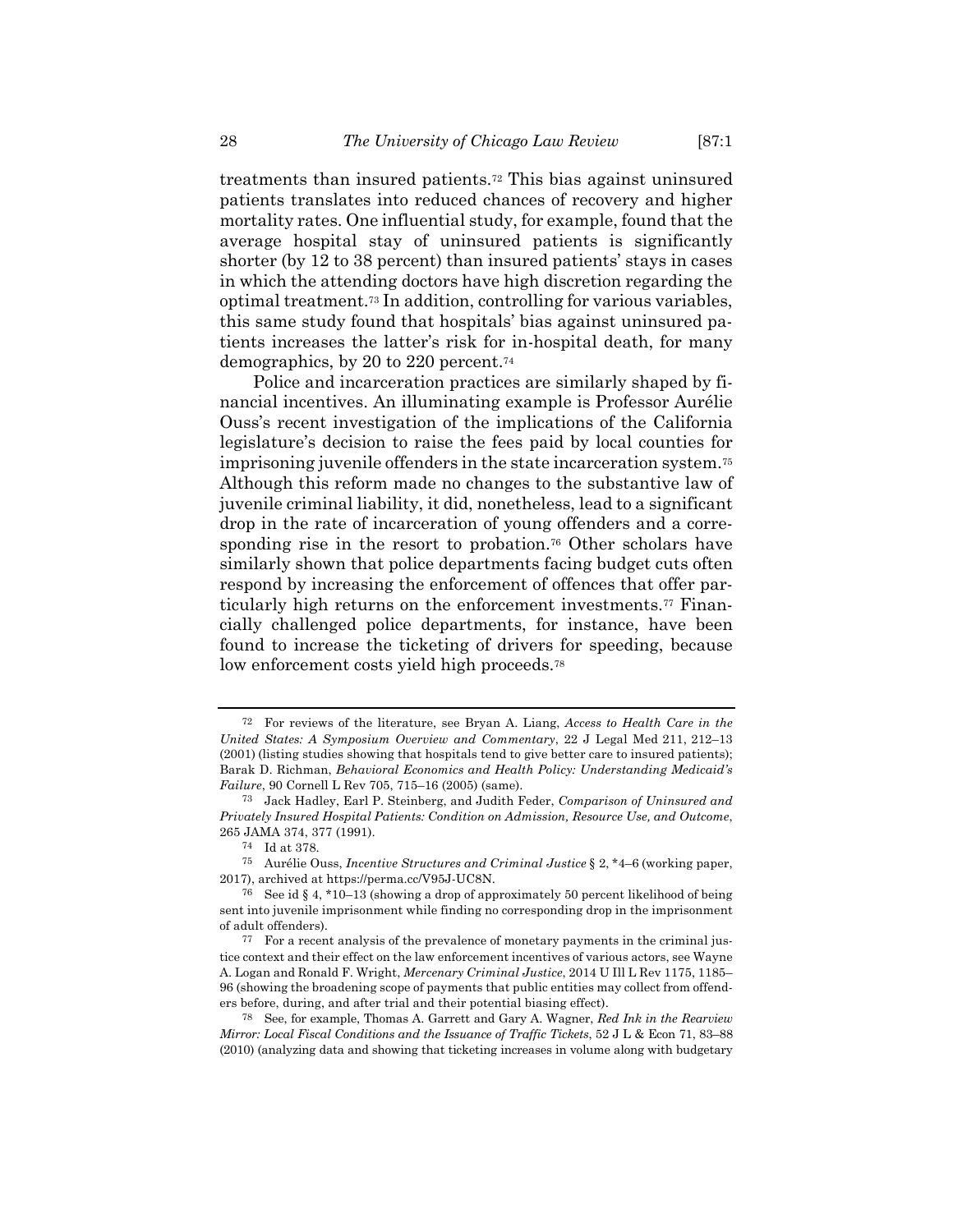The empirical literature on forfeiture laws also exposes the interplay between financial incentives and law enforcement efforts. Scholars investigating the effects of forfeiture laws have shown that the adoption of forfeiture as a viable enforcement measure has led enforcement agencies to adjust their behavior. Rather than focusing on lowering crime levels, police forces often direct their enforcement tactics at maximizing the value of the forfeited property.79

The forfeiture literature also suggests that whether the police are allowed to keep offenders' property is of limited significance. State laws differ in their rules on the allocation of forfeiture proceeds. While several states permit enforcement agencies to keep the proceeds, others require them to remit some or even all of the amount to the general treasury or to a designated public purpose such as education or compensation of crime victims.<sup>80</sup> Looking at the rates of forfeiture activities across states, researchers have found no significant difference between jurisdictions in which the police are not permitted to retain forfeited property and jurisdictions that allow it.81 This further corroborates Lemos and Minzner's findings regarding the broad effects of financial rewards even when the monetary benefits are channeled into the general public funds.

80 For a review of the differences between the various states, see Marian R. Williams, *Civil Asset Forfeiture: Where Does the Money Go?*, 27 Crim Just Rev 321, 323–27 (2002).

81 See John L. Worrall and Tomislav V. Kovandzic, *Is Policing for Profit? Answers from Asset Forfeiture*, 7 Crimin & Pub Pol 219, 232–33 (2008) (finding similar rates of forfeiture activities across jurisdictions with different allocation rules of forfeiture proceeds). But see Brent D. Mast, Bruce L. Benson, and David W. Rasmussen, *Entrepreneurial Police and Drug Enforcement Policy*, 104 Pub Choice 285, 294–98 (2000) (finding greater forfeiture activities in jurisdictions that allow police to keep proceeds). Mast, Benson, and Rasmussen's study was limited, however, to drug-related forfeiture activities, which makes its analysis vulnerable to a possible substitution effect regarding police enforcement of different offences. By contrast, Worrall and Kovandzic's study examined all forfeiture activities.

stress). See also Logan and Wright, 2014 U Ill L Rev at 1194 (cited in note 77) and text accompanying notes 146–51 (examples of when police and prosecutors enforce offenses involving high monetary penalties to increase revenues).

<sup>79</sup> See, for example, Eric Moores, *Reforming the Civil Asset Forfeiture Reform Act*, 51 Ariz L Rev 777, 786–90 (2009) (discussing evidence showing the influence of forfeiture laws on law enforcement agencies' behavior). This state of affairs is perhaps not surprising given the findings of a recent survey showing that nearly 40 percent of police agencies see forfeiture proceeds as necessary to police operations. See Marian R. Williams, et al, *Policing for Profit: The Abuse of Civil Asset Forfeiture* 12 (Institute for Justice 2010). See also Jefferson E. Holcomb, et al, *Civil Asset Forfeiture Laws and Equitable Sharing Activity by the Police*, 17 Crimin & Pub Pol 101, 112–17 (2018) (providing empirical evidence showing state police departments' strategic use of federal forfeiture laws to maximize their gains).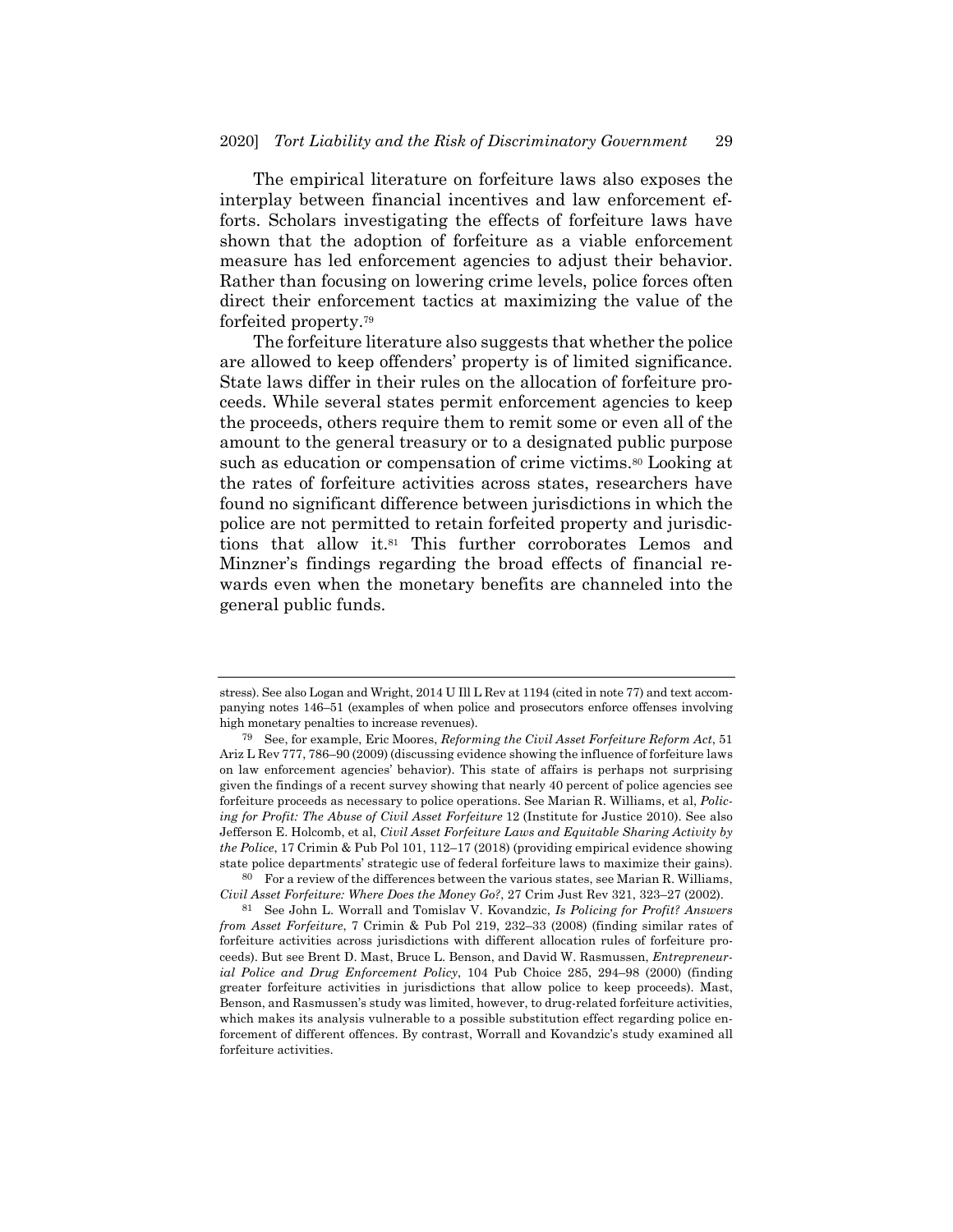Under a no-liability regime, governmental entities have no direct stake in how public services are allocated among potential beneficiaries.82 Under a recovery regime, in contrast, this allocation determines their prospects of collecting compensation. Specifically, governmental entities (and officials) increase their likelihood of recovery by favoring deep-pocket beneficiaries over beneficiaries who are less likely to have the means to pay. As we have noted, this is particularly so as insurance policies do not cover payments required for services provided by governmental agencies.83 These payments often reach thousands of dollars (and considerably more in large-scale harm cases), making the prospects of collecting compensation from beneficiaries hinge on their individual wealth.84

Arguably, in those cases in which providers of PGS rescue property, favoring rich beneficiaries over poor beneficiaries increases welfare. Regardless of whether this argument is convincing, the concern we stress here is that the preference to provide more services to the rich is independent of the value of the property saved. Thus, even if expected harm is the same for both rich and poor, the rich will be better served. And even if the expected harm of rich beneficiaries is greater, under the view that this could be a legitimate concern, the investment in the rich would be excessively high: not only would the greater expected harm count in determining the allocation between rich and poor beneficiaries, but so would the higher likelihood of collecting compensation from the rich.

A similar concern is that given the right to sue negligent beneficiaries, governmental entities might ironically prefer to provide services to negligent individuals over beneficiaries who took proper care, since the former but not the latter would pay for the services. Yet this concern is less troubling than the concern regarding favoring of the rich. It is much harder for a governmental entity, *before* providing its services, to identify which beneficiaries are negligent. Typically, whether a beneficiary is at fault can be verified only *after* providing the services to her. For this

<sup>82</sup> They might, however, try to save costs by preferring a cheap rescue to a costlier one, even if efficiency requires otherwise.

<sup>83</sup> See text accompanying note 56.

<sup>84</sup> See, for example, Ed Barnes, *Accident Victims Increasingly Being Hit Again—with 'Crash Taxes'* (Fox News, Sept 7, 2010), archived at https://perma.cc/8UMN-2FQP ("The bills can be huge. A simple response to an accident usually costs just less than \$500, but the bottom line can quickly soar.").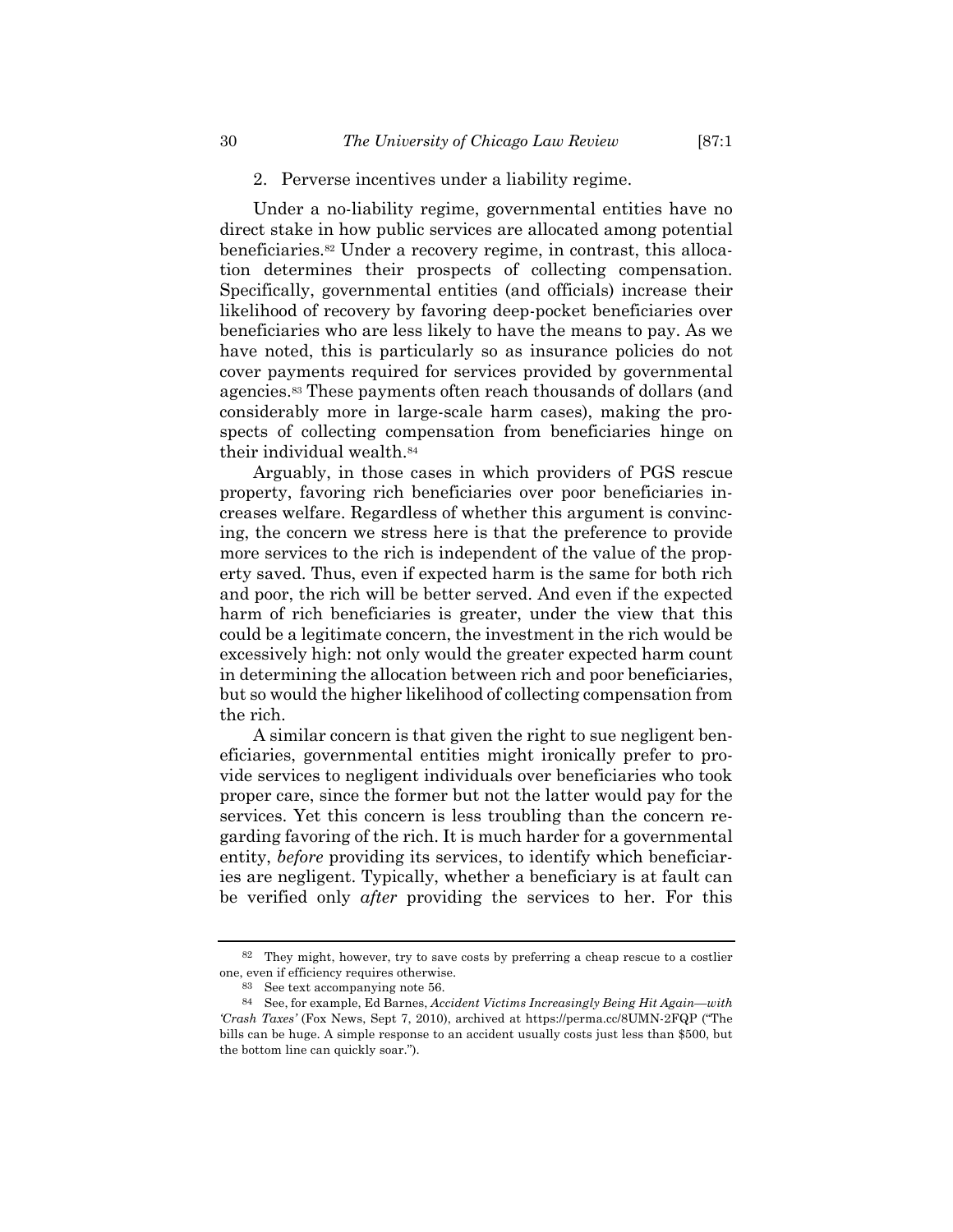reason, the rest of our analysis is focused on the risk of discriminating against the poor, rather than against the nonnegligent beneficiary.

Note that as we suggested in the previous Section, studies indicate that even if it is the general treasury and not the relevant governmental entity that will receive the compensation payment, the latter's incentives to improve the chances of the collection of compensation will persist. Arguably, there could be ways to disentangle the incentives to collect damages on the one hand, and the incentives to provide PGS on the other; for example, by allowing third parties unrelated to the government—such as nongovernmental funds or charities—to collect damages from negligent beneficiaries. However, this approach might result in implementation difficulties, stemming from the fact that those third parties would lack the information necessary to bring suits, while the relevant governmental entity would lack incentives to collect such information. In other words, either the governmental entity has an interest in the collection of damages, and then has incentives to favor the rich; or it has no interest in such collection, and then it has no incentives to enable the collection of damages in the first place.

The risk that providers of PGS under a reimbursement regime will discriminate against the poor can manifest in different ways. *First*, when they have to provide PGS simultaneously and cannot provide services to all beneficiaries at once, they are likely to provide the services to the rich rather than to the poor if they are able to distinguish between the two. *Second*, providers of PGS are likely to allocate more resources to the wealthy than to the poor, even before the immediate need in PGS arises. For example, fire departments would post more trucks to rich neighborhoods than to poor ones. *Third*, since PGS can often be provided in various qualities, per each case of provision the rich would be provided with better-quality PGS than the poor.

The difference in the allocation of PGS under liability and noliability regimes also affects beneficiaries' care incentives. Under a no-liability regime, all potential beneficiaries have equal chances of benefiting from the public investment in harm prevention (although different expected harms might affect those chances). In contrast, under a regime that permits recovery claims, deep-pocket beneficiaries have greater chances of receiving governmental services. Anticipating this, potential beneficiaries with greater resources will reduce their private investment in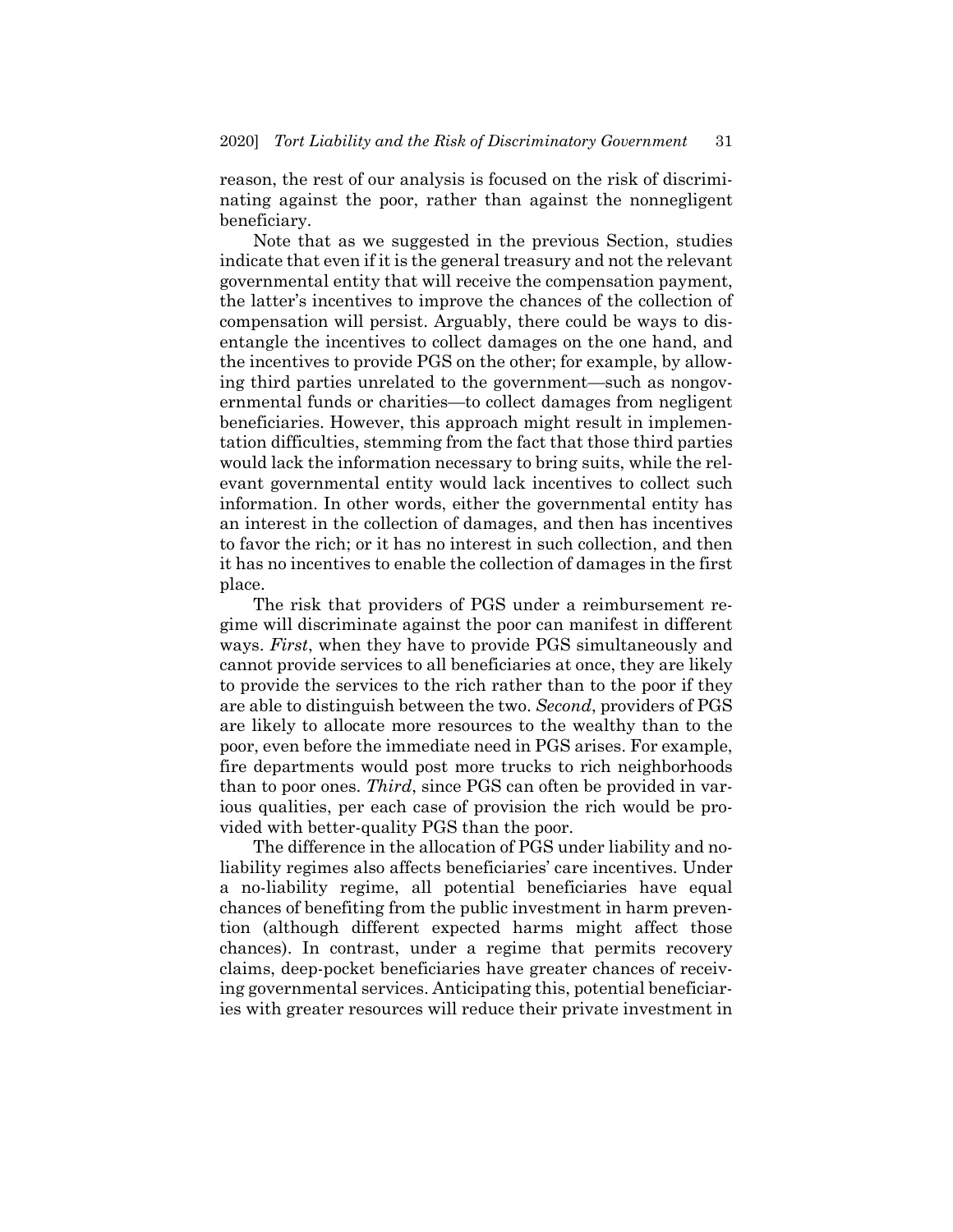harm prevention and increase their reliance on public investment. This is both inefficient and unjust. Example 2, below, illustrates why. This example assumes the same facts as Example 1, except that Factory A can spray a fire retardant at a cost of 4 (compared to 7 in Example 1).

*Example 2*. Two factories are operating in the same industrial area. There is a 10 percent annual risk that a fire will break out due to natural causes. If this happens and no precautions have been taken, each factory will suffer a loss of 100. Factory A can spray a fire retardant at an annual cost of 4, which would save Factory A from the fire but would not affect the probability of its occurrence. Factory B, by contrast, cannot take any efficient precautions. If a fire erupts, the local fire station can send its fire trucks to put out the fire at a cost of 20. However, the trucks' water tanks are sufficient to save only one of the factories. *Factory A is a subsidiary of a worldwide chain, while Factory B is a small business*.

As in Example 1, social welfare is maximized when Factory A takes care and sprays fire retardant and when a fire erupts, the local fire force rescues Factory B. Consider first Factory A's incentives under a regime in which governmental entities *cannot* claim recovery and therefore have no stake in which factory is saved. Recall from our analysis of Example 1 that Factory A's expected harm when it takes no care is 5. Because in Example 2 the cost of spraying a fire retardant is now only 4, Factory A does not benefit from relying on the public investment in harm prevention. Although fire suppression services are free of charge, because they are only probabilistically provided, Factory A is better off taking precautionary measures at its own private expense. Thus, in contrast to Example 1, a no-liability regime yields the efficient outcome.

But Factory A's care incentives could change under a regime allowing reimbursement claims. Given Factory A's deep pockets, the fire station may prefer to save it, rather than Factory B, in the event of fire, even though their expected harms are the same. Such a bias would reduce Factory A's costs of taking no care. In the extreme situation in which governmental entities strictly favor deep-pocket beneficiaries, Factory A would be rescued with certainty. Its expected cost of no care in this case would be only 2  $(10\% \times 20)$ , lower than the cost of spraying a fire retardant. Paradoxically, then, a reimbursement regime makes wealthy beneficiaries better off. Although they must now pay to be rescued, the increase in the cost of taking no care is more than offset by the increase in their likelihood of being rescued.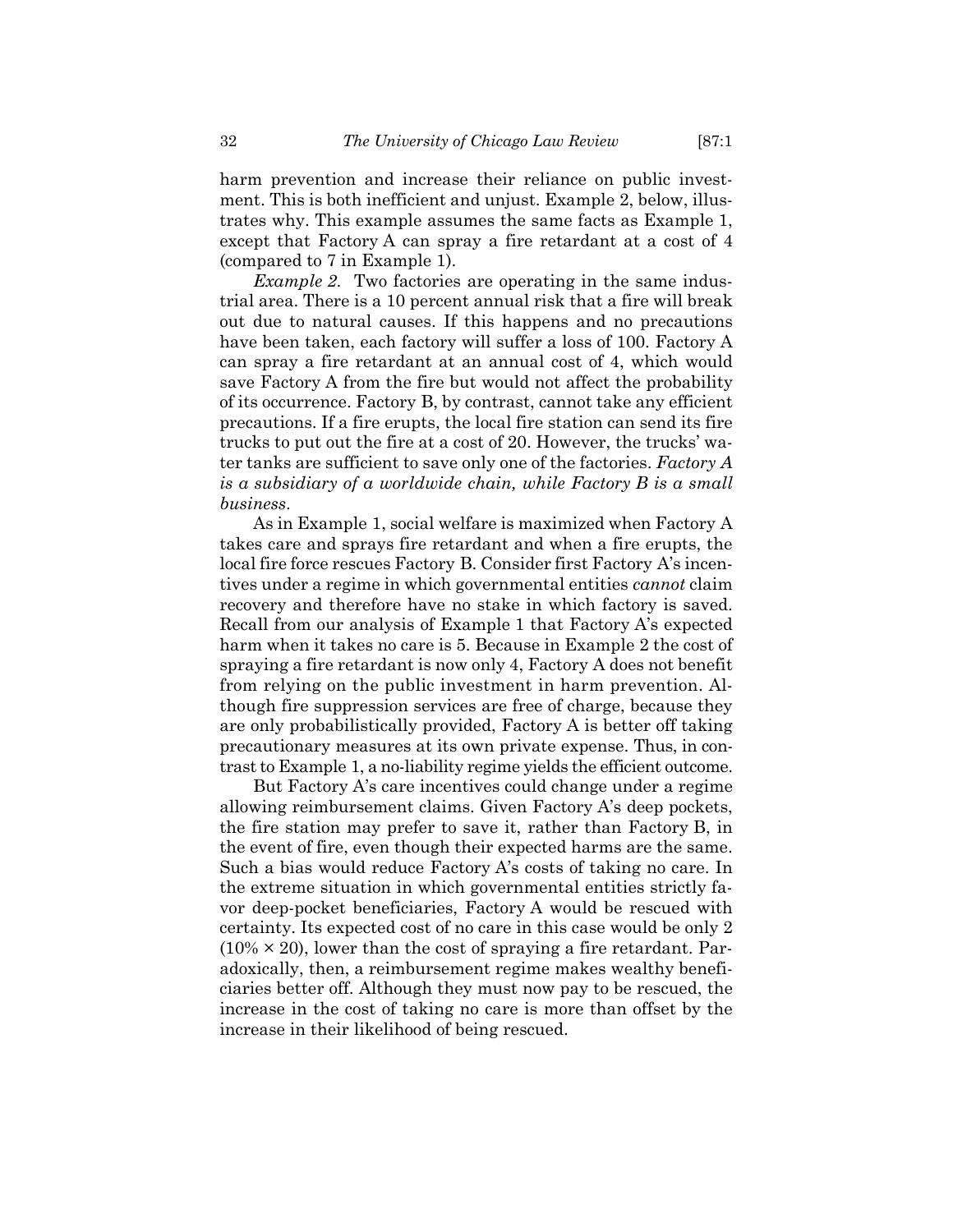The distortive effect of a reimbursement regime on beneficiaries' optimal care incentives is not, in fact, contingent on strict bias on the part of governmental entities. Even a moderate bias in favor of deep-pocket beneficiaries could erode their incentives. Suppose, for example, that the prospects of claiming recovery lead governmental entities to allocate their services slightly in favor of deep-pocket beneficiaries, so that Factory A's chances of being rescued are 80 percent and Factory B's chances are 20 percent. As Table 2 shows, in this case as well, Factory A is incentivized to refrain from taking the precautionary measures.

| TABLE 2: FACTORY A'S COSTS |  |
|----------------------------|--|
|----------------------------|--|

|                 | No liability                    | Liability                         |  |  |
|-----------------|---------------------------------|-----------------------------------|--|--|
| <b>Spraying</b> |                                 |                                   |  |  |
|                 |                                 |                                   |  |  |
| No spraying     |                                 | -36                               |  |  |
|                 | $(10\% \times 50\% \times 100)$ | $(10\% \times 20\% \times 100) +$ |  |  |
|                 |                                 | $(10\% \times 80\% \times 20)$    |  |  |

Yet the tendency of governmental entities to save the rich might have an upside in some circumstances. Imagine a different example, in which (as in Example 2) Factory A has deep pockets and Factory B does not. But here, assume (in the converse of Example 1) that it is Factory B (the non-deep-pocket beneficiary) rather than Factory A (the deep-pocket beneficiary) that can take care at a cost of 7, while Factory A can do nothing (or its costs of care are higher than Factory B's costs of care). If in the event of a fire, the fire station will choose randomly which factory to rescue—as is the case under a no-reimbursement regime—Factory B will avoid taking care  $(7 > 5)$ , just as Factory A will opt to not take care in the original version of Example 1. However, if instead the fire station has a stake in rescuing Factory A (the deep-pocket beneficiary)—as is likely to occur under a reimbursement regime—Factory B, realizing in advance that it will not be rescued in the event of a fire, will take care measures at a cost of 7, as entailed by efficiency.

Let's now generalize our claim: a reimbursement regime has an inverse effect on beneficiaries' incentives because it dilutes the incentives of rich beneficiaries to take precautions while strengthening the care incentives of poor beneficiaries. From an efficiency perspective, the implications of this effect depend on the circumstances. It is socially desirable when poor beneficiaries are the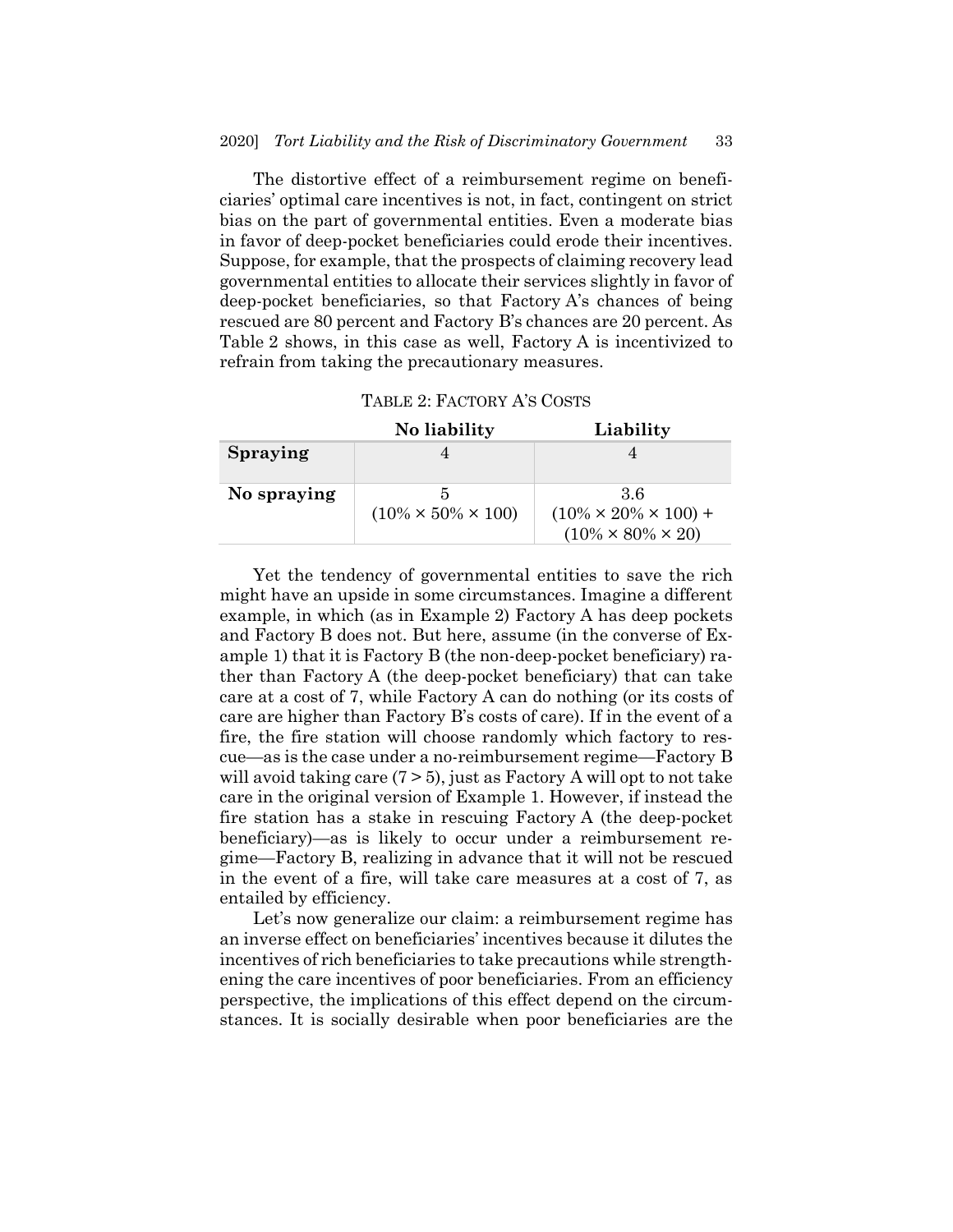cheapest cost avoiders (in particular when they would avoid taking optimal care under a no-reimbursement regime) but inefficient when rich beneficiaries could prevent harm at the lowest cost (in particular when they would take optimal care under a noreimbursement regime).

In sum, as we explained in Part II.A, providing beneficiaries with efficient incentives *in all circumstances* requires charging them for the full social costs of their failure to take optimal care, including the harm done to others who were deprived of PGS, or who received a lower quality PGS, because of the beneficiaries' failure to take proper precautions. Imposing a reimbursement duty for only the direct costs of the public services rendered would induce beneficiaries to take suboptimal care. Furthermore, any liability borne by beneficiaries toward government entities could skew the latter's incentives, encouraging them to provide more, or better-quality, services to deep-pocket beneficiaries. Depending on the circumstances, this could have either desirable or undesirable efficiency implications. The question, then, is which legal regime is better: Reimbursement or no-reimbursement of PGS costs? Our answer, as we show below, is that the latter regime is typically preferable to the former.

# C. Reimbursement Versus No-Reimbursement

The justification for a no-reimbursement regime rests on both efficiency and distributive justice considerations. In a nutshell, the efficiency argument is that a significant dilution of the incentives of the wealthy to take care (which is the outcome under a reimbursement regime) is more detrimental than a moderate dilution of the incentives of everyone to take care (which is the outcome under a no-reimbursement regime). The distributive justice argument is self-evident: a reimbursement regime, which incentivizes governmental entities to provide more and better PGS to the wealthy at the expense of the poor, will further disadvantage society's already disadvantaged groups.

#### 1. Efficiency.

Examples 1 and 2 and their variations demonstrate that the choice between a reimbursement regime and a no-reimbursement regime is a choice between creating weak incentives for the wealthy alongside strong incentives for the poor to take care, and creating moderate incentives for everyone to take care. As we have seen, sometimes one set of effects is more desirable than the other, and sometimes the opposite is true.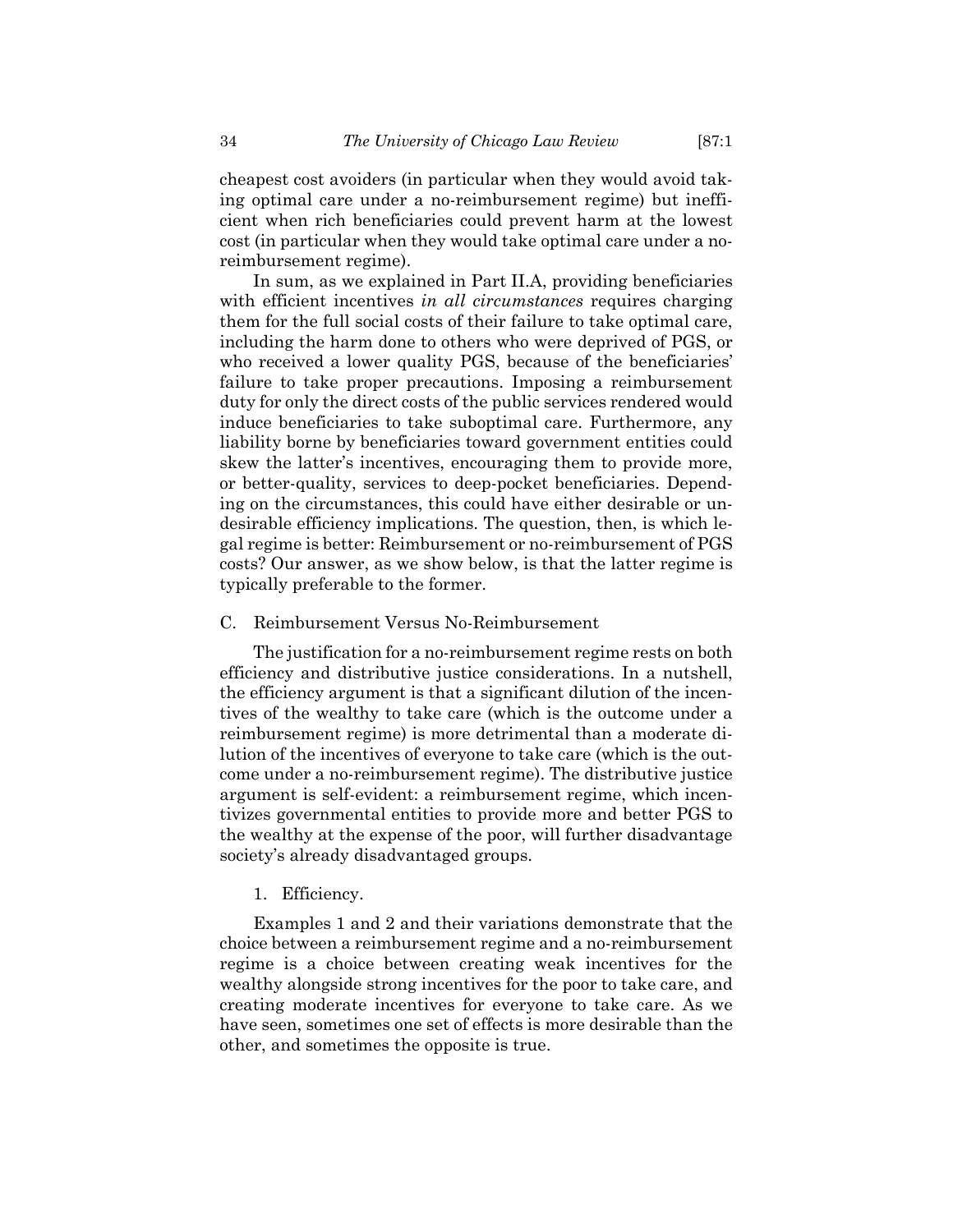But the examples discussed above are binary care cases: each factory can take either full care or no care at all. In many real-life cases, by contrast, care is a continuum of precautionary choices rather than a binary choice.<sup>85</sup> Thus, each factory could choose from among many levels of precautions (for example, spraying cheap, more expensive, or very expensive fire retardants, installing fire extinguishers of varying quality); each level yields a different level of risk reduction. When precautions are on a continuum, efficiency mandates taking care up to the point at which the marginal costs of precautions equal the marginal risk reduction.86

With a continuum of precautions, it would be unlikely for efficiency to require that some property owners take no precaution at all while others take the highest level of precaution. Realistically, with a continuum of precautions, each property owner should take some level of precaution, thereby reducing risks but not eliminating them altogether. This entails that all property owners are subject to a certain risk of harm. A reimbursement regime, as we have explained, reduces dramatically the incentives of the wealthy to take precautions, whereas a no-reimbursement regime preserves their incentives, together with the poor's incentives, to take some precautions. Under the latter regime, all property owners know that given the government's limited resources, they cannot be certain that it will provide them with PGS when needed, and they will therefore all take precautions.<sup>87</sup>

Admittedly, as explained, a no-reimbursement regime would encourage beneficiaries to ignore the government's costs of providing PGS in conducting their affairs since they would not be liable for those costs. Recall that this is the main concern voiced by opponents of such a rule. But as we have shown, reimbursement would be insufficient to induce beneficiaries to take optimal care. Furthermore, a reimbursement rule would create a substantial risk of discriminatory provision of PGS in favor of the wealthy at the expense of the poor. This would be both inefficient and, as we explain in the next Section, unjust.

<sup>85</sup> See Cooter and Ulen, *Law and Economics* at 196–97 (cited in note 52) (distinguishing between binary and continuous precautions).

<sup>86</sup> See id at 200–01 (defining the efficient level of precautions).

<sup>87</sup> Under standard assumptions, the first dollar invested in precautions produces more risk-reduction than the second dollar, and so on. See id at 23 (discussing the idea of declining marginal benefits). Therefore, it is better that all residents take some precautions than that some take optimal precautions and others take none at all.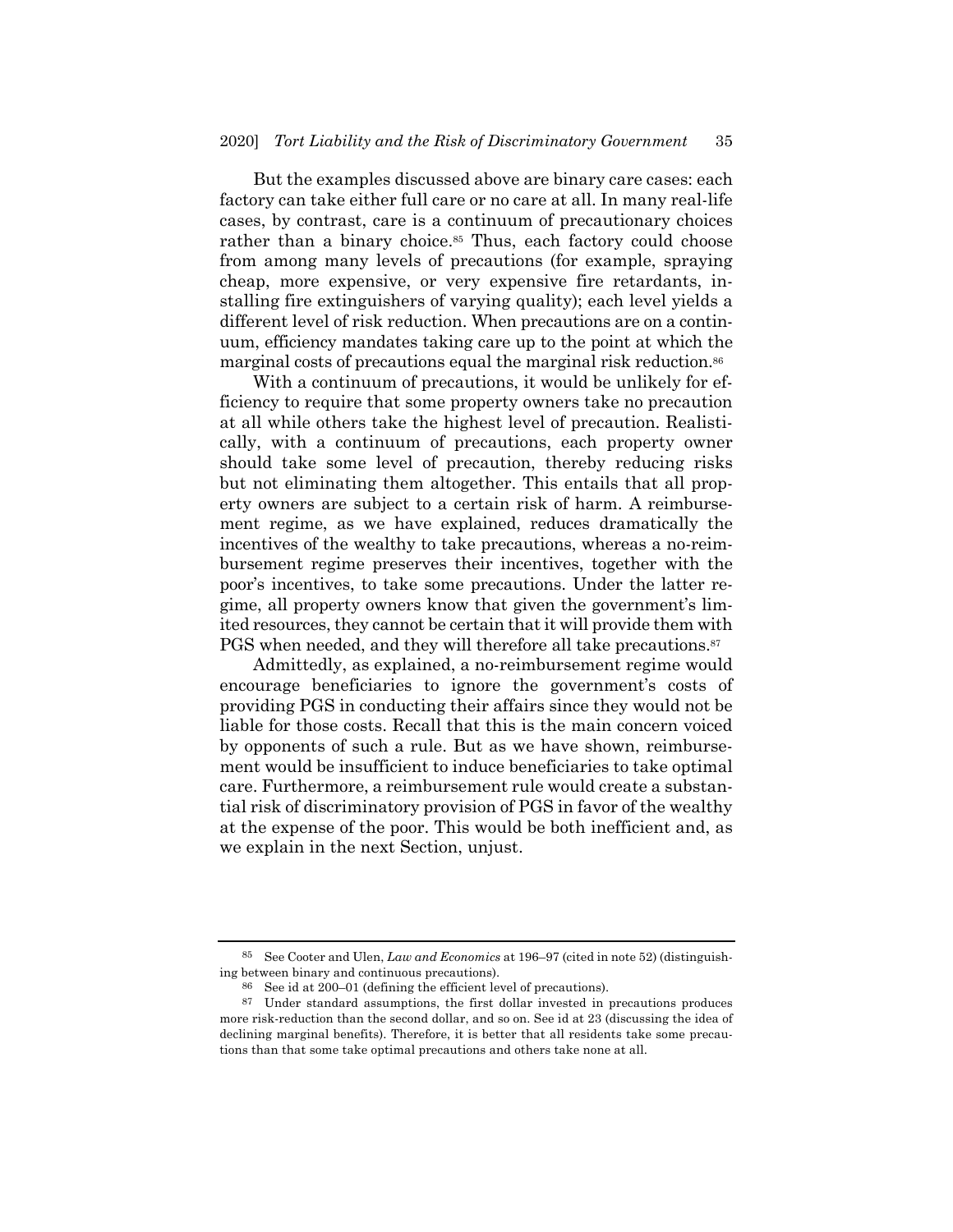#### 2. Distributive justice.

Under a reimbursement regime, the poor would be forced to bear high costs of care. Furthermore, since they would often be unable to completely reduce their risks by taking precautions, their losses would also be high compared to those incurred by the wealthy.

The tendency of injurers to prefer to inflict harm on poor rather than wealthy victims and to take lower levels of care toward the poor is a notorious and widespread phenomenon.<sup>88</sup> It is not only, or even primarily, because the wealthy can be expected to suffer more severe property damage than the poor, but because the wealthy, in the event of bodily injury, can be expected to recover much higher damages for lost wages than the poor. Indeed, the fact that damages for bodily injury are largely composed of lost wages means that the lives and limbs of the poor are worth less than those of the wealthy, at least for injurers.89

This familiar distributive justice concern is not, however, the concern we are analyzing here. Whereas the usual concern relates to injurers (defendants) and their choice of victims (plaintiffs), $90$ we are considering how the "victim" (the government) strategically chooses its "injurers" (defendants, who are the property owners in our examples). Note that in both cases, what underlies the regressive consequences of the legal rules is the fact that either the victim (in the common case) or the injurer (in our case) is poor. In our analysis, however, being poor is simply a proxy for a higher likelihood of being judgment proof or hard to collect damages from. In other words, when all potential beneficiaries are *sufficiently* rich, the government's tendency to discriminate among them in providing PGS might disappear. In contrast, the inclination of injurers to impose risks on the poor rather than the rich persists as long as there are wage disparities among potential victims: even when all potential victims are wealthy (high-income earners), injurers will prefer to impose risks on the less wealthy among them (lower-income earners).

<sup>88</sup> See Richard L. Abel, *A Critique of Torts*, 37 UCLA L Rev 785, 798–801, 809–10 (1990) ("[T]ort liability necessarily translates unequal recoveries . . . into unequal exposure to risk. An entrepreneur in a competitive market must spend less to protect those who are less likely to claim or who will recover lower damage awards—poor, unemployed, young, old, or inadequately educated individuals, racial minorities, noncitizens, and women."). See also Ariel Porat, *Misalignments in Tort Law*, 121 Yale L J 82, 97–107 (2011) (arguing that since lost income is a major component in damages awards for bodily injury, injurers take less care toward the poor).

<sup>89</sup> See Porat, 121 Yale L J at 97–107 (cited in note 88).

<sup>90</sup> As well as taking low levels of care toward the poor.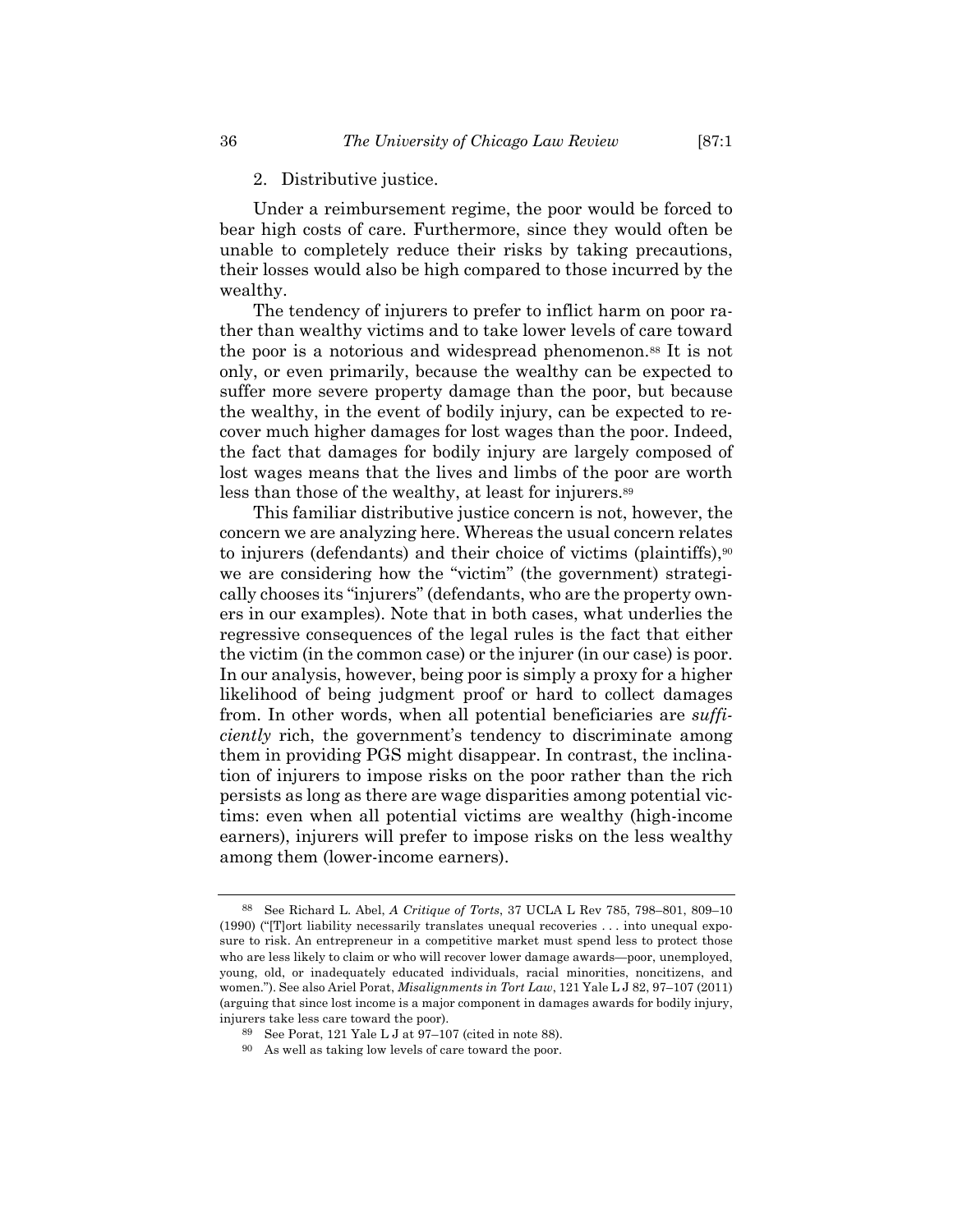Another difference between the two cases relates to the ability of injurers (in the common case) and victims (in our case) to distinguish between the wealthy and the poor. In many accidental harm cases, injurers cannot distinguish in advance between the rich and the poor and therefore take the same level of care toward all victims. In our case, however, governmental entities typically have accurate information regarding beneficiaries' wealth, which means that if they want to discriminate against the poor, they are very often able to do so. In addition, in our case, as opposed to the common case, it is the government that is discriminating amongst citizens by depriving the poor of equal protection and assistance. This is a far more disturbing discrimination than when individuals discriminate through tort law and can be expected to be more strongly resisted and condemned by citizens.91

3. The case of full internalization.

So far, the analysis has focused on a reimbursement-of-costs rule and compared it to a no-liability rule. But as we have already mentioned, liability could theoretically be imposed for all (actual) social costs, including harms to third parties. While this rule is hard to implement in most cases, it is interesting to consider whether, and to what extent, the discrimination effect described above persists under such a rule.

If we assume that rich beneficiaries always pay for the full social costs of their faulty behavior, then they have adequate incentives to take efficient care, and ideally, never to be negligent. In contrast, since poor beneficiaries expect to pay less than the full social costs—either on account of being judgment proof, or because they expect underenforcement of the collection of damages from them—they may sometimes choose to be negligent. If this is so, counterintuitively, governmental entities would prefer to provide services to the poor rather than to the rich; while from the poor they might collect damages (even if not in full), they would never collect damages from the rich who (hypothetically) are never negligent. While such an outcome has progressive distributive consequences (the poor are prioritized over the rich), it results in inefficiencies; namely, while the rich have strong incentives to take care, the incentives of the poor are weak. The poor

<sup>91</sup> See Guido Calabresi, *The Future of Law and Economics* 24–29 (Yale 2016) (discussing the costs borne by citizens when certain resources ("merit goods") are allocated according to the existing wealth distribution in society and labeling them "external moral costs").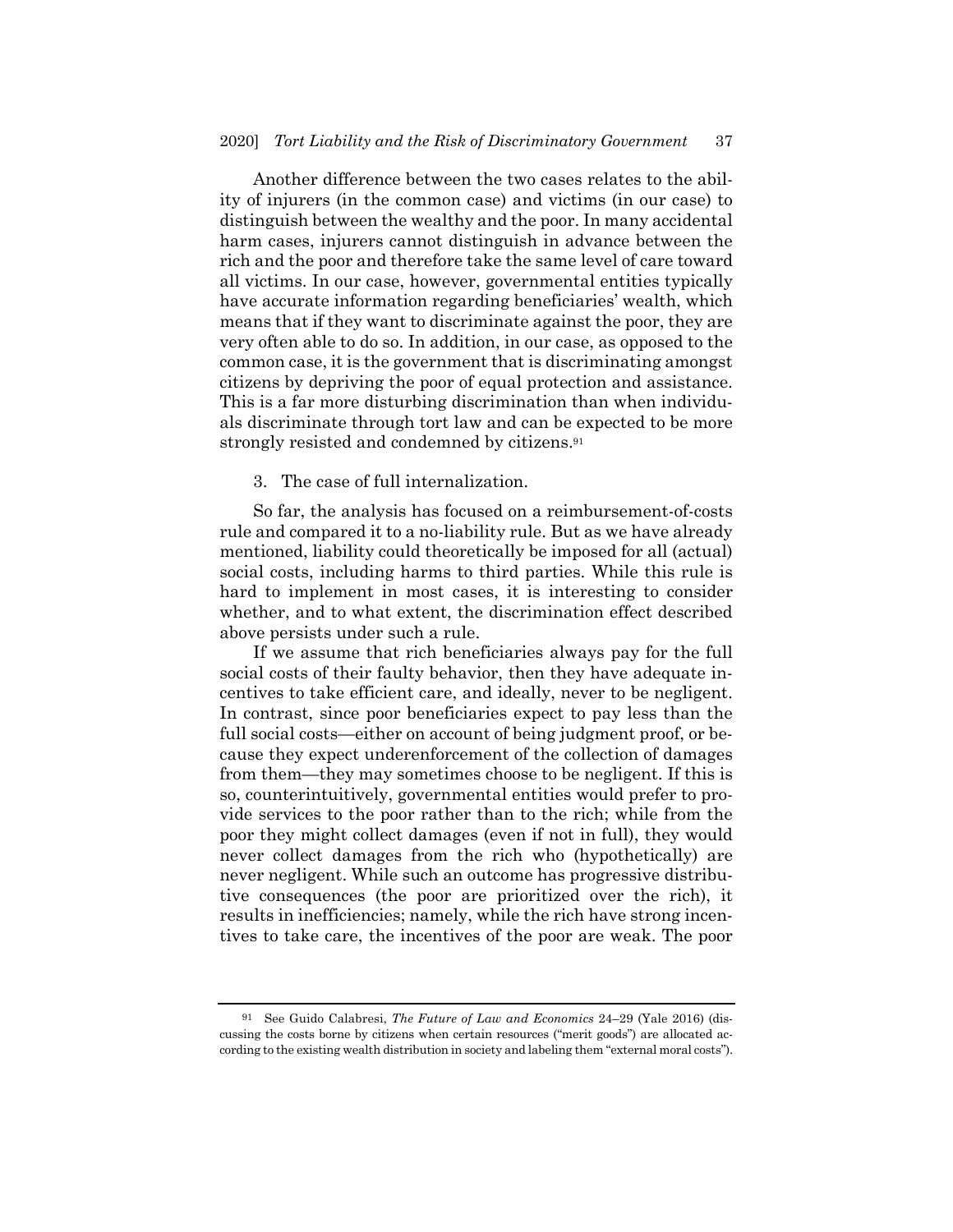would not only discount their future damages because of the collection hurdles that the PGS provider would face. They would also consume more PGS even when they—and not the rich—are the cheapest cost avoiders, and even when their expected harm is smaller than that of the rich.

In reality, rich and poor is not a dichotomy but a spectrum. Therefore, among those beneficiaries who are expected to be at least sometimes negligent, there are richer and poorer individuals. The provider of services might therefore balance its preference to provide PGS to those who are more likely to be negligent (the poorer) and its preference to provide PGS to those from whom collection of damages is easier (the rich). The question of where the line would be drawn is context dependent. However, we have no reason to assume it would be drawn at the optimal point.

#### D. Limitations

The argument against a reimbursement regime assumed that the poor and the wealthy are ex ante distinguishable from one another and that wealth is a good proxy for being able to reimburse the government for its costs. We further assumed that under such a regime, the government tends to prefer the wealthy to the poor in rendering its services and that this inefficiently undermines the incentives of the wealthy to take proper care, thereby imposing an excessive burden of care and losses on the poor. We will now relax these assumptions and see how it affects our conclusions.

1. It is hard to distinguish the rich from the poor.

While in some circumstances governmental entities might easily distinguish the rich from the poor when rendering PGS, in other cases, this could be tricky. In the latter instances, the risk of discriminating against the poor does not arise under a reimbursement regime. To illustrate, a local fire department can typically tell whether a potential rescuee is rich or poor either in advance by the location of the residence to where firefighters are dispatched or by appearance, at the time of rescue, when the firefighters arrive and see the rescuee's home. The former indicator of wealth is a more effective mechanism for discriminating than the latter under a reimbursement regime, for when a neighborhood is a good proxy for the wealth of its residents, fire departments might allocate more resources to wealthier neighborhoods. In contrast, discrimination is less likely to be based on what firefighters see when they arrive at the site of the fire; they can be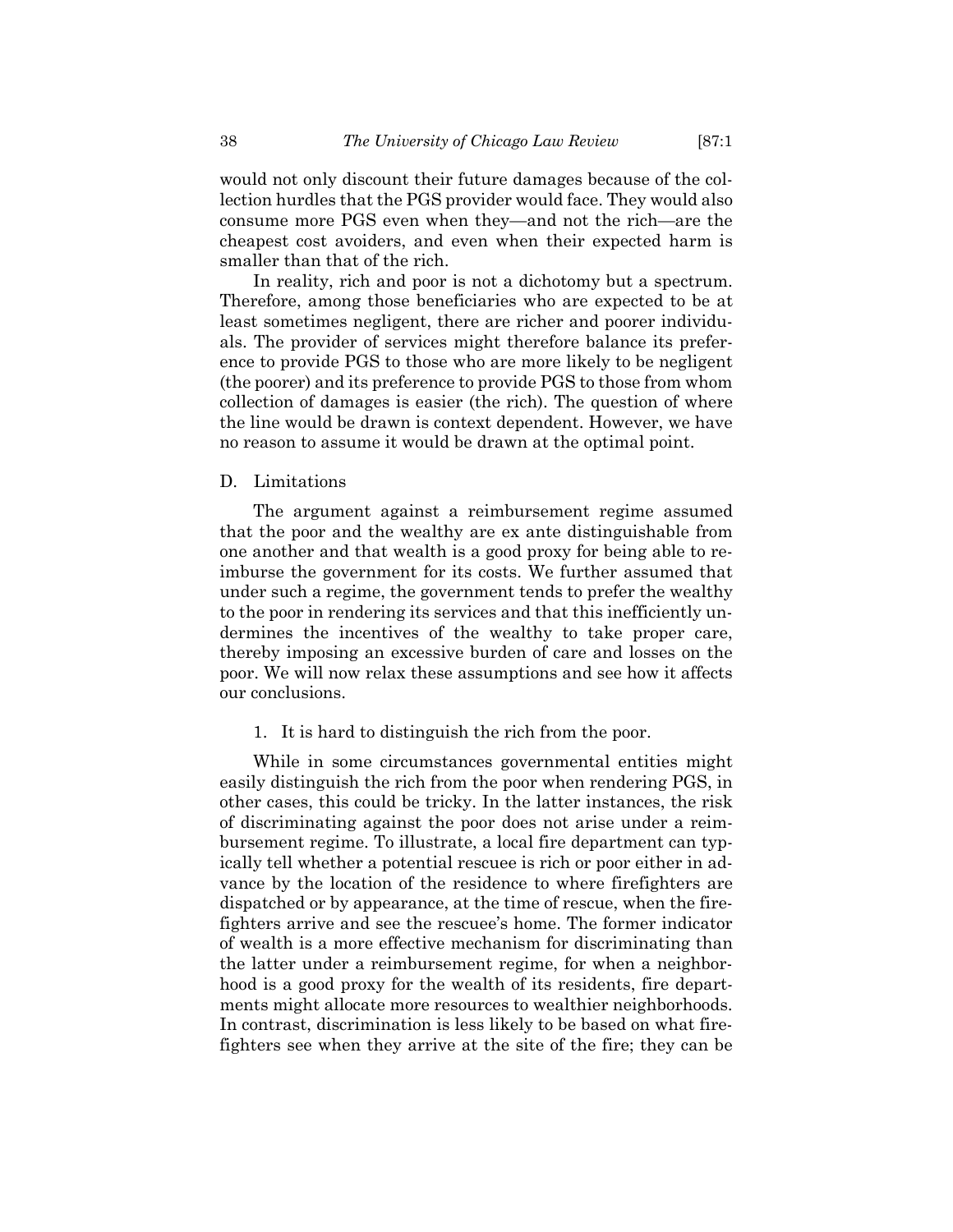less expected to deliberately prefer assisting the wealthy simply because the wealthy are more likely to be able to pay them compensation in the event of injury (although this is not a completely implausible scenario).92 Firefighters might, however, be less inclined to assist a poor victim when it is only the victim's property that is at risk of harm. Anticipating the possibility of severe physical injuries, firefighters may be particularly reluctant to take risks to extinguish a fire that threatens property alone if the owners are incapable of compensating them for their harm.<sup>93</sup>

The same distinction applies to emergency roadside assistance services, such as providing first aid to victims of car accidents. Under a reimbursement regime, public authorities might allocate such resources more generously to wealthy neighborhoods, assuming this to be a good proxy for the wealth of the potential victims. If, however, this is not a good proxy, discrimination becomes a low risk.

Public hospitals are another possible example of this phenomenon. Hospital administrators are often well aware of patients' ability or inability to pay for medical services.94 Responding to needs of finding additional sources of income, hospitals increasingly engage in practices aimed at identifying wealthy patients

<sup>92</sup> For extreme examples in which firefighters refused to assist residents after discovering that the latter hadn't paid their firefighting subscription fees (fees paid by residents of remote areas to nearby municipalities for firefighting services), see Meena Hartenstein, *Firefighters Let House Burn in Rural Tennessee Because Homeowner Didn't Pay \$75 Fee* (NY Daily News, Oct 6, 2010), archived at https://perma.cc/R8E2-6YG3; *Firefighters Let Home Burn After Owners Didn't Pay \$75 Protection Fee—Again* (US News, Dec 7, 2011), archived at https://perma.cc/H8XV-E4WM. For a similar case involving a refusal to provide police services to a town due to an unpaid debt to the sheriff's office, see *No Pay, No Police* (NBC Chicago, Oct 5, 2010), archived at https://perma.cc/K2PK-KGWE.

<sup>93</sup> Although public officials are covered by workers' compensation, the coverage is limited. See Dobbs, *Law of Torts* at § 503 (cited in note 38) (describing the architecture of workers' compensation, including employers' limited liability). Suing negligent property owners would thus allow public officials to collect full compensation for their harm.

<sup>94</sup> See Lewis R. Goldfrank, *The Public Hospital*, 24 Fordham Urban L J 703, 707 (1997) ("All other hospital departments [except the emergency department] permit discrimination by payer class; diversion, delay, and denial of care for those with marginal finances is legally acceptable."); David A. Ansell and Robert L. Schiff, *Patient Dumping: Status, Implications, and Policy Recommendations*, 257 JAMA 1500, 1501 (1987) (reporting a Chicago hospital's practice of placing a yellow sticker on the charts of patients who are not covered by private insurance or Medicaid as a reminder to avoid admitting them). Despite efforts to combat discrimination against indigent patients, "dumping" and other discriminatory practices still occur in hospitals. See generally, for example, Will Jay Pirkey, *A Shameful Practice: Despite Enactment of the Emergency Medical Treatment & Active Labor Act in 1986, Violations of Patient Dumping Continue to Represent a Serious Hazard in the City of Los Angeles*, 39 LA Law 20 (2016) (discussing recent cases of dumping of indigent patients in Los Angeles). See also text accompanying notes 147–49.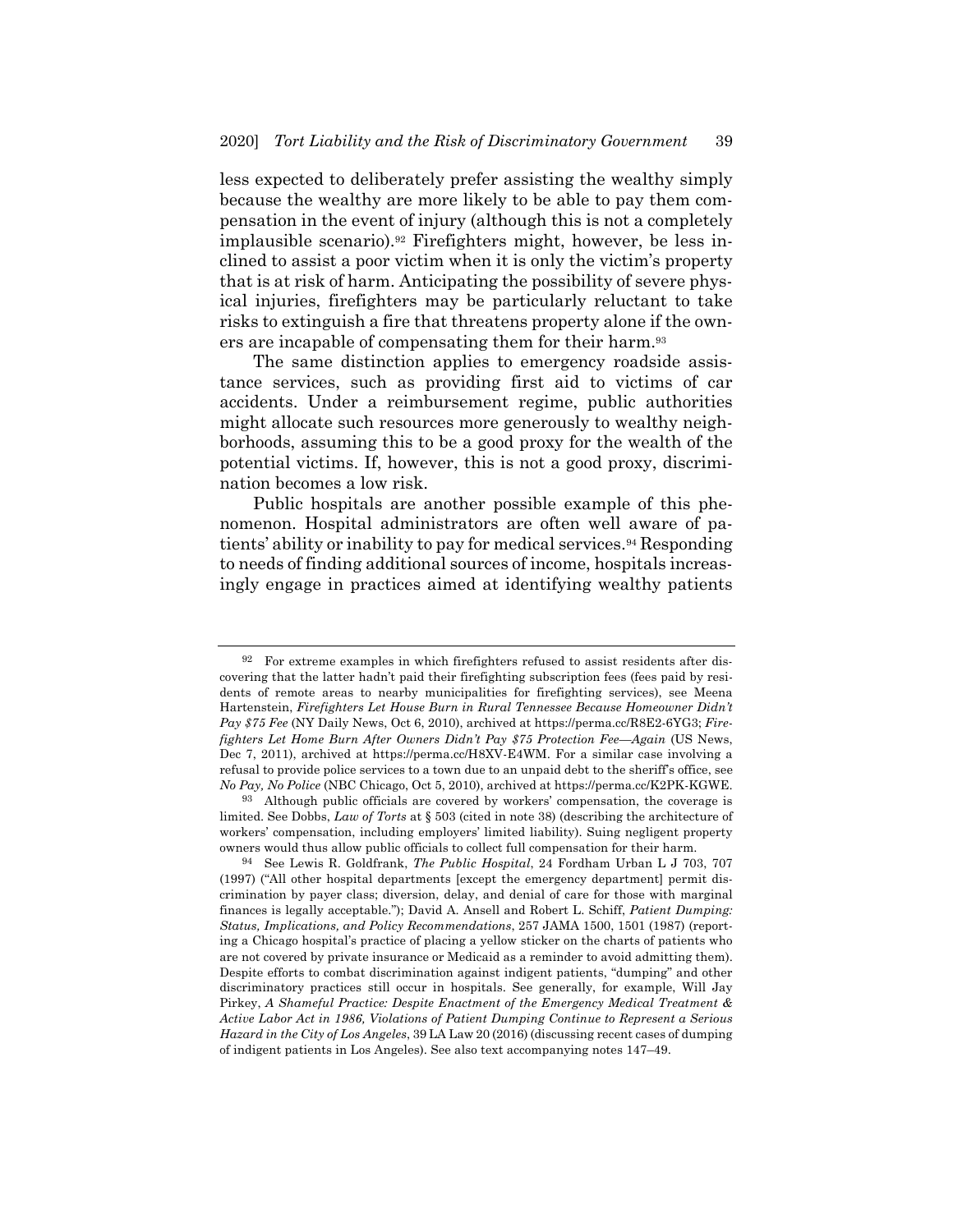and providing them with better-quality services.95 Under a PGS reimbursement regime, they might find ways to admit patients who are better able to pay for their medical bills. In some cases, the potential (ultimate) payees of the hospital bills are the wrongdoers who cause injury to the patients.96 Hospitals might thus tend to admit patients whose injuries were caused by deep-pocket wrongdoers (such as tobacco companies or drug manufacturers) more than patients injured by less wealthy wrongdoers or due to nonwrongful causes.97

2. No risk of undercompensation and availability of insurance.

Under a reimbursement regime, the government's motivation to discriminate against the poor in providing PGS arises only when there is a difference in the relative ability of the poor and the wealthy to reimburse the governmental entity for its costs. Consequently, if all potential PGS beneficiaries have enough resources to cover those costs, it makes no difference to the governmental entity who is richer and who is poorer: so long as there is no risk of undercompensation, the service provider can be expected to ignore the wealth of the individuals in need of PGS. Ironically, when all individuals are too poor, the governmental entity will also not be inclined to discriminate in providing PGS.

<sup>95</sup> See, for example, *Is There Harm in Hospitals Targeting Rich Patients for Donations?* (NBC News, June 28, 2019), archived at https://perma.cc/7HXH-8XZN (describing nonprofit hospitals' contracting with market data firms to screen patients' wealth to gauge their propensity to donate); Shoa L. Clarke, *How Hospitals Coddle the Rich* (NY Times, Oct 26, 2015), archived at https://perma.cc/JSW4-87CC (criticizing hospitals' practices of "marking" wealthy patients—for example by giving them blankets with a unique color and providing them with better-quality services as a strategy for raising revenues).

<sup>96</sup> Although hospitals cannot sue injurers, nearly all states allow them to place a lien on any recovery amounts patients may receive from third parties that caused the patients' injuries. Admitting patients who were injured by deep-pocket injurers can, therefore, ensure hospitals' recovery of their costs. See generally Alaina N. Stout, *Statutory Liens for Health Care Providers: The Effectiveness of Laws Allowing Providers to Assert Liens on Settlements or Judgments from Third Party Tortfeasors*, 18 Health L 10 (2006) (analyzing state statutes). Whether hospitals benefit from applying such a strategy depends on their ability to predetermine injurers' wealth. While hospitals might find it hard to uncover such information, they can approach third parties that would conduct this inquiry. As noted, hospitals already contract with data firms to find similar information about patients.

<sup>97</sup> However, at times, deep-pocket wrongdoers can be stubborn litigants. See Robert L. Rabin, *The Tobacco Litigation: A Tentative Assessment*, 51 DePaul L Rev 331, 357 (2001) ("For four decades, Big Tobacco used its enormous resources to beat down every effort by litigants to secure compensation.").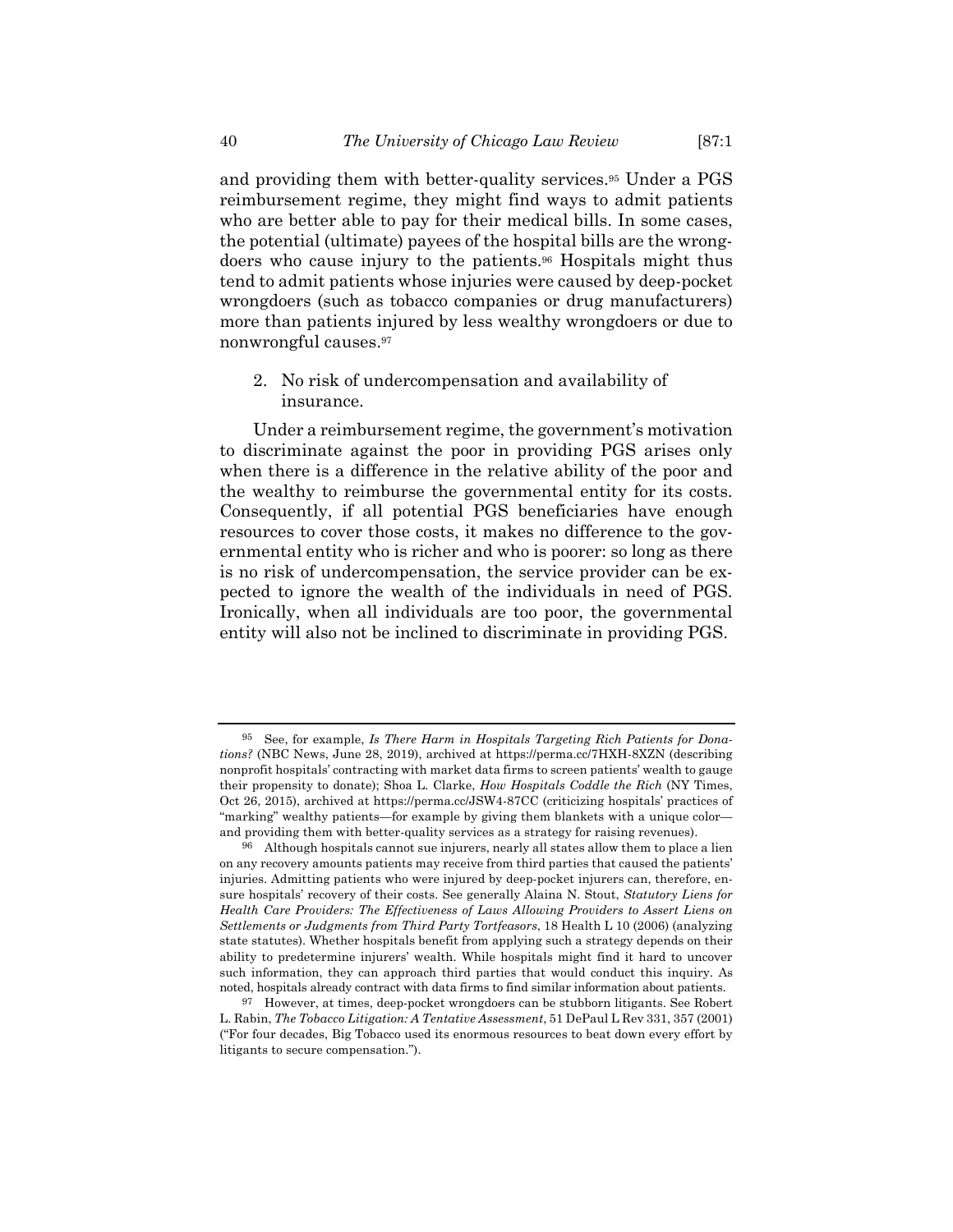If all or most individuals are insured against risks prevented or mitigated through PGS, and the insurance policies cover reimbursement costs, then the risk of discriminating against the poor again diminishes. As noted above, existing insurance policies usually do not cover payments required by governmental entities.<sup>98</sup> But suppose that insurance policies covering such payments were offered in the market. Would poor beneficiaries buy them? Arguably yes, since such coverage would increase their chances to be served by the relevant governmental entities. But such an effect would only materialize if, before the PGS is provided, they could signal to the providers of the PGS that they have such insurance—which typically would be hard to do. Therefore, we expect that many poor beneficiaries would not buy insurance even if it were offered in the market. They would find it more profitable to avoid insurance premiums, hoping not to bear the full costs of PGS if provided to them. This raises the question of whether mandatory insurance could be a solution to the discrimination problem. The next Section discusses this possibility.99

3. Cases in which the government cannot discriminate in providing PGS.

With certain PGS activities, there is less of a likelihood that the government will discriminate between the wealthy and the poor. For example, it is unlikely that park rangers will discriminate between wealthy and poor hikers who have gotten lost when the rescue efforts are sequential—that is, undertaken whenever the need arises—as opposed to simultaneous efforts, when discrimination is a possibility.<sup>100</sup> To the extent that the rangers themselves can distinguish between hikers, a reimbursement regime could affect their incentives given that the wealthier hikers would more likely be able to compensate the rangers in the event of their injury during a rescue operation. As in the case of firefighters, when a hiker's life is at risk, it seems unlikely that

<sup>98</sup> See text accompanying note 56. Note that with insurance, citizens will still have incentives to reduce risks since in a competitive insurance market, premiums are responsive to risk reduction by the insured. See Omri Ben-Shahar and Kyle D. Logue, *Outsourcing Regulation: How Insurance Reduces Moral Hazard*, 111 Mich L Rev 197, 205–08 (2012) (explaining how adjusting premiums incentivizes the insured to take care).

<sup>99</sup> See text accompanying notes 123–24.

<sup>100</sup> However, even with sequential rescues, discrimination is possible. For example, if the rangers know that the hiker is wealthy, they might use a helicopter to evacuate him, but if he is poor, only an ambulance. In addition, the park authorities might invest more equipment and manpower in rescue efforts where wealthier hikers tend to travel than the areas the less wealthy frequent.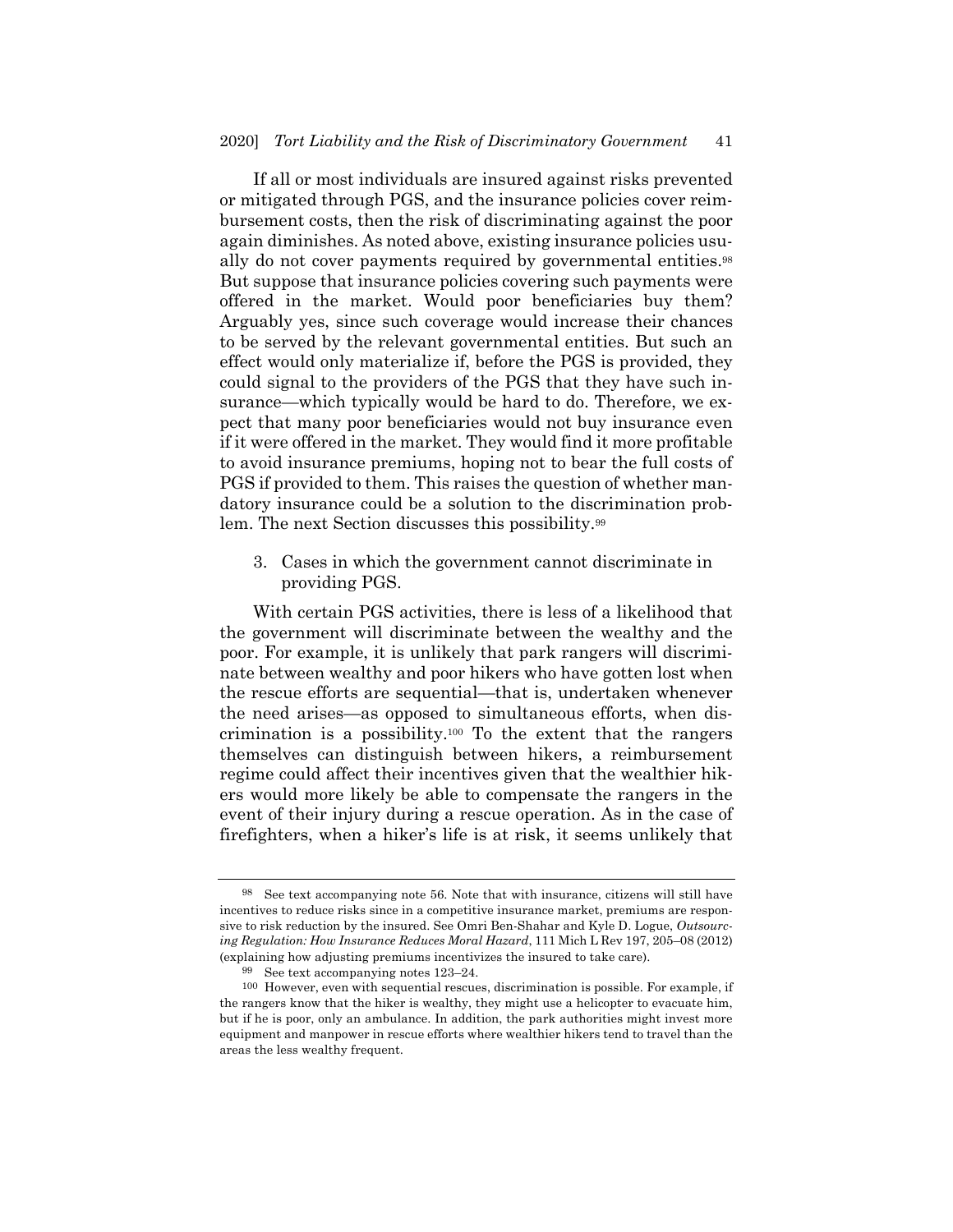rangers will be influenced by the hiker's wealth in carrying out their assistance efforts. When the urgency of the rescue is less severe, however, financial considerations might play a greater role and impact the level of risk rangers take.

In other situations, there might be supervision of how the relevant governmental entity allocates its services. When the governmental activities are transparent and subject to public or judicial scrutiny, the risk of discrimination in providing the PGS diminishes.

#### 4. Other potential limitations.

While we argue that providers of PGS might discriminate against the poor since they expect to collect more damages from the rich, a counterargument might be that collection from the rich is sometimes harder than from the poor because the former are more capable of defending themselves in lawsuits.101 If this is so, it is hard—if not impossible—to tell whether the providers of PGS would be better off with a suit for recovery against the rich or the poor. While this argument might be right in some contexts, it is wrong in others. Legal proceedings to recover for PGS are often simple and straightforward, and the rich have no clear advantage over the poor in defending themselves in such proceedings. Moreover, as we have shown, it is precisely because the rich are more likely to pay that governmental entities favor them over poor beneficiaries. A rich beneficiary would thus prefer to avoid a reputation of being someone who escapes reimbursing the government. Such a reputation would reduce her chances of receiving governmental services in the future.

A second argument, from the opposite direction, is that the new reason for discrimination in providing PGS that this Article exposes contributes only marginally to the overall discrimination against the poor in providing those services. We believe there is no reason to assume that a rule imposing liability for reimbursement of costs adds to existing discrimination only marginally. On the contrary, if such discrimination takes place regardless of the liability rule, legislatures and courts should be extra cautious not to adopt legal rules that provide even stronger incentives to the government to discriminate against the poor.

<sup>101</sup> See text accompanying note 97.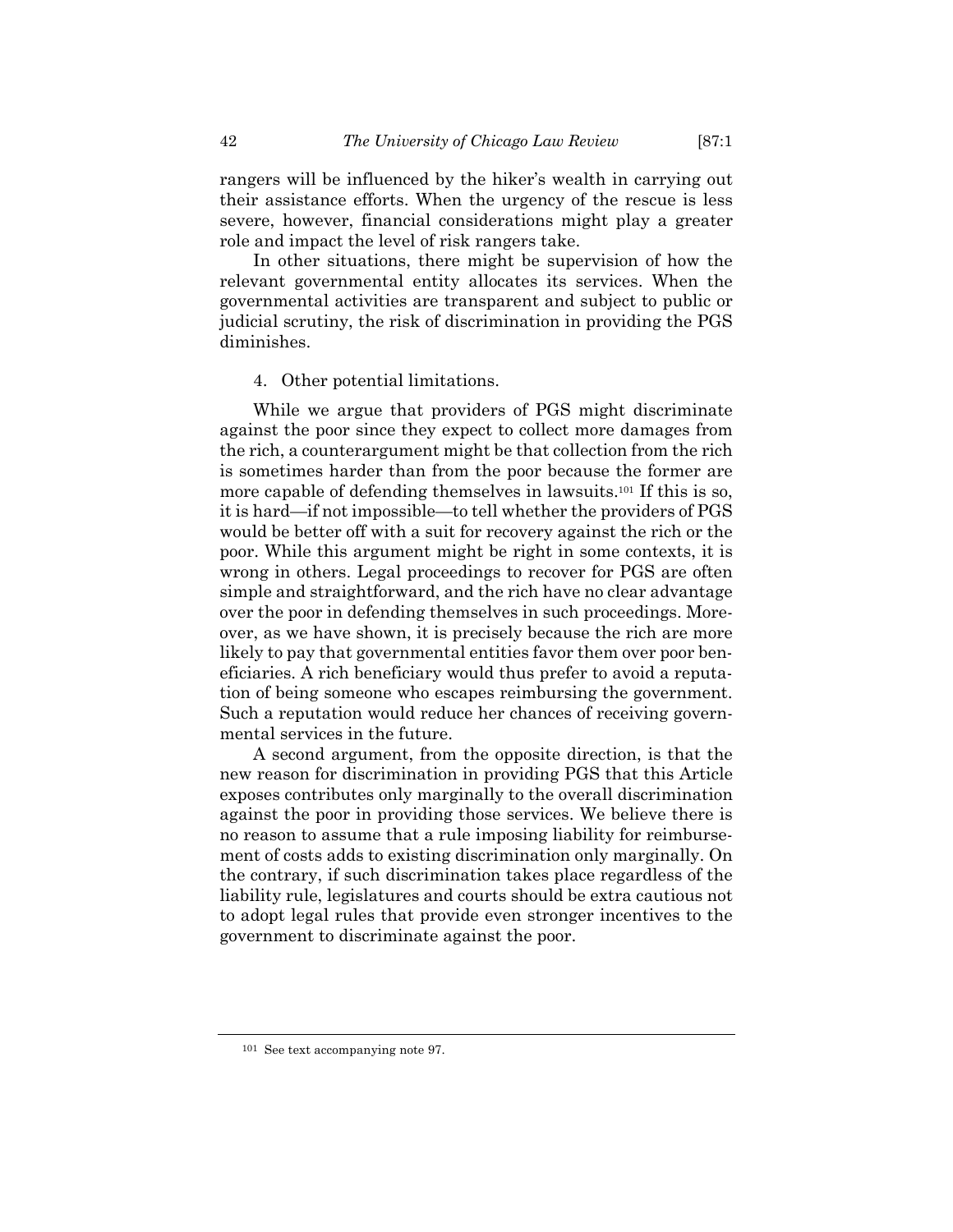#### E. Summary

We have developed two central claims in this Part of the Article. *First*, even if we assume that PGS are provided on a nondiscriminatory basis, requiring negligent beneficiaries to reimburse the governmental service provider for its direct costs does not incentivize them to take optimal care. We have demonstrated that such an incentive would also be produced if negligent beneficiaries were made to internalize the *entirety* of the social harm caused by their failure to take care, including the harm to third parties who were deprived of or received inferior PGS as a result of the beneficiaries' consumption of those services. *Second*, we claimed that under a reimbursement regime, there would be a likelihood that PGS would often be provided discriminatorily, whereby the wealthy would receive these services even when they are the cheapest cost avoiders, while the poor would not receive PGS even when the governmental entity is the cheapest cost avoider.

Our tentative conclusion is that with certain exceptions, it would be desirable to retain the common law rules and not allow governmental entities and officials to recover their PGS costs. Although these rules are not socially optimal, their outcomes are more efficient and just than those yielded by a reimbursement regime. In the next Part, we develop other solutions, which are often preferable to both the no-liability and reimbursement-ofcost rules.

# III. OTHER SOLUTIONS

This Part will develop four liability rules, including the already-discussed ex post internalization rule, each with its own information requirements and enforcement costs. These rules create efficient incentives for potential beneficiaries to take care while contending with the concern about fair allocation of PGS. Each rule has unique advantages in certain circumstances, and our policy recommendation is, therefore, that each rule be applied in the appropriate category of cases. We first present the four rules and then compare their relative advantages.

# A. Four Liability Rules

1. Ex post internalization.

The ex post internalization rule is the most common rule in tort law. This rule imposes liability on the negligent injurer for all foreseeable harms caused by his negligent behavior and thereby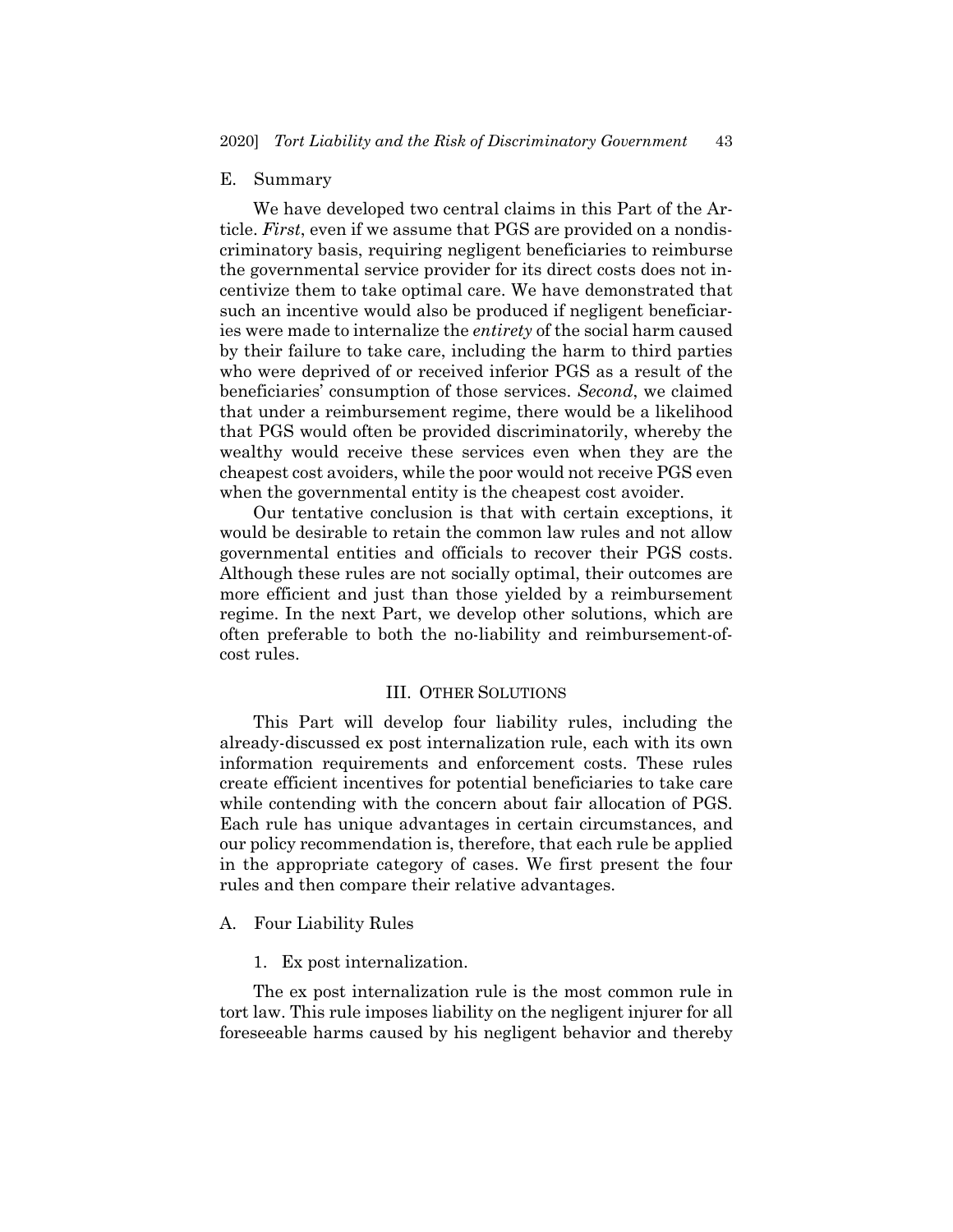forces him to internalize those harms.102 Under the Hand formula, which is often applied by courts to define negligence, the injurer is negligent when the costs of precautions (B) he failed to take would have been lower than the expected harm (PL, where P stands for the probability of harm and L for its magnitude) that those precautions would have prevented.103 The ex post internalization liability rule creates efficient incentives for injurers to take care.104

To apply the ex post internalization rule, courts need rough estimates about available precautions (B), the probability that the harm would materialize (P), and relatively accurate information about the size of the harm (L). To determine the injurer's liability, the court compares the estimated B and PL (the expected harm). If B is lower than PL, the injurer's negligence is established, and the court then determines the damages to be awarded to the plaintiff according to the actual harm (L). If we apply this rule to PGS cases, a negligent PGS beneficiary will bear liability for the entirety of the social harm caused by his failure to take care.

It would not necessarily be difficult for courts to estimate whether the beneficiary was negligent because such an assessment only requires that the court know whether, in Hand Formula terms, B < PL. To illustrate, in *District of Columbia v Air Florida, Inc*,105 a leading PGS case, the defendant-airline was sued by the plaintiff for various public expenditures it had incurred following the crash of the defendant's aircraft.106 The crash may have been caused by the airline's failure to adequately de-ice

<sup>102</sup> However, certain types of harms are not compensated and certain types of plaintiffs cannot recover for reasons related to proximate cause or duty of care that mandate no compensation. See Restatement (Third) of Torts §§ 7, 29 (2010).

<sup>103</sup> The Hand formula was first articulated in *United States v Carroll Towing Co*, 159 F2d 169, 173 (2d Cir 1947), and later adopted by the courts as well as the Restatement of Torts. See Restatement (Third) of Torts: Liability for Physical & Emotional Harm § 3, cmt e (2010) (suggesting that negligence can be ascertained by a "risk-benefit test," where the benefit is the advantage that the actor gains if she refrains from taking precautions, which is a balancing approach that is substantially similar to the Hand formula); Richard Epstein, *Torts* 129 (Aspen 1999) ("In . . . appellate discussions, the modern tendency is to resort quickly to the general cost-benefit Hand formula.").

<sup>104</sup> More accurately, they take precautions up to the point where marginal costs equal marginal expected harm. See Cooter and Ulen, *Law and Economics* at 200–01, 205–07 (cited in note 52).

<sup>105</sup> 750 F2d 1077 (DC Cir 1984).

<sup>106</sup> Id at 1078. The claim against the airline for recovery of the costs of rescue services was dismissed. Id at 1086.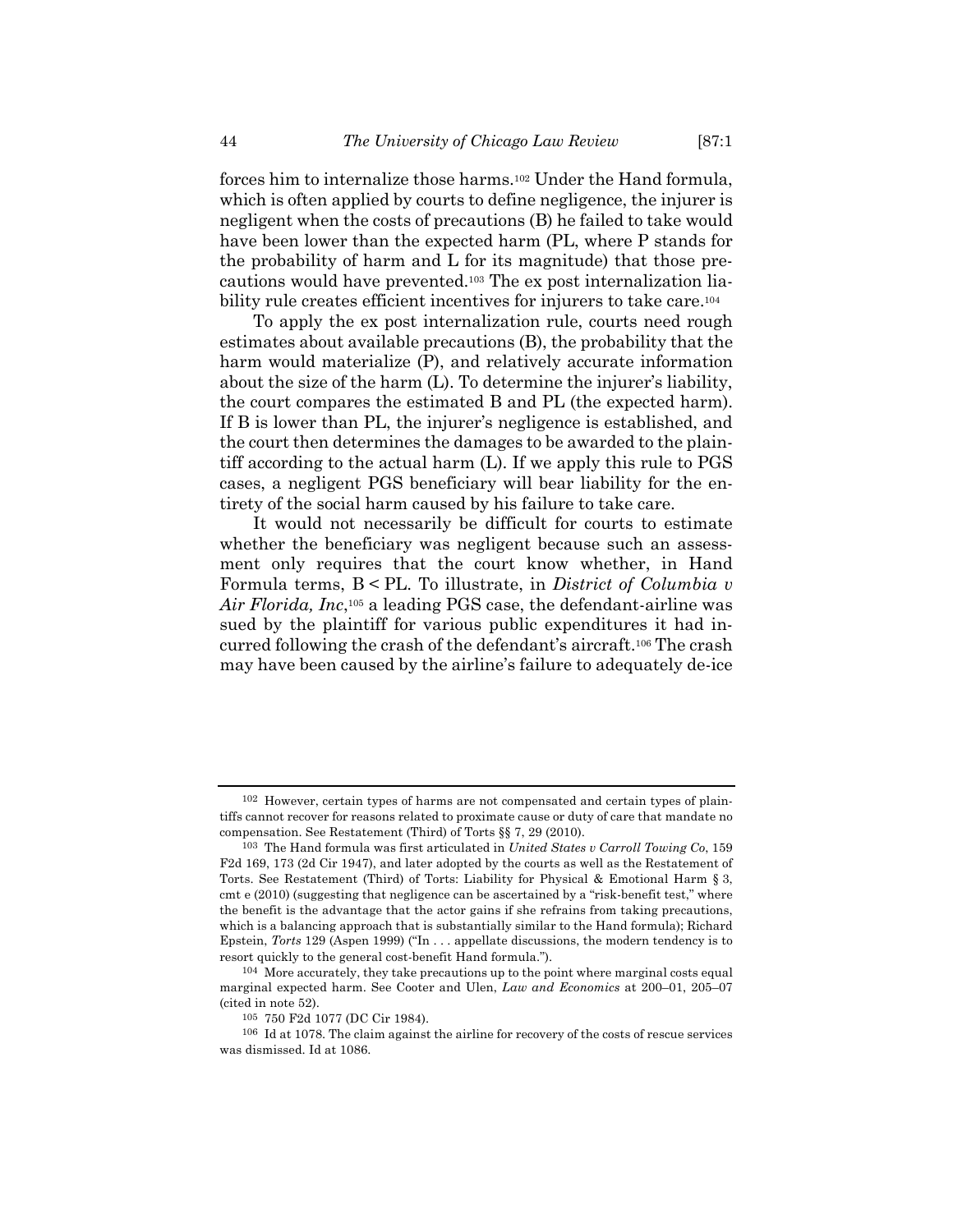the wings of the airplane before takeoff, which was clearly required in light of the harsh weather conditions.107 Thus, the defendant's negligence was evident. In other cases, regulators could set standards of care for potential beneficiaries,108 and a failure to comply with those standards would constitute negligence per se.

The main informational problem, however, would be the estimation of the harm actually caused to third parties by the beneficiary's suboptimal care. As we have already explained, it is hard to imagine that private individuals would be able to sue for such harms; courts would likely deem the harms too remote and difficult to trace back to any particular beneficiary's insufficient care.109 The same barriers would arise if plaintiffs were governmental entities (assuming they could bring such claims on behalf of the public).110 A possible solution to this is for regulators to set the average social harm caused by negligent PGS beneficiaries for predefined circumstances and impose liability accordingly.111

Let us now assume that implementing the ex post internalization rule is feasible. But is it desirable? This is where the risk of discrimination amongst individuals requiring PGS based on wealth arises. Full internalization distorts the governmental incentives to provide PGS.112 Note that due to a "feedback-loop" effect, even modest governmental discrimination might have substantial impact. A marginal transfer of resources from PGS providers in poor neighborhoods to PGS providers in rich neighborhoods will result in a marginal increase in the difference in property prices between rich and poor neighborhoods. This will result in a marginal increase in neighborhood segregation by

<sup>107</sup> National Transportation Safety Board, *Aircraft Accident Report* \*57–58 (Jan 13, 1982), archived at https://perma.cc/3B7Q-6Y8B (discussing improper de-icing procedures on Air Florida Flight 90, but withholding judgment as to whether this caused the crash).

<sup>108</sup> See, for example, Occupational Safety and Health Act of 1970, Pub L No 91-596, 84 Stat 1590, codified at 29 USC §§ 651 et seq (setting general standards for workplace safety); Federal Motor Vehicle Safety Standards, 49 CFR § 571.101–571.500 (2011) (setting safety standards for automobiles); Federal Aviation Regulations (FAR), 14 CFR § 91 (1989) (prescribing detailed requirements for aviators, aircraft manufacturers, repair stations, and others involved in air carriage and general aviation).

<sup>109</sup> See Part II.A.2.e.

<sup>110</sup> Several federal environmental statutes, for example, allow appointed governmental entities to act on behalf of the public as trustees of the natural resources. The trustees are authorized to sue on behalf of the public, to collect compensation from responsible parties, and to oversee the process of repairing damaged natural resources. See, for example, CERCLA, 42 USC § 9607(f); Clean Water Act, 33 USC § 1321(f)(5); Oil Pollution Act, 33 USC § 2706(b)–(c).

<sup>111</sup> See Part II.A.2.d. Statutorily fixed-amount damages already exist in other contexts, for example, with respect to copyright infringements. See 17 USC  $\S § 412$ , 504(c)(1).

 $^{112}\,$  See Part II.C.3.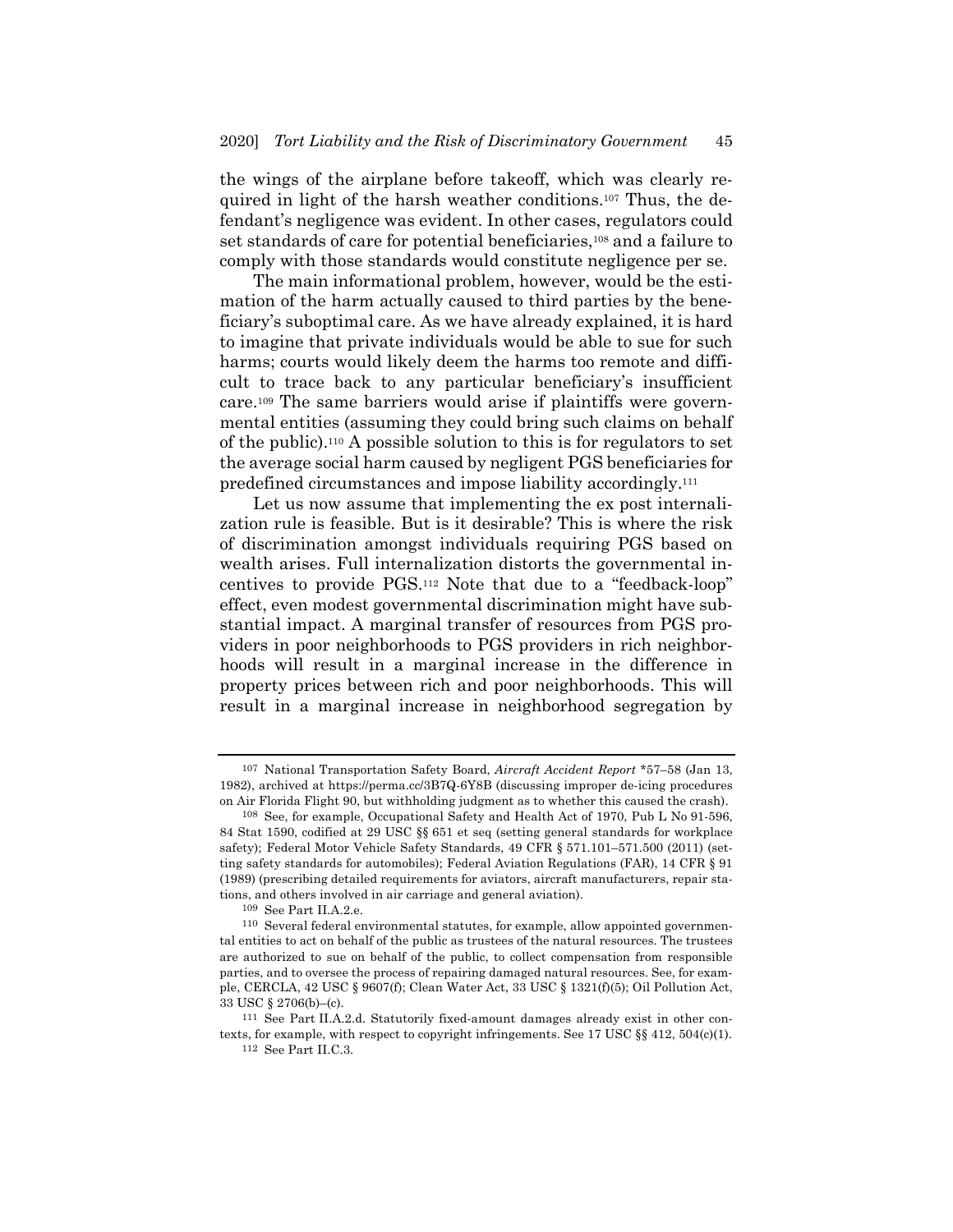wealth, which will, in turn, result in a marginal increase in the government's incentive to transfer additional resources from PGS providers in poor neighborhoods to PGS providers in rich neighborhoods, and so on. Consequently, rich beneficiaries' incentives to take care might be significantly eroded.

## 2. Ex post disgorgement.

Under the ex post disgorgement rule,<sup>113</sup> the negligent injurer is liable in the amount of the efficient precautions he failed to take, divided by the probability of injury being caused by this omission. In the Hand formula's terms, under this rule, the negligent injurer's liability is B/P. Since this rule imposes the minimum ex post liability necessary for deterrence, it is sensitive to the problem of underenforcement: enforcement that is even slightly lower than 100 percent would not provide injurers with sufficient incentives to take care. Thus, to contend with this reality, liability should be raised to attain the desired deterrent effect.

Let's consider how such a liability rule could be applied to PGS cases and its potential advantages over the ex post internalization rule. Under this rule, a PGS beneficiary who took insufficient care should be liable not for the harm suffered by third parties or for the costs borne by the PGS provider, but for her untaken precautions divided by the probability that the PGS would be provided to her. Thus, if a property owner failed to take precautions of \$100 to prevent a fire in her house and there was a 1 percent probability of a fire breaking out that would require PGS, her liability, in the event of a fire, would be  $$100/0.01 =$ \$10,000. This is the case even if the harm to third parties (who were deprived of PGS because of the property owner's failure to take care) is, say, \$1 million.114 As noted, if enforcement of liability is less than 100 percent, liability should be adjusted to above \$10,000. Yet in many PGS cases, enforcement can be expected to be close to 100 percent because the governmental entities know the beneficiaries' identity and can claim compensation.

There is a twofold advantage to the ex post disgorgement rule. First, in contrast to the ex post internalization rule, its application does not require the availability of accurate information

<sup>113</sup> See generally Robert Cooter and Ariel Porat, *Disgorgement Damages for Accidents*, 44 J Legal Stud 249 (2015) (developing and analyzing this rule).

<sup>114</sup> In this example, we assume that in the event of a fire, the beneficiary would be rescued with certainty. If the probability of rescue is less than 100 percent, liability under the ex post disgorgement rule could be reduced to account for the beneficiary's self-risk.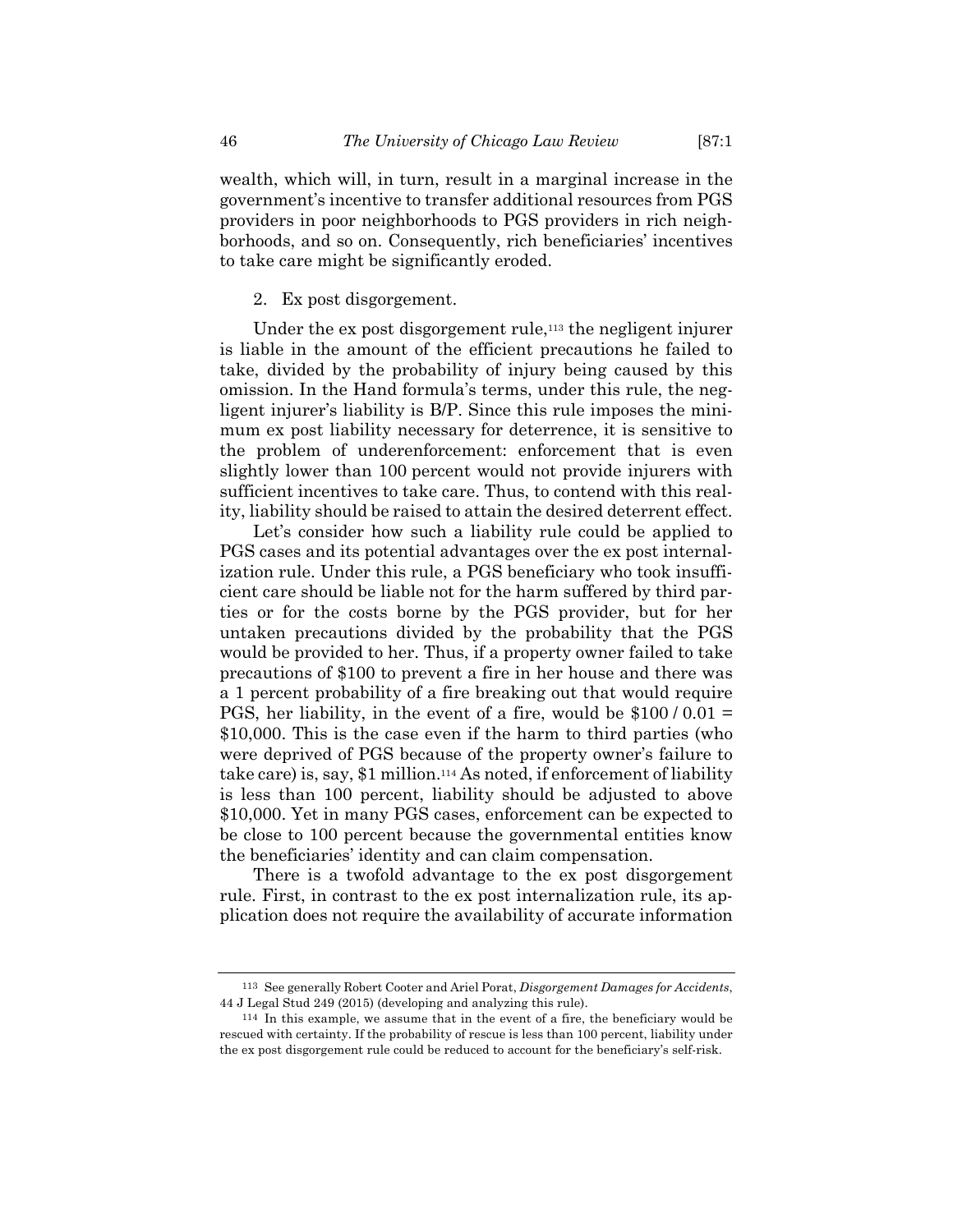as to the harm caused to third parties (L). Rather, it requires information about the magnitude of untaken precautions (B)115 and about the probability (P) that PGS will be provided.116 When this information is available, which is typical of many situations, applying the ex post disgorgement rule might be a far more realistic option in practice than applying the ex post internalization rule.

Second, the ex post disgorgement rule would usually result in lower, sometimes much lower, damages to be paid to the governmental entity than the ex post internalization rule.<sup>117</sup> To illustrate with our numerical example, liability under the disgorgement rule would yield \$10,000 in damages whereas the internalization rule would yield \$1 million! Moreover, liability under the ex post disgorgement rule would often yield lower damages than the damages the negligent beneficiary would be liable for under the (much-endorsed) rule of reimbursement of costs. This is an advantage of the utmost importance because in many circumstances, it might outweigh the concern that liability would induce governmental entities to discriminate against the poor. Liability of \$10,000 rather than \$1 million or even \$100,000 would mean that many more property owners would be able to cover their liability. This would dramatically diminish governmental entities' incentive to discriminate in providing PGS.118

3. Ex ante internalization and mandatory insurance.

A third rule that could be applicable in PGS situations is ex ante internalization. This rule imposes liability on injurers for the wrongful risk they create regardless of whether harm materialized or not. The amount of their liability is the expected harm that they negligently failed to reduce (PL). <sup>119</sup>

<sup>115</sup> However, to know the exact measure of B when it is continuous, we need to know PL. 116 The court would also need to roughly estimate PL in order to determine whether

the PGS beneficiary was negligent (that is, whether B < PL).

<sup>117</sup> Note that damages under the disgorgement rule will be equal to or less than damages under the internalization rule even if B is continuous. See Cooter and Porat, 44 J Legal Stud at 256–64 (cited in note 113).

<sup>118</sup> Note that all beneficiaries who expect to bear liability under this rule will take efficient care, and eventually PGS will be provided either to those for whom taking care (or taking more care) is inefficient or to those who expect not to bear liability (in full or in part) for PGS.

<sup>119</sup> For a detailed discussion regarding risk-based liability, see Ariel Porat and Alex Stein, *Tort Liability Under Uncertainty* 120–29 (Oxford 2001); Christopher H. Schroeder, *Corrective Justice and Liability for Increasing Risks*, 37 UCLA L Rev 439, 462–69 (1990); Christopher H. Schroeder, *Corrective Justice, Liability for Risks, and Tort Law*, 38 UCLA L Rev 143, 152–60 (1990).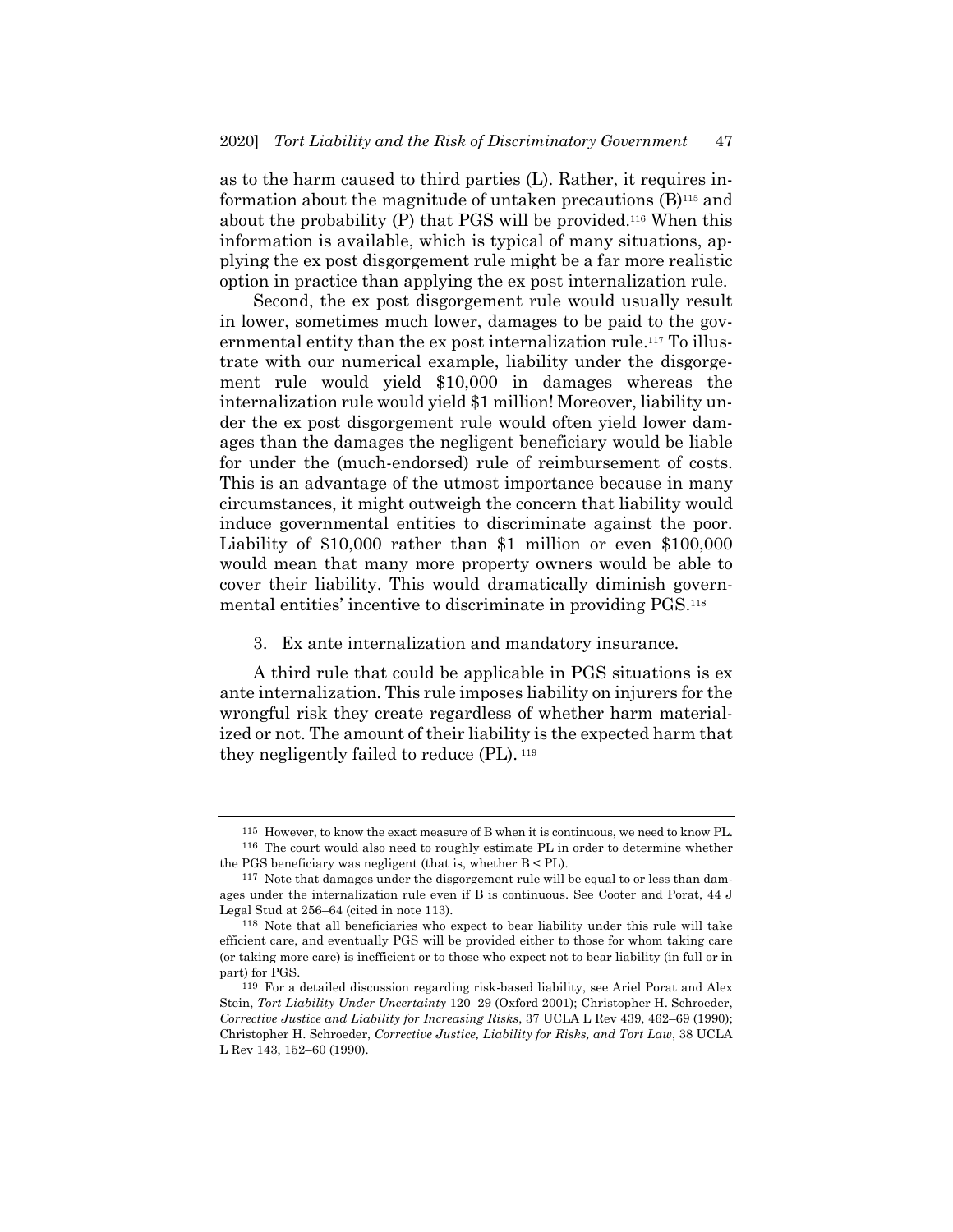This rule resembles a Pigouvian tax rule rather than tort liability.120 It is rarely applied because its costs of enforcement are usually prohibitively high, requiring the imposition of liability whenever the injurer negligently creates a risk. In order to apply the rule, courts must be able to estimate the magnitude of PL.

Could this rule be applied to PGS cases? Sometimes yes. What is typical of many PGS cases is that precautions need to be taken just a few times and sometimes only once.121 In such circumstances, enforcement costs would not be prohibitively high. Assuming information about the magnitude of the risk is available, the ex ante internalization rule could be optimal in these cases. To illustrate, imagine that a property owner failed to spend \$100 on annual precautionary measures against fire, thereby exposing others to 1 percent probability of suffering \$1 million in harm. If the property owner bears liability of  $0.01 \times $1$  million = \$10,000, she will internalize the risk created by her negligence and have the exact same incentives as the ex post internalization rule to take care. Note that even if enforcement is less than 100 percent, as long as it is higher than 1 percent, the property owner in our example will take efficient precautions of  $$100 (1% \times $10,000)$ .

This ex ante rule has two important advantages over its ex post counterpart. First, many property owners would be able to bear the typically low ex ante liability it would impose. Second and more importantly, under this rule, there would be no discrimination whatsoever in the allocation of public resources, since beneficiaries would bear no liability following the provision of the PGS.122 The main concern this rule raises, however, is that once liability is imposed ex ante, beneficiaries have no further incentive to take care when necessary, knowing that PGS will be provided to them at no additional cost. This concern is less troubling

<sup>120</sup> See Jonathan S. Masur and Eric A. Posner, *Toward a Pigouvian State*, 164 U Pa L Rev 93, 100–04 (2015) (discussing the economics of Pigouvian taxes).

<sup>121</sup> In other cases, the failure to take precautions could be the result of a lapse of attention. See Robert Cooter and Ariel Porat, *Getting Incentives Right—Improving Torts, Contracts, and Restitution* 61–66 (Princeton 2014) (explaining that many accidents are caused by lapses of attention and suggesting how to legally handle them). In such instances, ex post disgorgement might be the best rule. See text accompanying notes 139–40.

<sup>122</sup> Another advantage of the ex ante rule over its ex post counterpart is that it might have a stronger deterrent effect. Individuals tend to respond more strongly to an increase in the likelihood of being sanctioned than to a corresponding rise in the level of sanction. Since ex ante rules are more likely to be enforced (because they don't depend upon harm occurrence), they impose more certain sanctions than the ex post rules. See Daniel S. Nagin and Greg Pogarsky, *Integrating Celerity, Impulsivity, and Extralegal Sanction Threats into a Model of General Deterrence: Theory and Evidence*, 39 Crimin 865, 883–84 (2001) (finding that the certainty of punishment is more deterring than the severity of the punishment).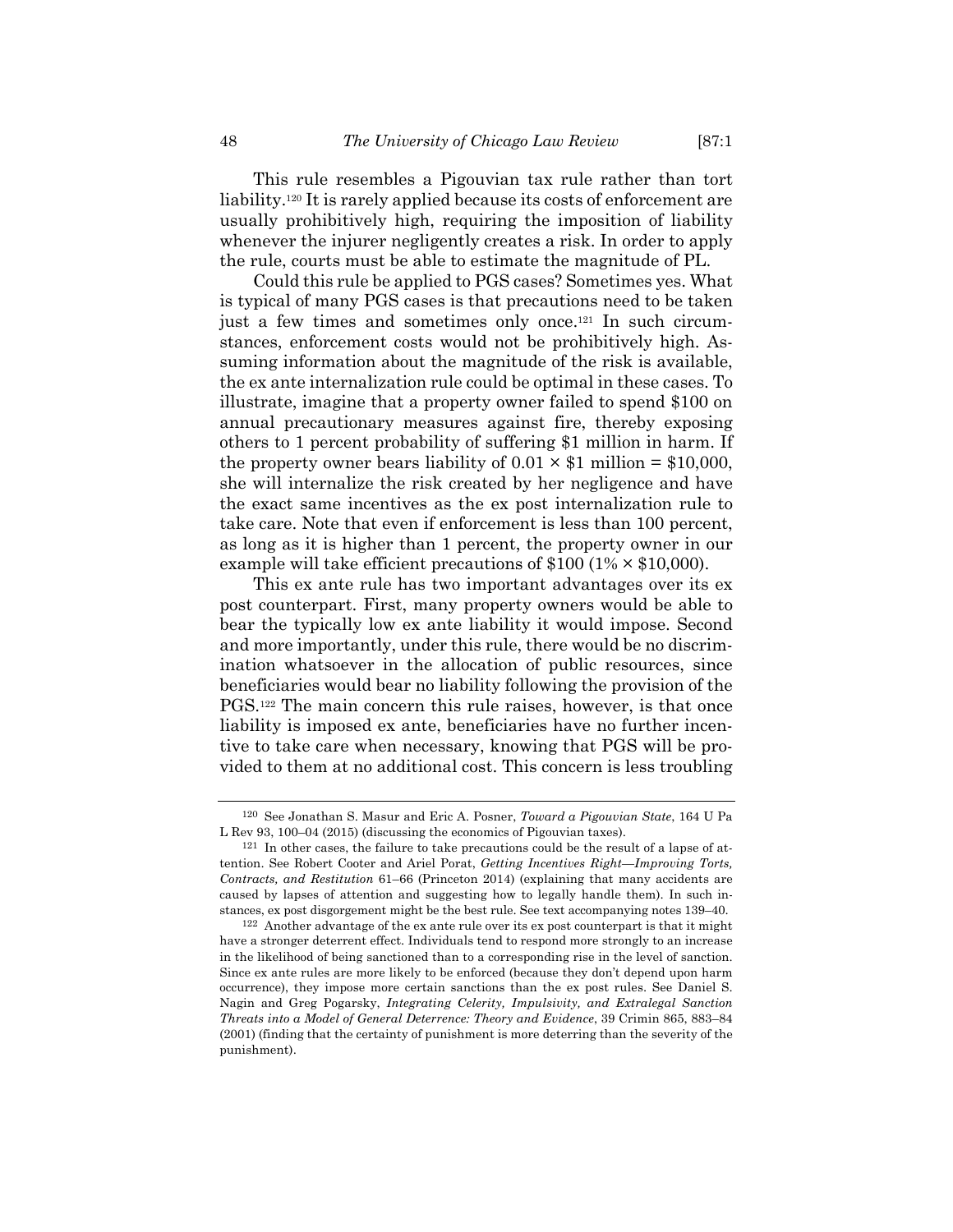when, after precautions have been taken and liability imposed, there is no further need for costly precautions.

A different version of the ex ante internalization rule, with similar incentivizing effects, would be mandatory insurance. Under such a regime, while liability would be imposed ex post for the full social harm caused by the PGS beneficiaries' negligence, compensation would actually be paid by insurance companies. Beneficiaries, in turn, would have to pay the insurance companies premiums in correlation with their expected liability. The insurance companies would then have incentive to monitor beneficiaries to determine whether they are taking adequate precautions and would adjust insurance premiums accordingly.<sup>123</sup> Note, however, that under this legal regime, courts should be able to verify the actual social harm caused by a beneficiary's failure to take care, which is often difficult to do.<sup>124</sup> One option could be to institute mandatory insurance only for actual PGS expenditures. Although beneficiaries' incentives would not be optimal, as we have shown in Part II.A, such a regime might be better than no-liability or ex post liability (with no mandatory insurance).

4. Ex ante disgorgement.

Finally, disgorgement remedies could also be applied ex ante rather than ex post. Under current unjust enrichment law, wrongdoers are obliged to disgorge their profits from intentional wrongdoing if those profits have been gained at the plaintiff's expense, even if she suffered no harm.125 It would be only one step further to allow the victims in our case, governmental entities, to recover damages from PGS beneficiaries in the amount of their untaken precautions when the latter's negligence exposed third parties to a risk of harm.126 There is, however, one important limitation to the ex ante disgorgement rule: as with ex ante internalization, enforcement costs could be prohibitively high since the rule requires the imposition of liability whenever an injurer behaves negligently, regardless of whether any harm materialized.

<sup>123</sup> See text accompanying note 98.

<sup>124</sup> See text accompanying note 109.

<sup>125</sup> See Restatement (Third) of Restitution and Unjust Enrichment § 44(1) (2011) ("A person who obtains a benefit by conscious interference with a claimant's legally protected interests . . . is liable in restitution as necessary to prevent unjust enrichment, unless competing legal objectives make such liability inappropriate.").

<sup>126</sup> But see Douglas Laycock, *Modern American Remedies: Cases and Materials* 598– 99 (Aspen 3d ed 2002) ("Negligence rarely produces profits, and when it does, the law does not seem to think that negligence is sufficiently wrongful to require disgorgement of those profits.").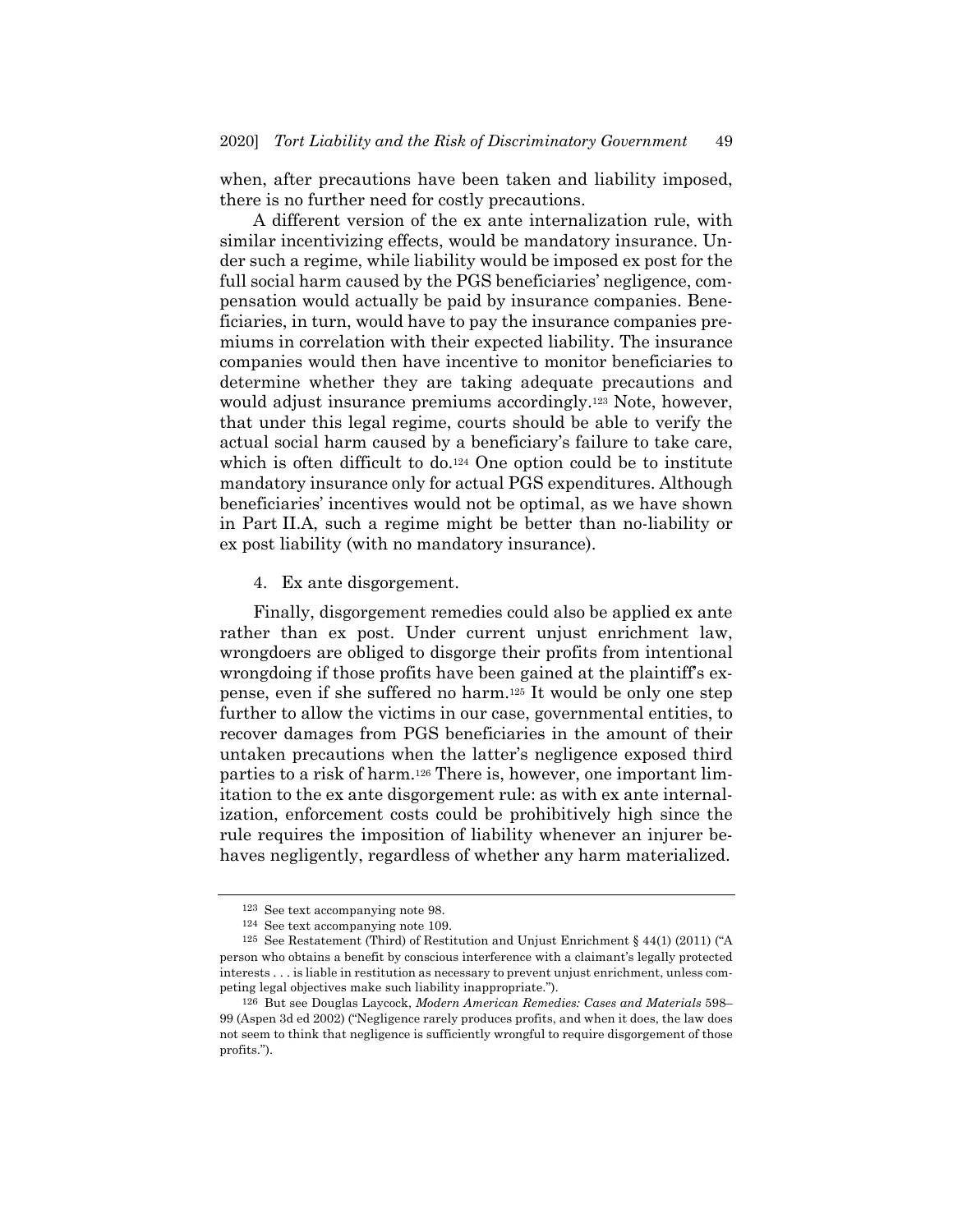Nevertheless, ex ante disgorgement could still be a plausible solution for certain PGS cases. As we have explained above,<sup>127</sup> in many cases involving the provision of PGS, potential beneficiaries need to take precautions just once or only a few times. In such cases, enforcement costs will likely be reasonable, although the concern regarding imperfect enforcement arises. Thus, if the level of enforcement is lower than 100 percent, liability should be increased to compensate for underenforcement. While underenforcement is less troubling with the ex post disgorgement rule (the governmental entity knows to whom it provided PGS), it should be taken into more serious account with ex ante disgorgement.

If we return to the example of the property owner who failed to take precautions of \$100 against fire, thereby creating a risk to others of \$1 million, under the ex ante disgorgement rule, she would be liable for only \$100 (or slightly more). Just like the ex post disgorgement rule, this liability rule yields the minimal deterrence necessary for inducing optimal care.128 The only information necessary to apply this rule is the cost of untaken precautions (B). There is no need to know the probability of fire and rescue (P) or the potential loss (L), but only their rough estimates, in order to determine whether a property owner was negligent.129 If we assume that the level of enforcement is less than 100 percent—say, 80 percent—liability should be adjusted to \$125 (or a bit more) to maintain the property owner's optimal incentives  $(100 / 0.8 = 125).$ 

The ex ante disgorgement rule has similar advantages to those of the ex ante internalization rule. First, under this rule, damages would often be low, meaning that most people would be able to pay out their liability for negligent behavior. This would ensure that potential beneficiaries have efficient incentives to take precautions in the first place. Second, governmental entities would not discriminate among beneficiaries because there would be no liability following the provision of PGS.

<sup>127</sup> See text accompanying note 121.

<sup>128</sup> We assume that the beneficiary bears no self-risk of not being rescued. Otherwise, liability could be further reduced to account for that self-risk. See note 114 and accompanying text.

<sup>129</sup> But to know the exact measure of B when it is continuous, we need to know PL.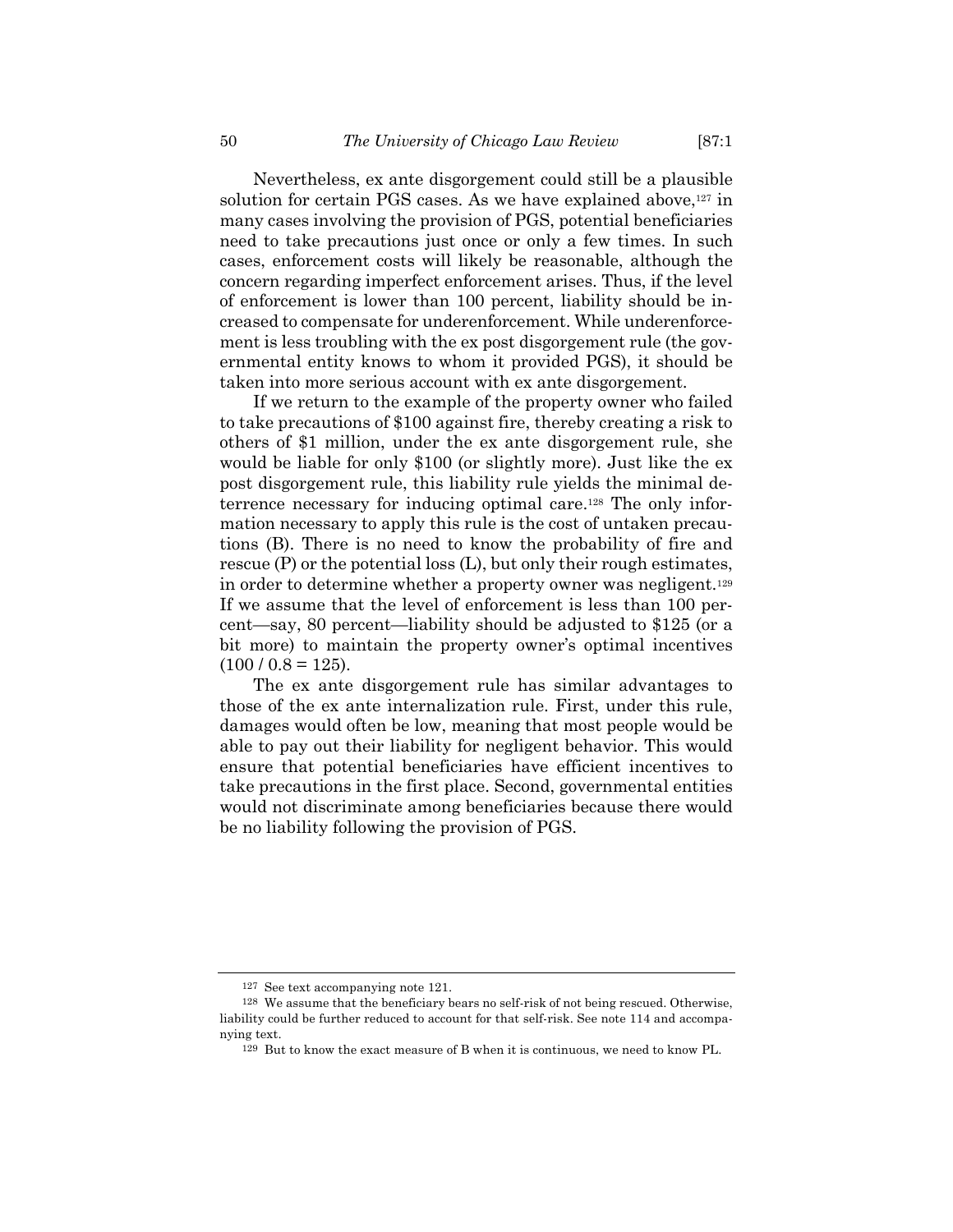\* \* \*

In practice, while ex post liability is the more common tort rule,130 ex ante liability is also adopted by lawmakers. One example is the Colorado statute that grants tax benefits to property owners who invest in "wildfire mitigation measures."131 Although framed as a tax benefit, this arrangement in effect raises the costs for property owners whose faulty behavior increases the risk of fire. Consistent with our analysis, the tax benefits are mostly for expenses related to safety measures that require a one-time (yearly) investment, such as the "establishment of fuel breaks" and creation of "defensible space around structures," and thus involve low enforcement costs.132 Whether this legislation should be characterized as ex ante internalization or ex ante disgorgement depends on whether the rate of the tax benefits corresponds to the consequential reduction in the expected harm (internalization) or to property owners' cost of care (disgorgement). The legislation's central feature is that it renders negligent property owners liable irrespective of whether fire erupts and PGS are provided. Using such ex ante rules, as noted, enables the legislator to set liability at the lowest level that will still create efficient incentives for potential beneficiaries to take care. Furthermore, as we have shown, such incentive schemes eliminate the risk of discriminatory allocation of PGS by governmental agencies.

The table below summarizes the differences among the four rules and highlights their relative advantages.133

<sup>130</sup> See text accompanying notes 102–03.

<sup>131</sup> Colo Rev Stat § 39-22-104(4)(n5)(I)(A). See also Colorado Department of Revenue, *Income 65: Wildlife Mitigation Measures Subtraction*, archived at https://perma.cc/2BCA -3JSH (public notice of benefits available under the statute).

<sup>132</sup> Colo Rev Stat § 39-22-104(4)(n5)(III)(D).

<sup>133</sup> Omitted from the table are the two regimes that were discussed in Part II, namely, the rules of "no-liability" and "reimbursement-of-costs." As noted, these regimes suffer from major problems: "no-liability" subsidizes negligent behavior; "reimbursement-ofcosts" induces governmental discrimination while failing to ensure full internalization by injurers. These problems are eliminated or substantially attenuated under the remaining four rules.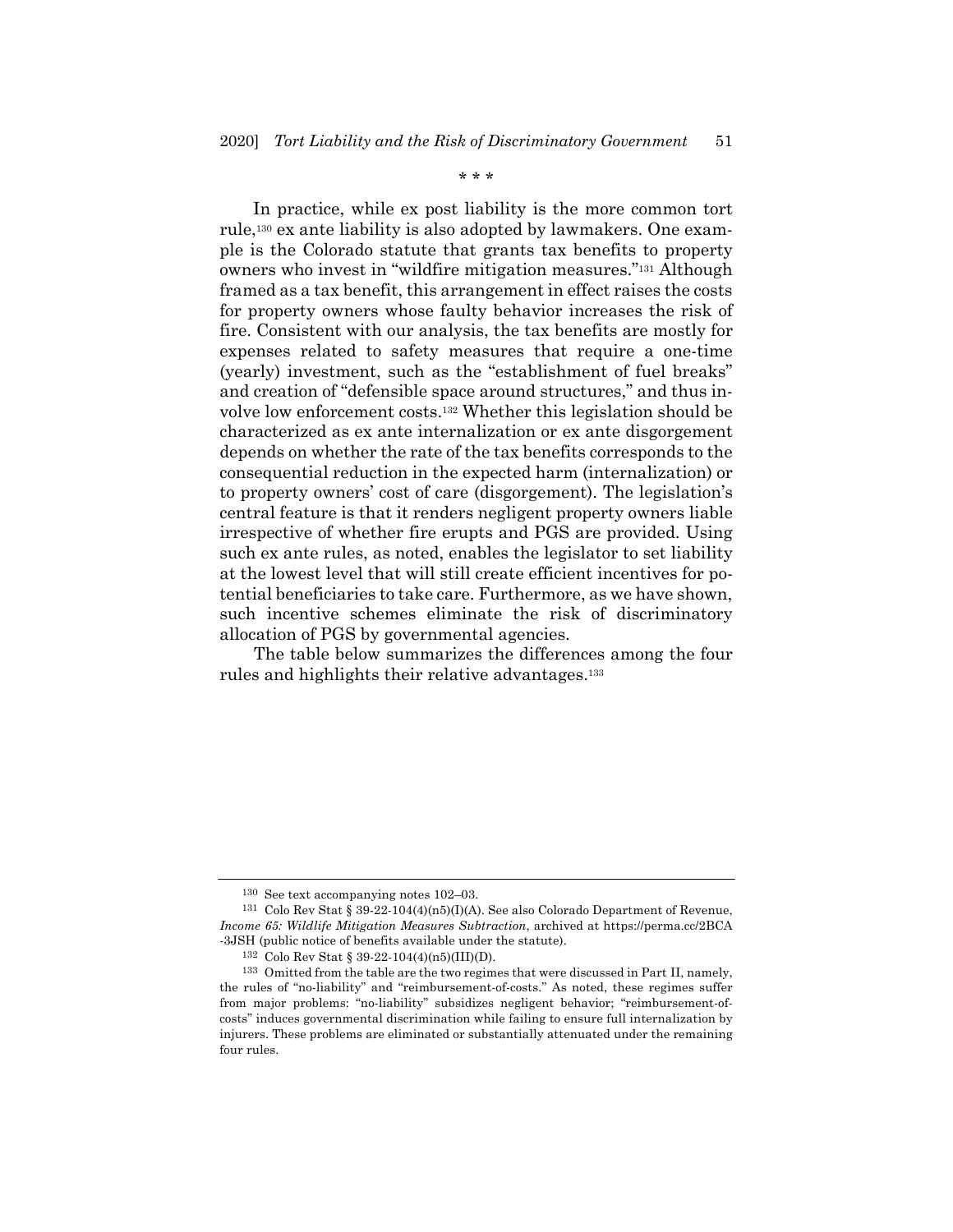|                                       | Ex post<br>internali-<br>zation | Ex post<br>disgorge-<br>ment | Ex ante<br>internali-<br>zation | Ex ante<br>disgorge-<br>ment |
|---------------------------------------|---------------------------------|------------------------------|---------------------------------|------------------------------|
| Liability                             | L                               | B/P                          | PL                              | B                            |
| Information<br>costs                  | highest                         | moderate                     | moderate                        | lowest                       |
| Amount of<br>damages                  | highest                         | high                         | low                             | lowest                       |
| <b>Incentivizes</b><br>discrimination | more                            | less                         | no                              | no                           |
| Enforcement<br>costs                  | low                             | low                          | high                            | high                         |

#### TABLE 3: SUMMARY

The next Section examines how these rules can be applied to some common categories of PGS.

# B. Applications

This Section illustrates how the four liability rules we have discussed could be applied to common types of PGS. To avoid repetition, we will not consider again firefighting services. As our analysis has implied, with fire departments, ex ante rules—primarily the ex ante disgorgement rule—might be preferable to any of the ex post rules.134

#### 1. Police services.

Consider the following example:

*Example 3*. A resident fails to take reasonable precautions to protect her home from burglars, and eventually a break-in takes place. Police officers arrive in time to stop the burglary, and the resident suffers no harm. Unfortunately, two police officers are injured during the operation. Moreover, the police department also suffers property damage and economic losses. Should the resident be liable for the harm to the police officers and police department and, if so, in what amount?

<sup>134</sup> However, if the beneficiary's fault is the result of a lapse of attention, the ex post disgorgement rule might be preferable. See text accompanying notes 139–40.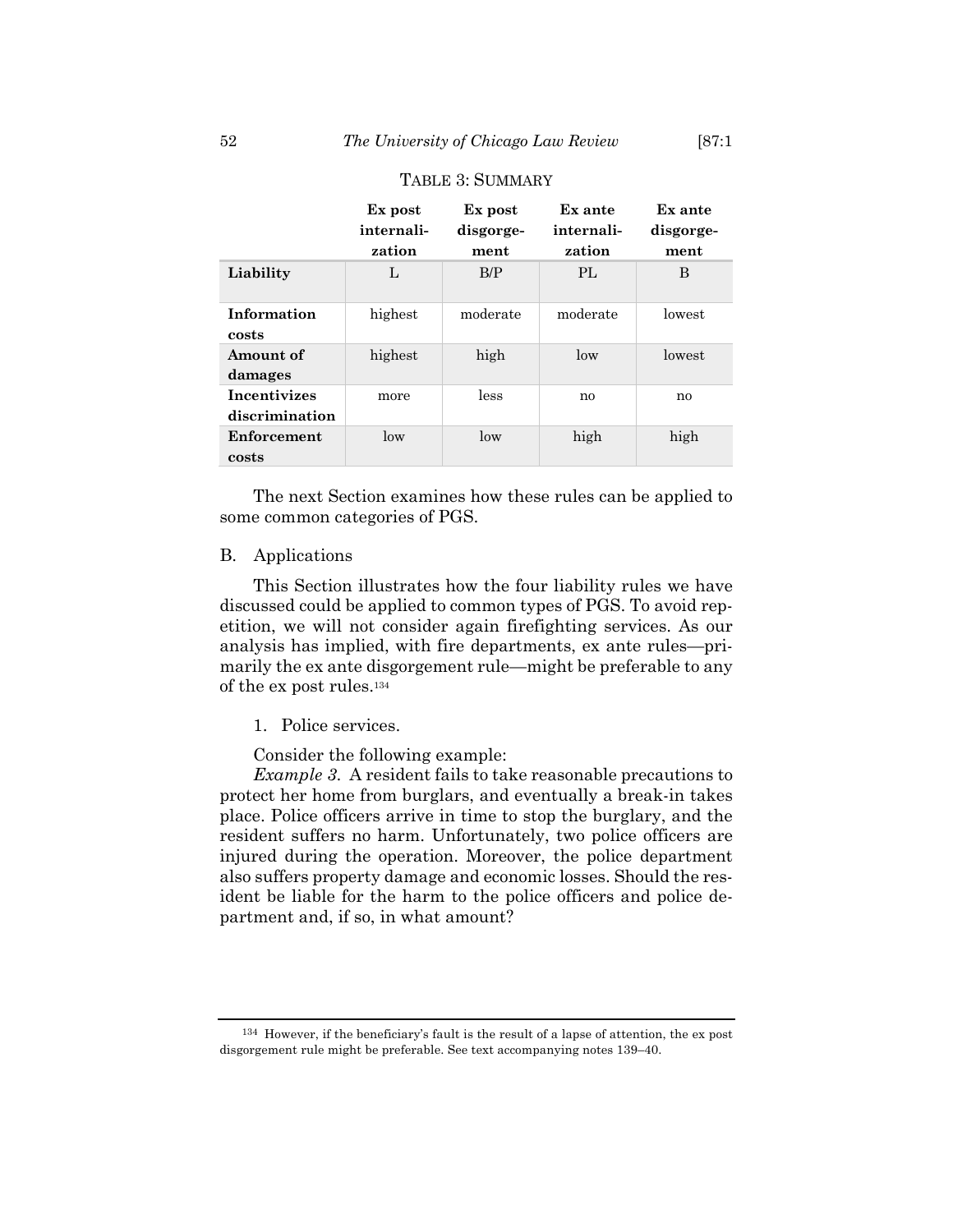In most jurisdictions, there is no liability in cases represented by Example 3.135 Although the risk of discriminatory treatment by the police implies that no-liability is better than liability for actual costs or for the entire social harm (the reimbursement of costs and ex post internalization rules, respectively), the ex post disgorgement rule could be the best solution in such circumstances. Under this latter rule, the resident would be liable for his untaken precautions, say, for failing to install a better lock on the windows at a cost of \$50 divided by the probability of a burglary, say, 0.01, for a total of \$5,000.136 Alternatively, if ex post disgorgement yields liability that is beyond the means of many residents, one of the ex ante rules could be considered. Ex ante internalization would impose liability for the expected social harm of burglary, which could be hard to measure, whereas ex ante disgorgement (with appropriate adjustment to compensate for underenforcement<sup>137</sup>) could be much easier to implement.<sup>138</sup>

But ex ante rules cannot be applied in all police services cases. Suppose that in Example 3, the need for police assistance arises not as the result of an intentional failure to take precautions but rather due to the owner's inadvertent failure to take precautions or a lapse of attention. In such cases, precautions would typically be low in cost, and ex ante liability is usually not a realistic solution. Liability would usually amount to only a few dollars; the costs of enforcing the liability would exceed the amount of the liability itself;139 and the threat of bearing liability of a few dollars would hardly affect beneficiaries' level of attention lapses.140 Conversely, the ex post internalization rule, which could

<sup>135</sup> See Lytton, 76 Tulane L Rev at 770–71 (cited in note 9) (explaining that under current law, most types of law enforcement expenditures are unrecoverable). Nevertheless, some statutes now permit such recovery in specific circumstances. See, for example, *State v Lewis*, 711 A2d 669, 673–74 (Vt 1998) (requiring the defendant, who had been convicted of escape, to reimburse the Department of Corrections for extradition expenses); *State v Dillon*, 637 P2d 602, 608–09 (Or 1981) (ordering the defendant to pay restitution to the local police department for damages to a patrol car caused during a car chase); *State v Hernandez,* 822 P2d 1011, 1013–14 (Idaho App 1991) (ordering the defendant to reimburse law enforcement agencies for the amount expended to investigate his narcotics violations).

<sup>136</sup> Regarding the possible relevance of an owner's self-risk, see note 114.

<sup>137</sup> See Part III.A.2 and text accompanying notes 120, 121, 129.

<sup>138</sup> The ex ante rules also require that the police charge negligent residents irrespective of whether a burglary occurred.

<sup>139</sup> But that by itself is not necessarily a good reason for the police not to enforce the law: in their enforcement decisions the police are expected to consider not only the payments they collect ex ante but also (at least) the costs they save ex post once citizens are efficiently incentivized to take precautions.

<sup>140</sup> See Cooter and Porat, *Getting Incentives Right* at 61–66 (cited in note 121) (discussing lapses of attention as primary causes of accidents).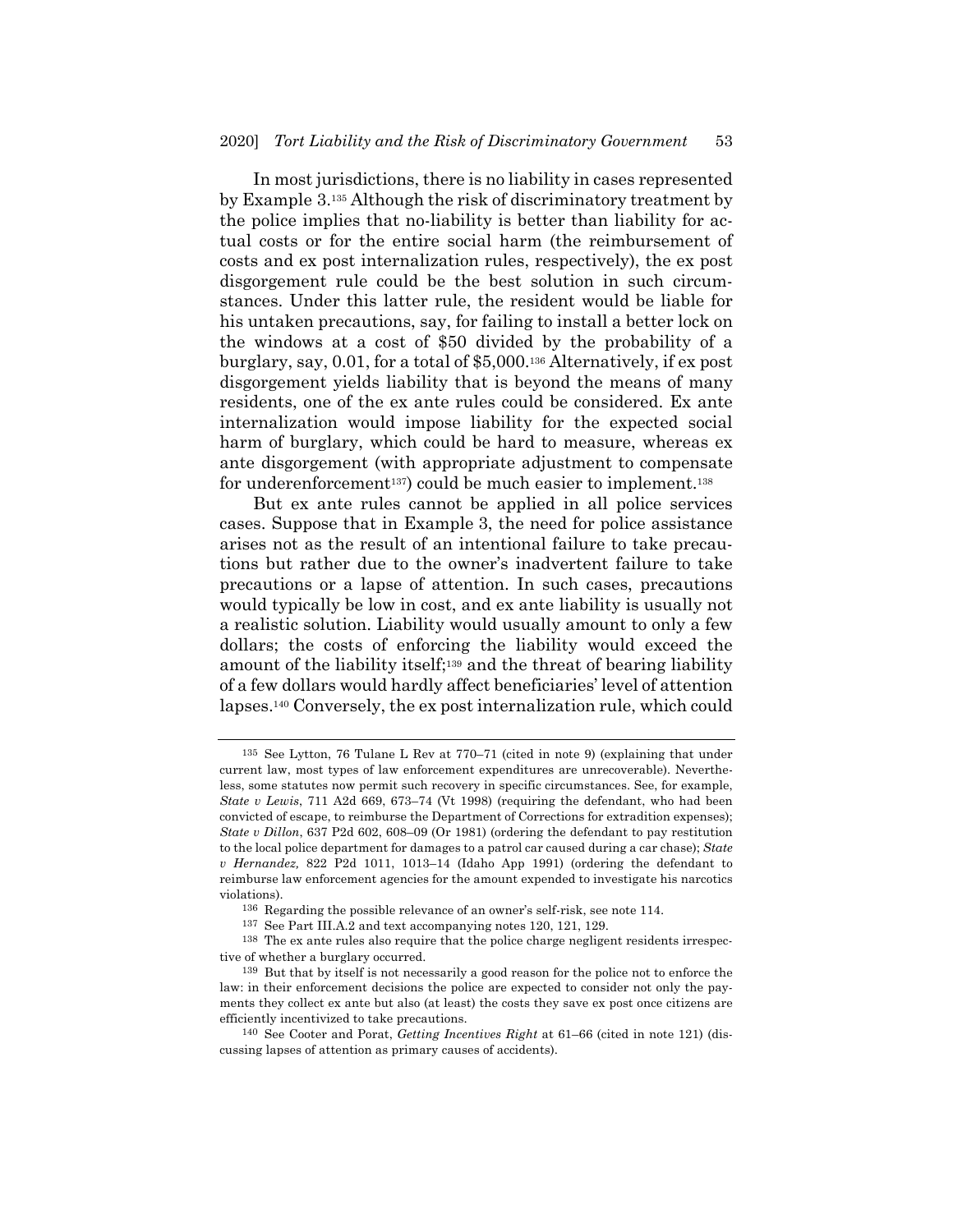affect beneficiaries' level of lapses, could also result in discriminatory treatment by the police. The latter risk would be less acute with ex post disgorgement: since in cases of lapses of attention the costs of care are typically low (relative to the expected harm), ex post disgorgement would result in much lower liability than ex post internalization. At the same time, the ex post disgorgement rule would yield much higher damages than the ex ante disgorgement rule, and therefore enforcement costs would often be low enough to justify its application.

Thus, if a homeowner inadvertently leaves his front door unlocked, thereby "inviting" a burglar in, the costs of care would be very low and the probability of burglary quite high. Therefore, the B/P would yield a modest amount (but not below enforcement costs) that almost anyone could pay. Under such circumstances, the risk of discriminatory allocation of police assistance would be minor, and liability might positively affect individuals' attentionlapse levels.

2. Park rangers and rescue squads.

Consider the following example:

*Example 4*. A hiker in the Grand Canyon negligently loses his way. Park rangers rescue him using a helicopter. The costs of rescue amount to \$100,000. Should the hiker bear these costs or pay any other amount to the park rangers?

In this example, ex post internalization or even simple reimbursement of costs might be more than what the average hiker can afford. Therefore, with such liability, rangers might consider a hiker's wealth in deciding whether (or to what extent) they will provide her with costly services.141 The ex post disgorgement rule could be a better alternative: If the costs for hikers to take precautions are low, liability under this rule might be for a relatively low amount that the majority of hikers could afford to pay. As a result, the risk of the rangers' discriminating in allocating their services diminishes. Suppose that a certain piece of equipment that costs \$50 would help hikers not lose their way and that without this equipment, their probability of getting lost and in need of rescue is 1 percent. In these circumstances, an ex post disgorgement rule, whereby hikers pay  $50/0.01=$  \$5,000 for the rescue

<sup>141</sup> The risk here might be less severe than the risk in other types of PGS. First, it would not always be possible for the rangers to know whether hikers are wealthy or poor. Second, when hikers' lives are at stake, the risk of discrimination might be lower. See Part II.D.3.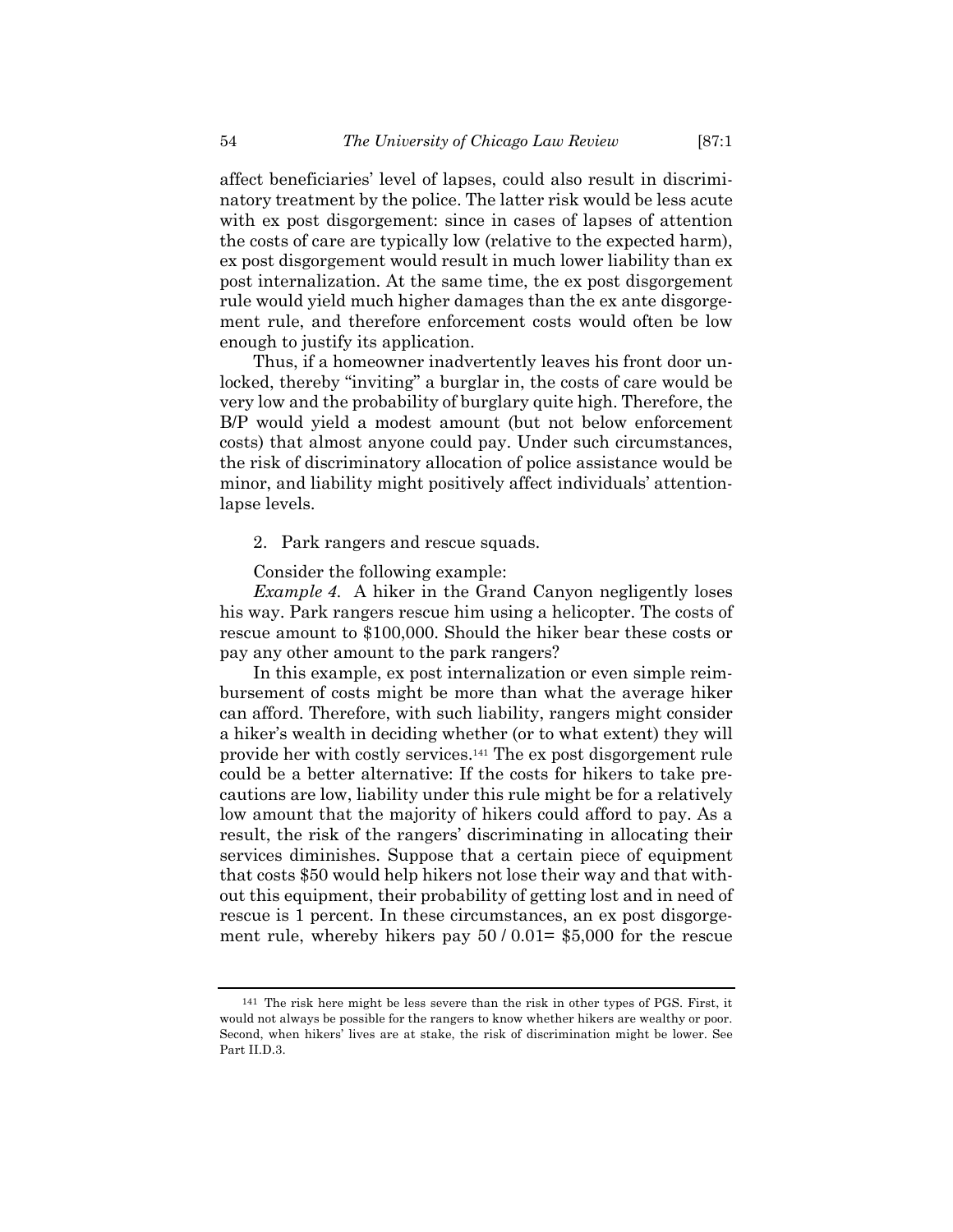efforts, could work well or at least better than a reimbursement of costs rule or ex post internalization rule.

If many hikers cannot afford to pay the liability that an ex post disgorgement rule would yield, either of the ex ante rules could be applied. Liability for the expected social harm (PL), that is, ex ante internalization, and liability in an amount just slightly above the costs of precautions (B), that is, ex ante disgorgement (\$50 in Example 4), are typically both affordable for hikers and would eliminate the risk of discrimination. Ex ante internalization would be equivalent to mandatory insurance, namely, hikers who fail to take care are liable for the expected social harm of their omission and are motivated to take efficient care from the outset to reduce this liability. However, the implementation of this rule also requires information, which might be hard to obtain. An ex ante disgorgement rule would require hikers to pay for the cost of (or slightly more than) the efficient precautions they did not take. The information about this cost is often easier to acquire. Thus, under this rule, hikers would have optimal incentives to take care.142

As explained, both of the ex ante rules could mean high enforcement costs, as liability is imposed regardless of whether harm materializes. In Example 4, the ex ante rules mandate imposing liability on hikers who fail to invest \$50 in the necessary equipment, irrespective of whether they actually get lost and need to be rescued. The ex ante rules would, therefore, be particularly suitable if the liability is easily enforced. In Example 4, this could be accomplished by charging higher park admission fees for hikers who opt to go without the precautionary equipment.

3. Environmental hazards.

Legal regimes such as the Comprehensive Environmental Response, Compensation, and Liability Act of 1980143 (CERCLA), which render liable current and previous owners of contaminated properties, as well as other involved parties, considerably mitigate the risk of biased provision of pollution-neutralization services by governmental agencies.144 Because it is likely that at least

<sup>142</sup> Note that paying B, say, for the value of the unpurchased equipment, is not equivalent to an obligation to purchase it as a precondition for permission to hike.

<sup>143</sup> Pub L No 96-510, 94 Stat 2767, codified as amended at 42 USC § 9601 et seq.

<sup>144</sup> CERCLA imposes liability on parties who fall into one of the following categories: (1) current owners and operators of the hazardous waste vessel or facility; (2) any person who owned or operated the vessel or facility at the time of the disposal; (3) any person who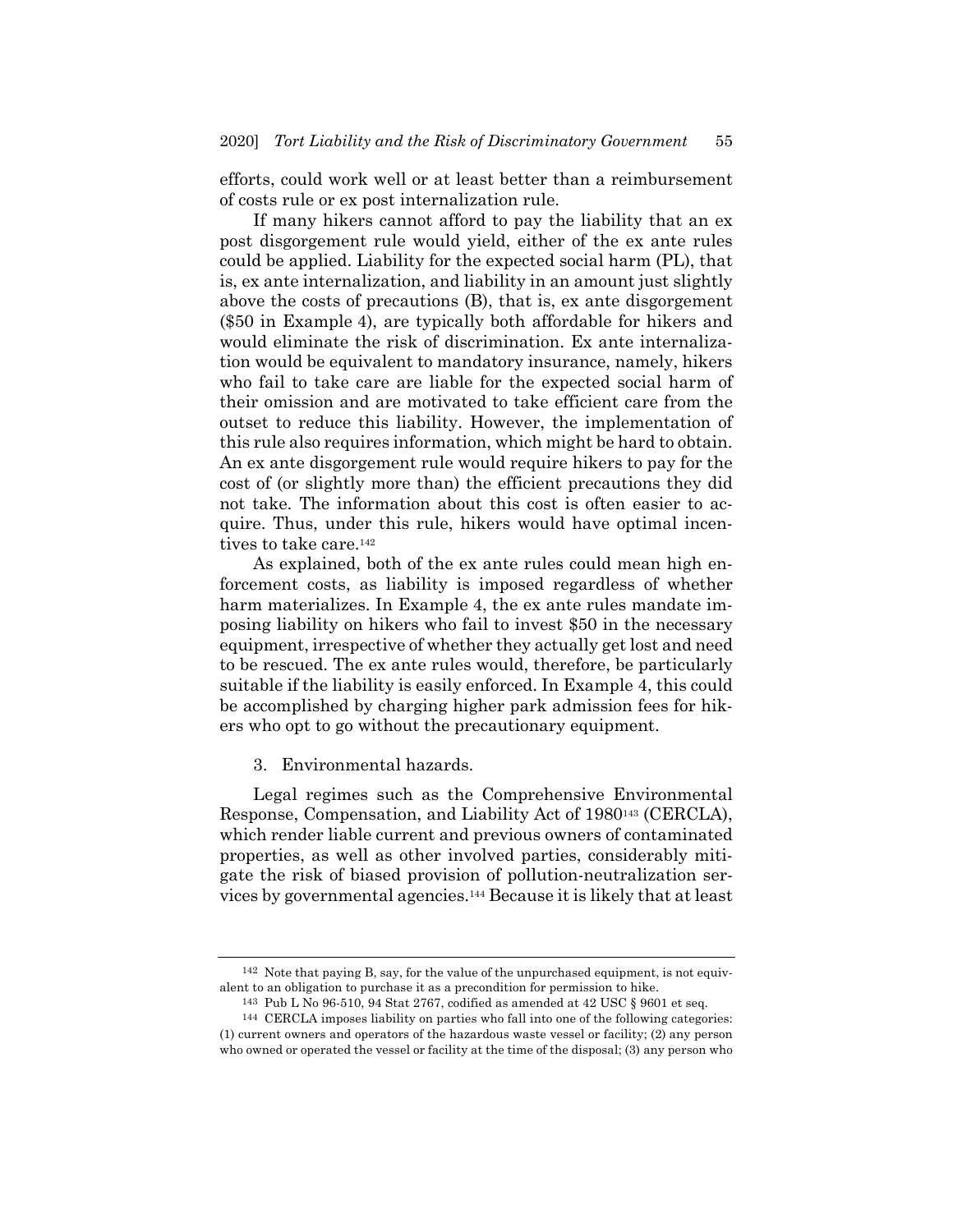one of the beneficiaries or the combination of several of them can pay the cleanup costs, the government has little at stake in how its pollution-neutralization efforts are allocated among polluters.

Yet requiring polluters to reimburse the government only for its cleanup costs might be insufficient to induce them to take optimal care. Because the government may consequently avoid assisting other polluters, those who benefited from the consumption of public resources should be liable for the harm incurred by those other polluters in being denied the pollution-neutralization services. This is the result obtained under the ex post internalization rule. Assuming the government has the necessary information to apply the rule, polluters would be induced to take optimal care, and the government would be able to fully recover its costs when polluters are negligent. Alternatively, when information is limited, the ex post disgorgement rule could instead be applied to produce optimal care incentives.

Not all environmental harms fall under the scope of CERCLA and similar legislation. When CERCLA does not apply, there can be a real risk of preferring deep-pocket defendants, which intensifies as the government's costs are higher. Governmental agencies may prefer to direct their cleanup efforts to polluters that are likely to be able to pay compensation, while forcing other polluters to privately eliminate environmental hazards for which they are responsible. This, in turn, could induce deep-pocket defendants to rely on publicly funded services and avoid efficiently investing in safety measures that would reduce or eliminate risks to the environment.

Since the expected harm to third parties could be high, along with the costs of the untaken precautions, an ex post liability rule could lead to biased treatment by the government. This concern, as already noted, does not arise under either ex ante internalization or ex ante disgorgement rules. Policymakers have in fact employed Pigouvian taxes in various environmental contexts.145 As our analysis shows, when a risk of discrimination exists, such taxes and similar ex ante incentives have significant advantages over the ex post liability and reimbursement of costs rules.

generated the hazardous waste disposed of at the facility; and (4) any person who accepts or accepted to transport the hazardous substances. 42 USC § 9607(a).

<sup>145</sup> See Masur and Posner, 164 U Pa L Rev at 104–08 (cited in note 120) (discussing the relatively extensive use of Pigouvian taxes in the environmental context).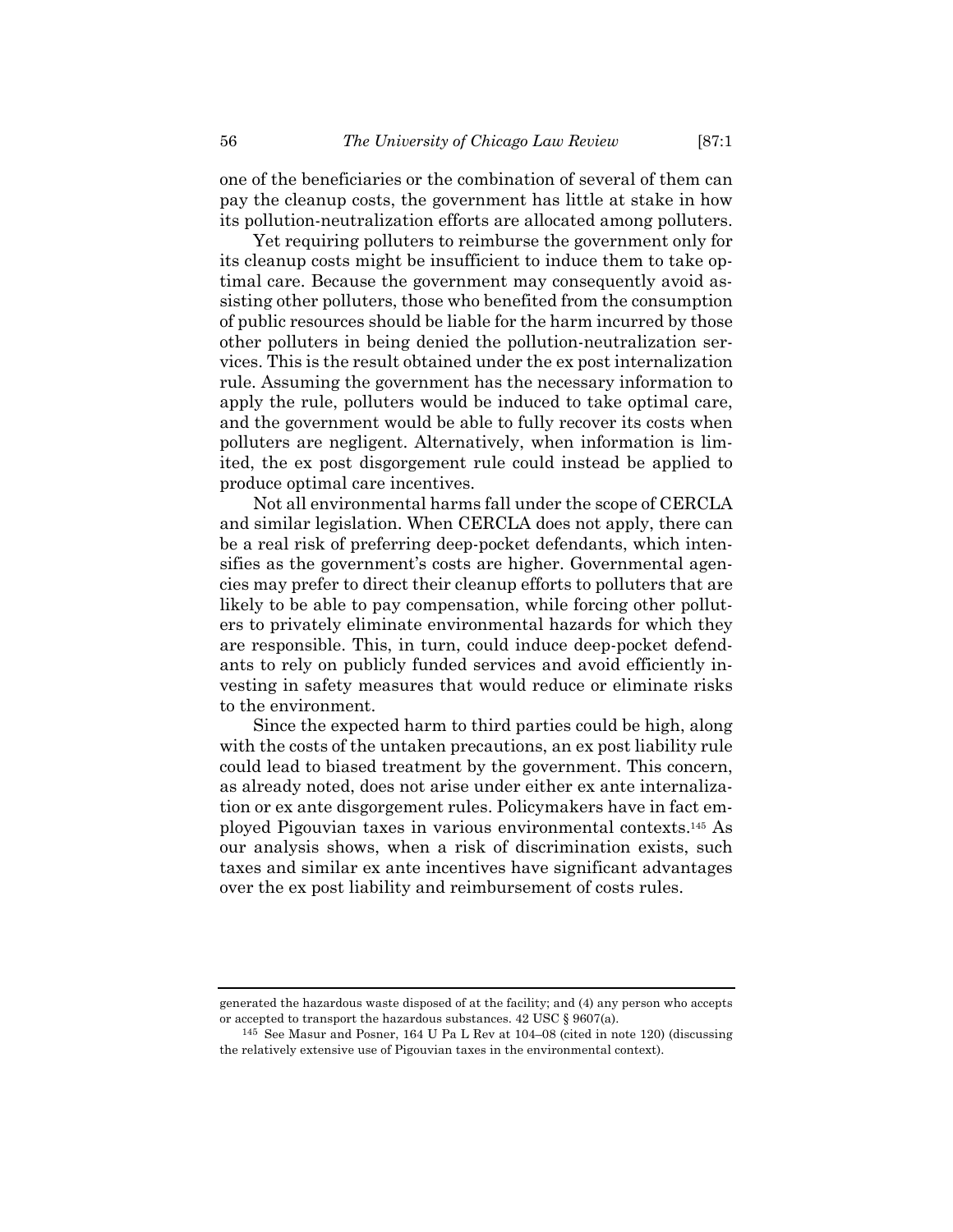#### 4. Medical care and treatment.

Hospitals are obligated by law to provide medical treatment to patients in need of urgent care. Under the 1986 Emergency Medical Treatment and Active Labor Act146 (EMTALA), hospitals must do so irrespective of patients' ability to pay for their treatment costs.147 Nevertheless, as noted, hospitals employ various tactics to limit the resources they spend on "uncovered" patients to reduce the financial burden of treating them.148 There are two possible sources from which a hospital can recoup patients' treatment costs. First, if a patient is insured, the hospital's expenses are reimbursed by the insurer. Second, if an uninsured or underinsured patient was harmed by a deep-pocket injurer, the hospital can claim compensation from the damages that the injurer will be required to pay the patient.149

Our analysis suggests that liability regimes that induce hospitals to favor patients harmed by deep-pocket injurers are objectionable not only for violating EMTALA rules against discrimination in admitting and treating patients, but also for supplying deep-pocket injurers with an undesirable subsidy. Knowing that their victims are likely to be hospitalized and properly treated, deep-pocket injurers can avoid taking efficient precautions that would prevent the harm from occurring in the first place. Whenever a hospital billing is lower than the cost of taking efficient precautions, an injurer's savings from taking suboptimal care would more than offset reimbursing the hospital. Yet injurers' low care levels result in harm to other patients as well, as this leads to a depletion of hospital resources: a bed occupied by a patient

<sup>146</sup> Pub L No 99-272, 100 Stat 82, codified at 42 USC § 1395dd.

<sup>147</sup> See generally 42 USC § 1395dd. For more information about EMTALA, see Melissa K. Stull, *Construction and Application of Emergency Medical Treatment and Active Labor Act*, 104 ALR Fed 166 (1991). The law was enacted as part of the Comprehensive Omnibus Budget Reconciliation Act of 1986 (COBRA) in response to a national epidemic of "patient dumping." See Andrew Jay McClurg, *Your Money or Your Life: Interpreting the Federal Act Against Patient Dumping*, 24 Wake Forest L Rev 173, 174–82 (1989); Henna K. Pithia, *Patient Dumping: The Cobra That Never Struck*, 24 S Cal Rev L & Soc Just 109, 119–22 (2014).

<sup>148</sup> See text accompanying note 94.

<sup>149</sup> See text accompanying note 97. Even with regard to patients who have medical insurance, seeking recovery from their injurers enables hospitals to increase revenues. This is so as charging injurers allows hospitals "to collect their full, chargemaster rates rather than settle for insurer-contracted payments that represent a fraction of those prices." Tara Bannow, *Hospitals and Patients' Attorneys Spar over Lien Practices* (Modern Healthcare, May 25, 2019), archived at https://perma.cc/5SFY-5HKU.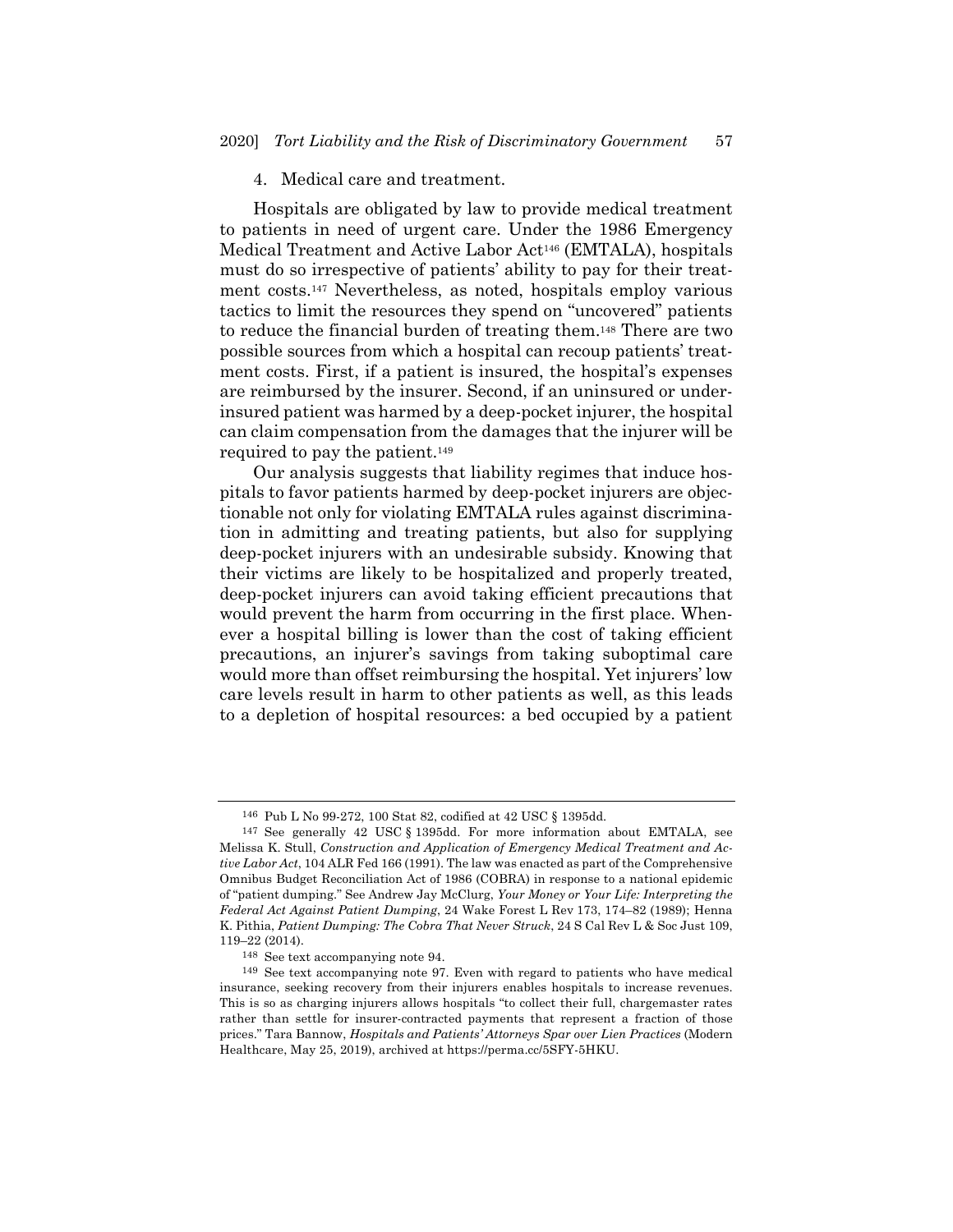injured by a deep-pocket injurer means one less bed for other patients in need of medical treatment.150

What liability rule would optimally incentivize all injurers? Unfortunately, none of the rules we have discussed here offer an efficient solution. Information as well as enforcement costs would often be prohibitively high under all four rules. Because injurers are heterogeneous (the precautions they fail to take vary in cost), it would be nearly impossible to apply either of the disgorgement rules. Similarly, because the social harm caused by injurers' suboptimal care could vary greatly from case to case, both of the internalization rules are probably impractical.

That is not to say, however, that the law is incapable of improving injurers' incentives in such situations. As we explained above,151 governmental entities prominently avoid discriminating in providing PGS when all potential beneficiaries are insured for reimbursement costs. In medical care cases, then, as the number of patients with healthcare insurance increases and treatment discrimination by hospitals becomes less likely, deep-pocket injurers (knowing that hospitals no longer prefer their victims over other patients) will be incentivized to take efficient care. Thus, legislation like the 2010 Affordable Care Act152 (ACA), which makes healthcare insurance more broadly accessible, significantly reduces the scope of the problem.153

With regard to the amount that injurers should pay hospitals, given the obstacles to applying each of the four rules, a reimbursement of costs rule seems optimal. First, as we have just explained, as the number of insured patients increases, the risk that deeppocket injurers will take suboptimal care drops. Accordingly, the main disadvantage of the rule is eliminated. Second, as opposed to the other three rules, enforcement and information costs under a reimbursement rule are low. Injurers pay only when victims are hospitalized, and the damages are in the amount of the actual hospitalization costs.

<sup>150</sup> See Part II.A.2.c.

<sup>151</sup> See text accompanying note 98.

<sup>152</sup> Pub L No 111-148, 124 Stat 119 (2010), codified as amended in various sections of Title 42.

<sup>153</sup> Studies show that following the recent healthcare reform, the percentage of uninsured adults decreased from 17.1 percent in the fourth quarter of 2013 to 11 percent in the first quarter of 2016. See, for example, Stephanie Marken, *U.S. Uninsured Rate at 11.0%, Lowest in Eight-Year Trend* (Gallup, Apr 7, 2016), archived at https://perma.cc/U94C -5M33. However, the percentage of uninsured adults has been creeping back up in recent years—to 13.7 percent in the fourth quarter of 2018. See Dan Witters, *U.S. Uninsured Rate Rises to Four-Year High* (Gallup, Jan 23, 2019), archived at https://perma.cc/NXC8 -XJPB.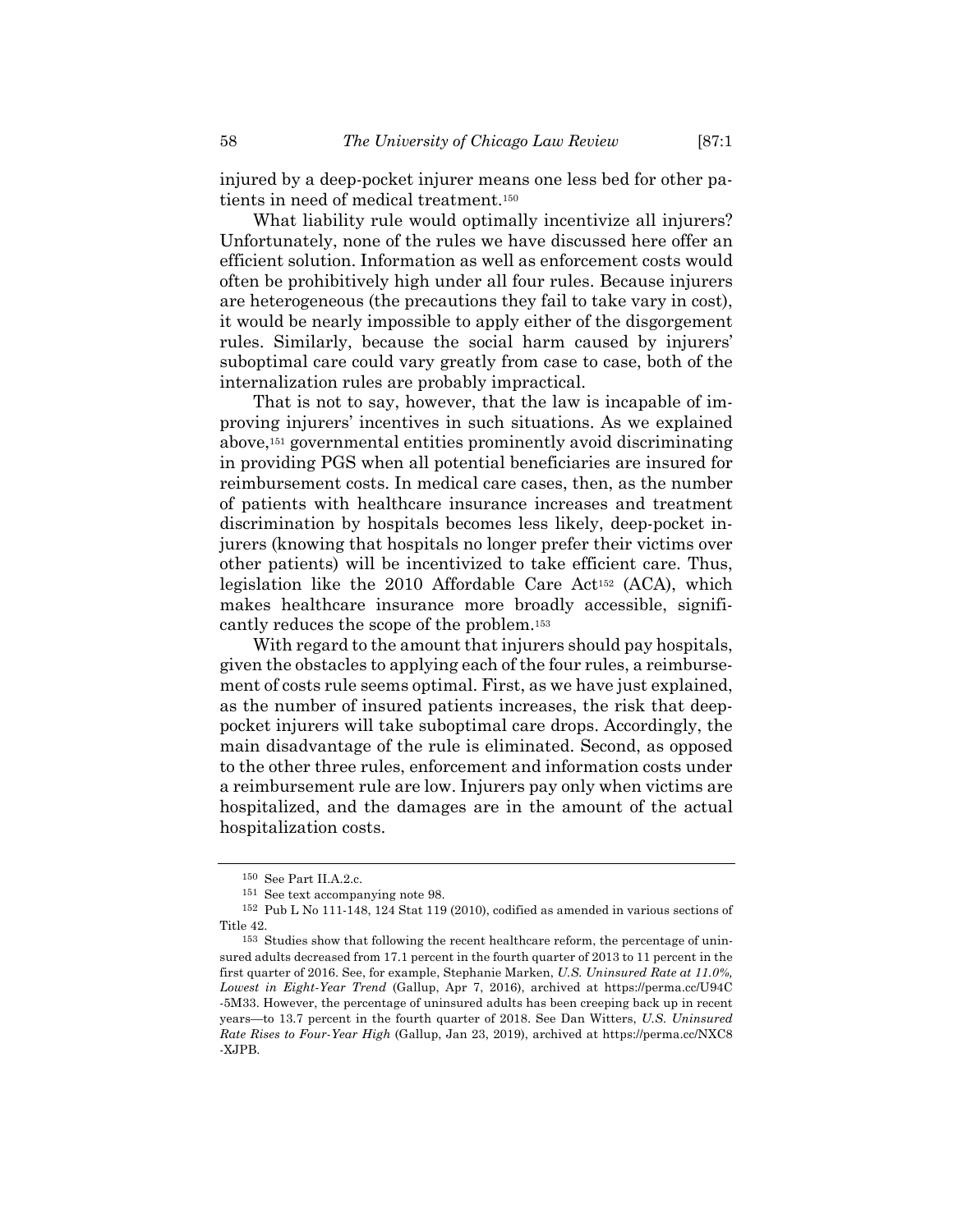5. Summary.

Given the above analysis, we offer the following policy recommendations:

- 1. When the risk of discrimination is low and calculating the social harm is easy, an ex post internalization rule will result in optimal care incentives along with low enforcement costs. In cases in which the risk of discrimination is significant (and it often is), the other liability rules will be preferable.
- 2. When the cost of the relevant untaken precautions is low, ex post disgorgement is often the preferable rule. It eliminates, or at least greatly diminishes, the risk of discrimination and entails low enforcement costs. This rule is also most suitable when a lapse of attention is the source of the beneficiary's faulty behavior.
- 3. When the cost of the untaken precautions is high, ex ante disgorgement is often the preferable rule. Information for applying this rule is usually readily available, and a risk of discriminatory provision of PGS does not arise.
- 4. When the costs of the untaken precautions run across a spectrum—some low and some high—both forms of disgorgement rules might be unfeasible, in which case ex ante internalization is often the optimal rule (with the exception of cases in which enforcement is prohibitively costly).
- 5. With respect to medical care and treatment cases, with the Affordable Care Act's boost to the rate of healthcare insurance, the risk of biased treatment is diminishing, making the standard reimbursement of costs rule generally preferable given its low enforcement and information costs.

As this summary suggests, in many cases, the choice boils down to one of two rules, either ex post disgorgement or ex ante disgorgement. The rule depends on whether the cost of the untaken precautions is low or high and whether the need for PGS has been triggered by a lapse of attention on the part of the beneficiary. "Low" and "high" are, of course, relative terms, and legislators could either explicitly define them (by setting rules) or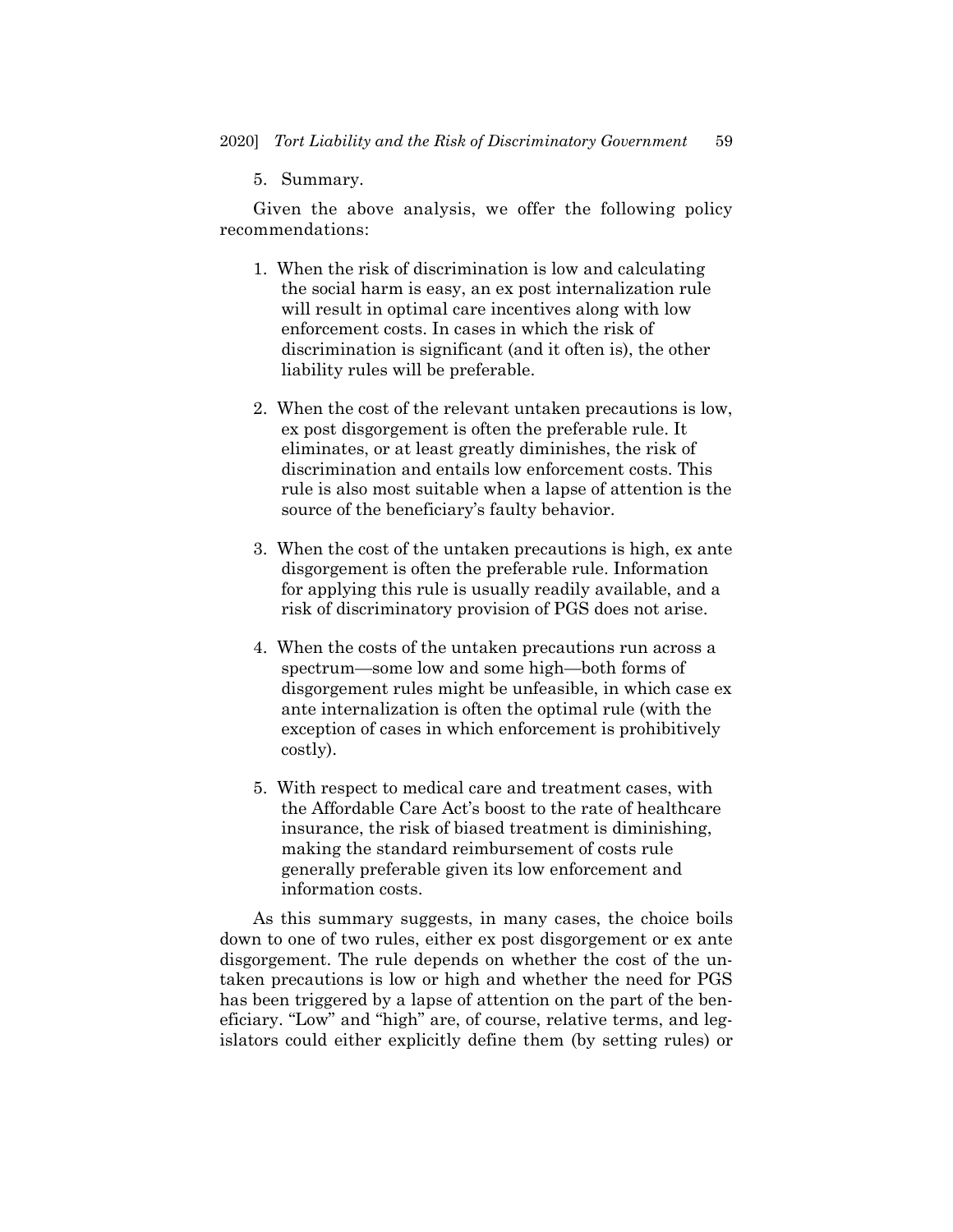leave them to the courts' and enforcers' discretion (by setting standards).154

### **CONCLUSION**

The current debate over compensating governmental entities and officials for losses incurred during the provision of PGS focuses on two alternatives: reimbursement of the costs incurred by the governmental entity and no liability at all.

As we have demonstrated, in order to create optimal care incentives for PGS beneficiaries, they should be held liable for the full amount of harm caused by their negligent failure to take care, including harm to third parties. We have also explained that even liability for only reimbursement of costs creates a substantial risk that governmental entities will provide PGS in a discriminatory manner. Our tentative conclusion is that when this risk arises, no liability is better than liability from both efficiency and distributive justice perspectives. We also emphasized that in certain circumstances, discrimination is not a real concern and reimbursement of costs is, therefore, generally better than no liability.

However, as we have shown, four other liability rules could provide beneficiaries with efficient incentives to take care. These rules differ in their informational requirements and enforcement costs; they could either substantially reduce (ex post disgorgement) or completely eliminate (ex ante internalization and ex ante disgorgement) any incentive for governmental PGS providers to discriminate among beneficiaries in allocating their services. We suggest that lawmakers give these rules serious consideration—in particular the ex post and ex ante disgorgement rules—for application in PGS cases in which preferential treatment of a particular group of beneficiaries is a significant concern. More specifically, we recommend applying the ex ante disgorgement rule in cases in which the costs of the precautions that beneficiaries fail to take are high and the ex post disgorgement rule when the costs of untaken precautions are low or the failure to take precautions was due to a lapse of attention. For cases of urgent medical treatment, we conclude that the reimbursement of costs rule is most suitable because the risk of discrimination is becoming less and less acute and given that applying either of the internalization and disgorgement rules requires costly information.

<sup>154</sup> See generally Louis Kaplow, *Rules Versus Standards: An Economic Analysis*, 42 Duke L J 557 (1992) (comparing the benefits and costs of rules from standards in accessibility and implementation).